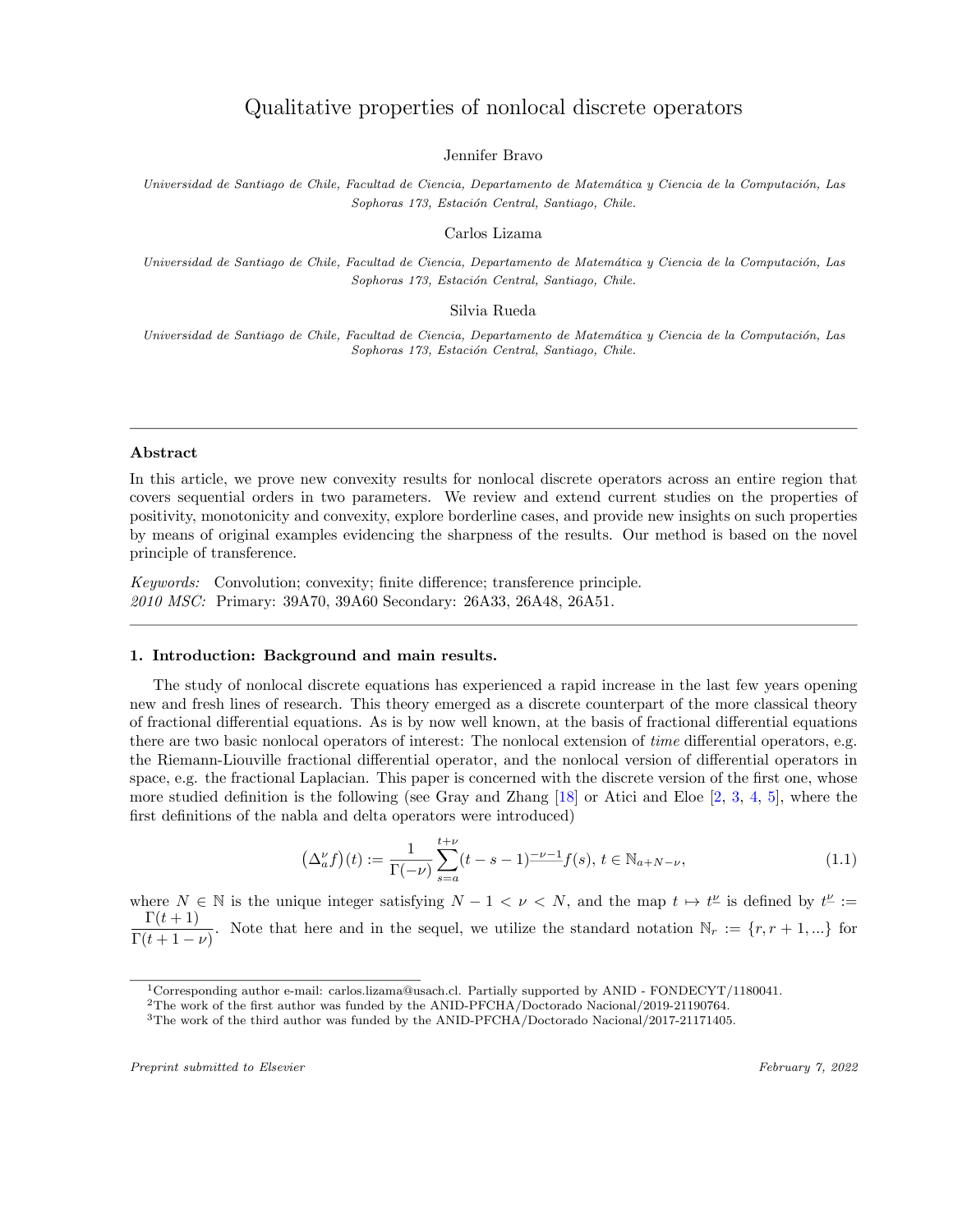*r* ∈ R*.*

Time-discrete operators of fractional order appear in several areas of interest. In numerical analysis, as time-stepping schemes of approximation for fractional evolution equations [\[33,](#page-35-0) [37\]](#page-35-1), in the study of existence, uniqueness and qualitative properties of fractional difference equations  $[1, 6, 11, 12, 17, 29, 41, 42]$  $[1, 6, 11, 12, 17, 29, 41, 42]$  $[1, 6, 11, 12, 17, 29, 41, 42]$  $[1, 6, 11, 12, 17, 29, 41, 42]$  $[1, 6, 11, 12, 17, 29, 41, 42]$  $[1, 6, 11, 12, 17, 29, 41, 42]$  $[1, 6, 11, 12, 17, 29, 41, 42]$  $[1, 6, 11, 12, 17, 29, 41, 42]$  $[1, 6, 11, 12, 17, 29, 41, 42]$  $[1, 6, 11, 12, 17, 29, 41, 42]$  $[1, 6, 11, 12, 17, 29, 41, 42]$  $[1, 6, 11, 12, 17, 29, 41, 42]$  $[1, 6, 11, 12, 17, 29, 41, 42]$  $[1, 6, 11, 12, 17, 29, 41, 42]$  $[1, 6, 11, 12, 17, 29, 41, 42]$ , and in the analysis of mixed partial difference-differential equations by means of operator theoretical methods [\[30](#page-35-5), [34](#page-35-6), [35](#page-35-7), [36](#page-35-8), [38](#page-35-9)], among others.

A well-known geometrical fact in the difference calculus is the following characterization of monotonicity:  $(\Delta_a f)(t) \geq 0$  if and only if *f* is increasing on  $\mathbb{N}_a$ . The question of whether such a monotonicity result holds in the discrete fractional setting, i.e. *the monotonicity conjecture,* was posed in 2014 by Dahal and Goodrich [\[13](#page-34-4), [14\]](#page-34-5). It turns out that the answer to this conjecture is not obvious and rather complicated due to the *nonlocal* character of the fractional difference operator [\(1.1](#page-0-0)). In fact, it was proved that if  $1 < v < 2$  and  $(\Delta_a^{\nu} f)(t) \geq 0$  for each  $t \in \mathbb{N}_{a+2-\nu}$  one does not need to have *f* increasing [\[16](#page-34-6), Example 2.4]. In particular, it is necessary that some additional condition be imposed [\[16](#page-34-6)].

On the other hand, connections between ([1.1\)](#page-0-0) and the convexity of the map *f* was first investigated by Goodrich [[20\]](#page-34-7), proving that under certain hypotheses the positivity of  $(\Delta^{\nu} f)(t)$ , for  $2 < \nu < 3$ , implies the convexity of *f,* thereby associating some geometrical meaning to the fractional difference operator of order  $\nu > 2$ .

In 2017, Dahal and Goodrich [\[15](#page-34-8)] consider monotonicity-type results for sequences *f* satisfying the sequential fractional difference inequality  $\Delta_{1+a-\mu}^{\nu} \Delta_a^{\mu} f(t) \ge 0$  for  $t \in \mathbb{N}_{2+a-\mu-\nu}$ , where  $0 < \mu < 1, 0 < \nu < 1$ , and  $1 < \mu + \nu < 2$ . A first motivation is based on the study of discrete sequential fractional boundary problems, initiated by Goodrich [\[19](#page-34-9)]. See also Sitthiwirattham [\[40](#page-35-10)]. A second interest on this problem is due to that discrete fractional operators are, in general, noncommutative [[31\]](#page-35-11). In particular, this renders reduction of the order of fractional difference equations impossible. An interesting aspect of the sequential case is that the type of result obtained depend on the choice of  $\nu$  and  $\mu$  [\[24](#page-34-10), [26\]](#page-34-11) and therefore exhibits a complexity that appears to be absent in the non-sequential case.

In particular, and after the intense work of several authors [[10,](#page-33-6) [13](#page-34-4), [21,](#page-34-12) [32](#page-35-12)], the best answer to the monotonicity conjecture posed by Dahal and Goodrich was proved in [[26,](#page-34-11) Theorem 6.3]. In such paper, it was also analyzed the case of compositions of discrete fractional operators, establishing many new results for all types of discrete fractional differences, and improving existing results in the literature.

However, even though the results in the recent reference [[26\]](#page-34-11) are a significative advance, they are not sufficient to answer the problem of fully understanding the properties of positivity, monotonicity and convexity of fractional difference operators as a whole. In particular, the results on convexity were not enough because they did not account that even properties of positivity and monotonicity could be reached according to the author's given hypothesis. Also, the sufficiency and sharpness of hypothesis, and how these hypotheses could eventually be connected in borderline cases was not established. These open problems are our main motivation for this work.

Our main objective in this article is to completely solve the aforementioned problems, improving on the one hand the existing results, especially with regard to convexity, and provided, among others, in the reference [\[26](#page-34-11)] and, on the other hand, establishing a complete state of the art for the properties of positivity, monotonicity and convexity, even providing a schematic representation. We will also provide original examples that will demonstrate the sharpness of the hypothesis in a variety of cases. Finally, we will give a comprehensive answer to an open problem raised by Dahal and Goodrich in 2014 [[16,](#page-34-6) Observation 2.9] regarding the inverse of the monotonicity conjecture.

Consequently, our main contributions in this article are the following:

- (i) To show a geometrical interpretation for the concepts of  $\nu$ -increasing and  $\nu$ -convex sequence (Section 4), which seems to be completely new in the existing literature;
- (ii) To provide new formulas of higher order differences  $\Delta^l$ , for  $l \in \mathbb{N}$  and of the  $\alpha th$  fractional difference operator  $\Delta^{\alpha}$ , for  $\alpha > 0$  (Section 3). These results broadly generalize [\[26](#page-34-11), Proposition 2.9] and [26, Theorems 5.7, 6.11, 6.16, 6.21, 7.8];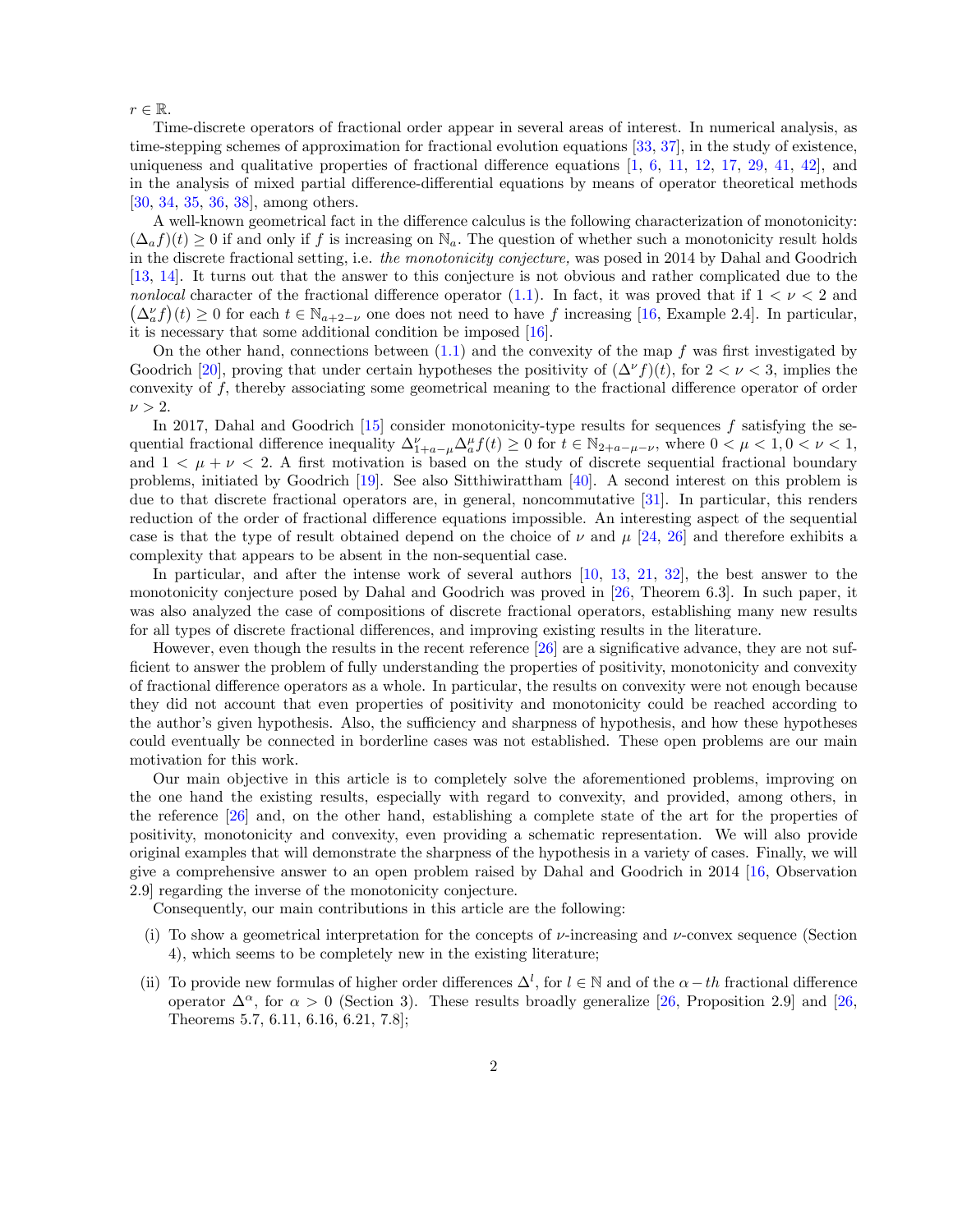- (iii) To provide original examples showing the optimality of the necessary conditions stated in our results on the positivity property (Examples [4.7](#page-28-0), [4.14](#page-17-0) and [4.19](#page-19-0));
- (iv) To improve the existing results about convexity (Theorem [5.1](#page-21-0)) and to provide a novel example that show optimality on the given necessary conditions (Example [5.4\)](#page-23-0).
- (v) To improve the existing results about sequential convexity (Theorem [5.6\)](#page-24-0) generalizing [[26,](#page-34-11) Theorems 7.9, 7.11, 7.13, 7.15, 7.17], and to providing original examples that show sharpness of the result (Examples [5.11](#page-28-1), [5.12](#page-30-0) and [5.13](#page-30-1)).
- (vi) To transfer all the above mentioned advancements on understanding the  $\Delta^{\alpha}$  operator to the operator  $\Delta_a^{\nu}$  providing a complete picture of the geometry of two sequential operators (Figure [1](#page-4-0)).

### *1.1. Background*

A very important point regarding ([1.1\)](#page-0-0) is that the operator acts on *di*ff*erent* spaces of sequences. This causes serious difficulties when analyzing fractional differences. However, recently, it was proved in [\[26\]](#page-34-11) that a *transference principle* can be used to overcome such difficulty, using an alternative definition to ([1.1\)](#page-0-0) - via convolution - by setting

<span id="page-2-0"></span>
$$
(\Delta^{\alpha} f)(n) := \Delta^N (k^{N-\alpha} * f)(n) := \Delta^N \sum_{j=0}^n k^{N-\alpha} (n-j) f(j), \quad n \in \mathbb{N}_0, \quad N-1 < \alpha < N, \quad N \in \mathbb{N}, \tag{1.2}
$$

where the kernel  $n \mapsto k^{\alpha}(n)$  is defined by

$$
k^{\alpha}(n) := \frac{\Gamma(\alpha + n)}{\Gamma(\alpha)\Gamma(n+1)}, \quad n \in \mathbb{N}_0.
$$

It turns out that [\(1.2\)](#page-2-0) behaves extremely nicely allowing us to deduce results about the operator  $\Delta^{\alpha}$  in a clear and transparent way and then readily deduce the corresponding property for the operator  $\Delta_a^{\nu}$ . This notion of transference has been developed and used in [\[26](#page-34-11)] to understand the connections between the sign of  $(\Delta^{\alpha} f)(t)$  and either the positivity, monotonicity, or convexity of *f*. In such reference, many new results were proved, improving most - if not all - known existing results in the literature. In particular, the best answer to the monotonicity conjecture was proved. We revisit this result in Theorem [1.4,](#page-23-0) below. We remark that positivity and monotonicity results for triple sequential fractional differences via convolution started to be studied very recently [\[27](#page-34-13)].

In the case of positivity, one of the main novelties of the case  $0 < \nu < 1$  is that the condition that f is increasing must be replaced by the concept of ν*-increasing,* introduced by Atici and Uyanik [\[7](#page-33-7), Definition 2.3], that reads as follows:

**Definition 1.1.** [\[7](#page-33-7), Definitions 2.3 and 2.4] Let  $\nu \geq 0$  and  $a \in \mathbb{R}$  be given. We say that a sequence  $f: \mathbb{N}_a \to \mathbb{R}$  *is*  $\nu$ *-increasing* (*respectively,*  $\nu$ *-decreasing*) *if* 

$$
f(t+1) \ge \nu f(t) \tag{1.3}
$$

*(respectively,*  $f(t+1) \leq \nu f(t)$ ) *for all*  $t \in \mathbb{N}_a$ *.* 

Note that for  $\nu = 0$  we get the definition of positive sequence, while for  $\nu = 1$  we retrieve the concept of increasing sequence.

It turns out that the concept of  $\nu$ -increasing sequence, have a counterpart:  $\nu$ -convex sequence, introduced in  $[26,$  $[26,$  Definition 6.1].

**Definition 1.2.** Let  $\nu \geq 1$ . We say that a sequence  $f : \mathbb{N}_a \to \mathbb{R}$  is  $\nu$ -convex if

$$
f(t+2) - \nu f(t+1) + (\nu - 1)f(t) \ge 0, \quad t \in \mathbb{N}_a.
$$
 (1.4)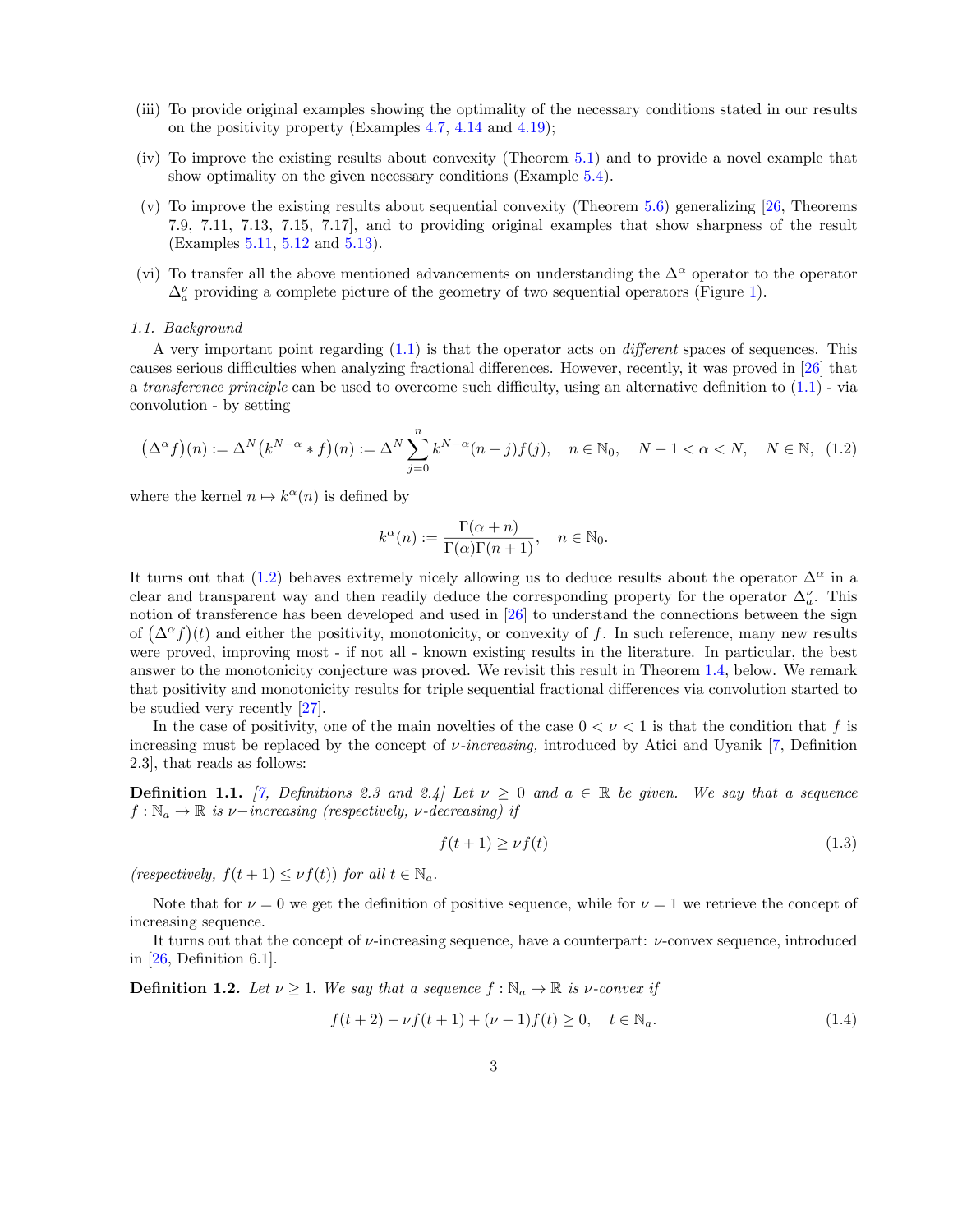Note that when  $\nu = 2$  we recover the notion of convexity and when  $\nu = 1$  the concept of increasing sequence in the set  $\mathbb{N}_{a+1}$ . Furthermore, if we assume that  $f(a+1) \ge f(a)$  then the concepts of 1-increasing and 1-convex also coincide in the set N*a.*

As we will see in this paper, the notions of  $\nu$ -monotonicity (increasing) and  $\nu$ -convexity are extremely important to understand the geometry of the fractional difference operator  $(1.1)$  by means of the simultaneous use of the transference principle and the difference operator ([1.2](#page-2-0)). As previously intimated, one of the main properties is their continuous transition from positivity (0-increasing) to monotonicity (1-increasing) and, finally, to convexity (2-convex).

## *1.2. Main results*

We collect in this subsection the main results needed to globally understand the geometrical properties of positivity, monotonicity and convexity of  $(1.1)$  $(1.1)$  that appear in the interval  $0 \leq \nu \leq 3$ . We start with the following theorem, proved in [\[26](#page-34-11), Corollary 5.6] for the open interval  $0 < \alpha < 1$ . We extend slightly this result to include the borders or boundary of the interval (or region) where such geometrical property holds.

**Theorem 1.3.** [\[26](#page-34-11), Corollary 5.6] Let  $0 \leq \nu \leq 1$ ,  $a \in \mathbb{R}$  and  $v \in s(\mathbb{N}_a; \mathbb{R})$  be given a sequence. Suppose that

 $(i)$   $\Delta_a^{\nu}v(t) \geq 0$ , *for all*  $t \in \mathbb{N}_{a+1-\nu}$ ;  $(iii)$   $v(a) > 0.$ 

*Then v is positive and*  $\nu$ *-increasing on*  $\mathbb{N}_a$ *.* 

Analogously, we give a slight improvement to the borders of the following theorem.

**Theorem 1.4.** [\[26](#page-34-11), Corollary 6.9] Let  $1 \leq \nu \leq 2$ ,  $a \in \mathbb{R}$  and  $v \in s(\mathbb{N}_a;\mathbb{R})$  be given a sequence. Suppose that

 $(i)$   $\Delta_a^{\nu}v(t) \geq 0$ , *for all*  $t \in \mathbb{N}_{a+2-\nu}$ ;  $(iii)$   $v(a+1) \geq \nu v(a);$  $(iii)$   $v(a) \geq 0.$ 

*Then v is positive, increasing and v-convex on*  $\mathbb{N}_a$ .

Theorems [1.3](#page-22-0) and [1.4](#page-23-0) allow us to give an answer to the open problem posed by Dahal and Goodrich in 2014 [\[15](#page-34-8), Remark 2.9] as follows: We look at the same problem but when  $0 < \nu \leq 1$ . In such case, we realize that if  $f(a) \geq 0$  and *f* is increasing (and hence positive) then  $(\Delta_a^{\nu} f)(t) \geq 0$  for each  $t \in \mathbb{N}_{a+1-\nu}$ . See Remark [4.5](#page-24-1), below, for a proof of this claim. Note that this result was originally discovered by Atici and Uyanik  $[7]$  $[7]$ . In the case  $1 < \nu < 2$  the key observation is that the concept of f increasing continuously change to be the concept of  $\nu$ -increasing (since a sequence is increasing if and only if it is 1-increasing). Then, the conclusion in case  $1 \leq \nu \leq 2$  reads: If  $f(a) \geq 0$  and *f* is  $\nu$ -increasing then  $(\Delta_a^{\nu} f)(t) \geq 0$  for each  $t \in \mathbb{N}_{a+1-\nu}$ . See Remark [4.12](#page-30-0) below for a proof. We then may conclude that because the two before mentioned results coincide as the parameter  $\nu$  varies continuously from 0 to 2 they, together, provide a plausible answer to the open posed problem.

The previous analysis also serves to justify, in passing, why we are interested in the present work in the study of border cases when the parameters vary.

In addition, a geometrical interpretation for the concepts of  $\nu$ -increasing and  $\nu$ -convex sequence is given in Section 4, which seems to be completely new in the existing literature. See also Figures [2](#page-14-0) and [3](#page-16-0).

The next theorem is an extension of [\[26](#page-34-11), Theorem 7.1] combined with the transference principle, that ensure the properties of positivity and monotonicity in the region  $2 \leq \nu < 3$ . We observe that the last two properties were not included in [\[26](#page-34-11)] and therefore are new. It is important to observe that this result allows us to conclude that the geometrical properties of positivity, monotonicity and convexity for a given sequence *u* have a continuous transition as  $\alpha$  increase from 0 to 3. We give also a different proof than [\[26](#page-34-11)] to show the convexity, using this time the properties of the operator  $\Delta^{\alpha}$  established in Section 4, below.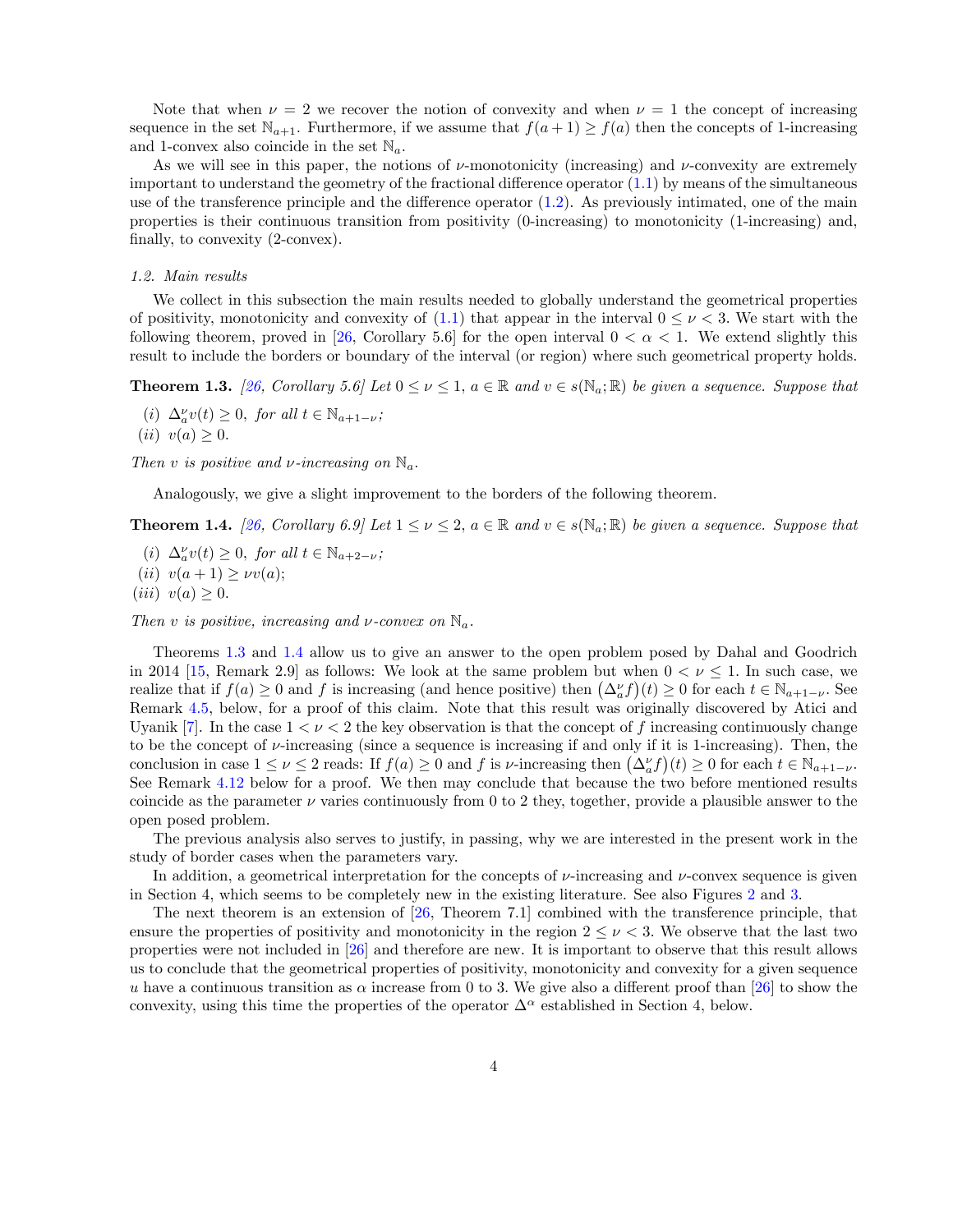**Theorem 1.5.** Let  $2 \leq \nu < 3$ ,  $a \in \mathbb{R}$  and  $v \in s(\mathbb{N}_a; \mathbb{R})$  be given. And assume that

 $(i)$   $\Delta_a^{\nu}v(t) \geq 0$ , for all  $t \in \mathbb{N}_{a+3-\nu}$ ;  $(iii)$   $v(a+2) \geq \nu v(a+1) - \frac{\nu(\nu-1)}{2}v(a);$  $(iii)$   $v(a+1) \geq v v(a);$  $(iv)$   $v(a) \geq 0.$ 

*Then v is positive, increasing and convex on*  $\mathbb{N}_a$ .

For the composition of two operators  $\Delta^{\nu} \circ \Delta^{\mu}$  a complete picture of the whole geometric behavior is shown in Figure [1,](#page-4-0) next, and explained in the following results.



<span id="page-4-0"></span>Figure 1: Geometry of the sequential operator  $\Delta^{\nu} \circ \Delta^{\mu}$ 

The first result is a special case of [\[26](#page-34-11), Corollary 5.10] combined with the transference principle, which is enough for our purposes.

**Theorem 1.6.** *Let*  $a \in \mathbb{R}$  *and*  $v \in s(\mathbb{N}_a; \mathbb{R})$  *be given. Suppose that*  $(\mu, \nu) \in \mathcal{R}$  *and* 

 $(\iota)$   $(\Delta_{1+a-\mu}^{\nu} \circ \Delta_a^{\mu} v)(t) \geq 0$ , for all  $t \in \mathbb{N}_{a+2-\mu-\nu}$ ; (*ii*)  $v(a+1) \geq 0$ ;  $(iii)$   $v(a) = 0.$ 

*Then v is positive and*  $(\mu + \nu)$ *-increasing on*  $\mathbb{N}_a$ *.* 

In the next theorem, the result in  $\mathcal{M}_1$  refines [\[26](#page-34-11), Corollary 6.24]. The corresponding result to  $\mathcal{M}_2$  is an improvement of  $[26, Corollary 6.14]$  $[26, Corollary 6.14]$  $[26, Corollary 6.14]$  with an extra assumption that was not previously considered. Finally, the result in  $\mathcal{M}_3$  is a substantial improvement of [\[26](#page-34-11), Corollary 6.19] and proved below (Theorem [4.16](#page-18-0)). We note that a careful study of only monotonicity in the sectors  $M_1, M_3$  and  $M_2$  was carry out by Goodrich (see [\[25](#page-34-14)] and [\[24](#page-34-10)], respectively). We remark that further advances in the sector  $\mathcal{M}_2$  via homotopy methods have been recently appeared [\[28](#page-34-15)].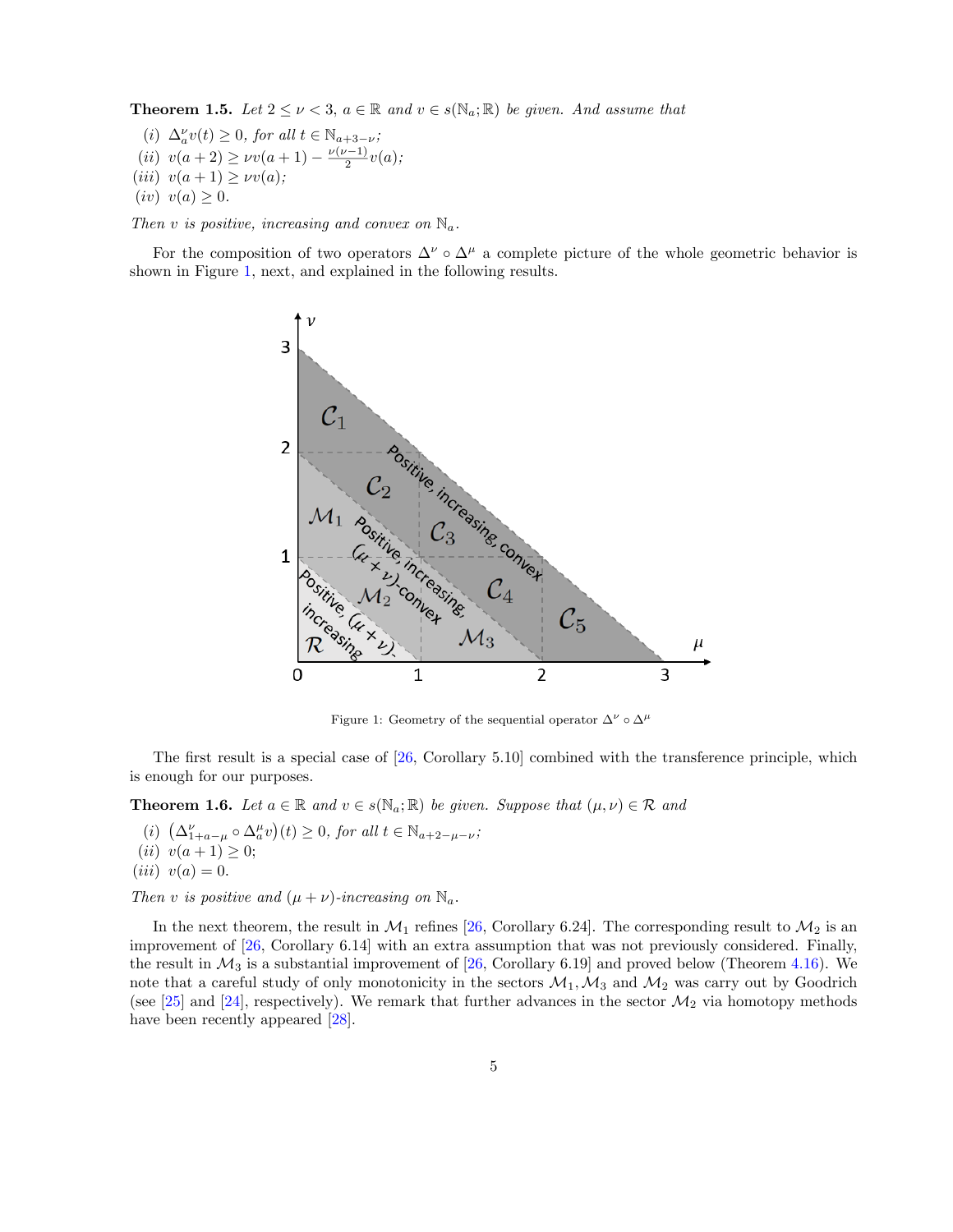**Theorem 1.7.** *Let*  $a \in \mathbb{R}$  *and*  $v \in s(\mathbb{N}_a; \mathbb{R})$  *be given. Suppose that,* (*i*)

$$
\begin{cases}\n(\Delta_{a+1-\mu}^{\nu} \circ \Delta_{a}^{\mu}v)(t) \ge 0 & \text{for all } t \in \mathbb{N}_{a+3-\mu-\nu} & \text{if } (\mu, \nu) \in \mathcal{M}_1, \\
(\Delta_{a+1-\mu}^{\nu} \circ \Delta_a^{\mu}v)(t) \ge 0 & \text{for all } t \in \mathbb{N}_{a+2-\mu-\nu} & \text{if } (\mu, \nu) \in \mathcal{M}_2, \\
(\Delta_{a+2-\mu}^{\nu} \circ \Delta_a^{\mu}v)(t) \ge 0 & \text{for all } t \in \mathbb{N}_{a+3-\mu-\nu} & \text{if } (\mu, \nu) \in \mathcal{M}_3; \\
(vi)\n\end{cases}
$$
\n
$$
\begin{cases}\nv(a+2) \ge (\mu + \nu)v(a+1) - \frac{1}{2}(\mu + \nu)(\mu + \nu - 1)v(a); \\
v(a+1) \ge (\mu + \nu)v(a); & v(a) \ge 0 \\
v(a+2) \ge (\mu + \nu)v(a+1); & v(a+1) \ge 0; \quad v(a) = 0 & \text{if } (\mu, \nu) \in \mathcal{M}_2, \\
v(a+2) \ge 0; & v(a+1) = v(a) = 0\n\end{cases}
$$
\n
$$
if (\mu, \nu) \in \mathcal{M}_3.
$$

*Then v is positive, increasing* and  $(\mu + \nu)$ *-convex on*  $\mathbb{N}_a$ *.* 

Our final theorem provides our new results and insights on convexity, which seems to be the best possible. The result in the region  $C_1$  corresponds to [[26,](#page-34-11) Theorem 7.9] after application of the transference principle and adding one missing hypothesis. The result in  $C_2$  corresponds to a substantial improvement of [\[26](#page-34-11), Theorem 7.11] where not only one hypothesis was missing but also the conclusions on positivity and monotonicity. The result in *C*<sup>3</sup> is an extension of [[26,](#page-34-11) Theorem 7.13] where, even after application of the transference principle, both an additional hypothesis and the conclusions on positivity and monotonicity were absent. For a proof, see Theorem [5.6](#page-24-0) and Section [6](#page-31-0), below. The result in  $C_4$  is a major improvement of [\[26](#page-34-11), Theorem 7.15]. See Theorem [5.6](#page-24-0) and Section [6,](#page-31-0) below. Finally, the conclusion about the sector  $\mathcal{C}_5$  widely improves [[26,](#page-34-11) Theorem 7.17]. See Theorem [5.6](#page-24-0) and Section [6.](#page-31-0) We notice that our next theorem also improves those in the reference [\[22](#page-34-16)] for the sectors  $C_3$ ,  $C_2$  and  $C_4$ .

**Theorem 1.8.** *Let*  $a \in \mathbb{R}$  *and*  $v \in s(\mathbb{N}_a;\mathbb{R})$  *be given. Suppose that,* 

 $\sqrt{ }$  $\int$ 

 $\left\lfloor \right\rfloor$ 

(*i*)

$$
(\Delta_{a+1-\mu}^{\nu} \circ \Delta_a^{\mu} v)(t) \ge 0 \quad \text{for all } t \in \mathbb{N}_{a+4-\mu-\nu} \quad \text{if } (\mu, \nu) \in C_1,
$$
  
\n
$$
(\Delta_{a+1-\mu}^{\nu} \circ \Delta_a^{\mu} v)(t) \ge 0 \quad \text{for all } t \in \mathbb{N}_{a+3-\mu-\nu} \quad \text{if } (\mu, \nu) \in C_2,
$$
  
\n
$$
(\Delta_{a+2-\mu}^{\nu} \circ \Delta_a^{\mu} v)(t) \ge 0 \quad \text{for all } t \in \mathbb{N}_{a+4-\mu-\nu} \quad \text{if } (\mu, \nu) \in C_3,
$$
  
\n
$$
(\Delta_{a+2-\mu}^{\nu} \circ \Delta_a^{\mu} v)(t) \ge 0 \quad \text{for all } t \in \mathbb{N}_{a+3-\mu-\nu} \quad \text{if } (\mu, \nu) \in C_4,
$$
  
\n
$$
(\Delta_{a+3-\mu}^{\nu} \circ \Delta_a^{\mu} v)(t) \ge 0 \quad \text{for all } t \in \mathbb{N}_{a+4-\mu-\nu} \quad \text{if } (\mu, \nu) \in C_5;
$$

(*ii*)

$$
\begin{cases}\nv(a) = 0; & v(a+1) \ge 0; \quad v(a+2) \ge (\mu + \nu)v(a+1) \\
v(a+3) \ge (\mu + \nu)v(a+2) - \frac{1}{2}(\mu + \nu)(\mu + \nu - 1)v(a+1) & \text{if } (\mu, \nu) \in \mathcal{C}_1, \\
v(a) \ge 0; & v(a+1) \ge (\mu + \nu)v(a); \quad v(a+2) \ge (\mu + \nu)v(a+1) \\
-\frac{1}{2}(\mu + \nu)(\mu + \nu - 1)v(a); \\
v(a+3) \ge (\mu + \nu)v(a+2) - \frac{1}{2}(\mu + \nu)(\mu + \nu - 1)v(a+1) \\
+\frac{1}{6}(\mu + \nu)(\mu + \nu - 1)(\mu + \nu - 2)v(a) & \text{if } (\mu, \nu) \in \mathcal{C}_2, \\
v(a) \ge 0; & v(a+1) \ge (\mu + \nu)v(a); \quad v(a+2) \ge (\mu + \nu)v(a+1) \\
-\frac{1}{2}(\mu + \nu)(\mu + \nu - 1)v(a); \\
v(a+3) \ge (\mu + \nu)v(a+2) - \frac{1}{2}(\mu + \nu)(\mu + \nu - 1)v(a+1) & \text{if } (\mu, \nu) \in \mathcal{C}_3, \\
v(a) = v(a+1) = 0; \quad v(a+2) \ge 0 \quad v(a+3) \ge (\mu + \nu)v(a+2) & \text{if } (\mu, \nu) \in \mathcal{C}_4, \\
v(a) = v(a+1) = v(a+2) = 0; \quad v(a+3) \ge 0 & \text{if } (\mu, \nu) \in \mathcal{C}_5.\n\end{cases}
$$

*Then*  $v$  *is positive, monotone increasing and convex on*  $\mathbb{N}_a$ *.*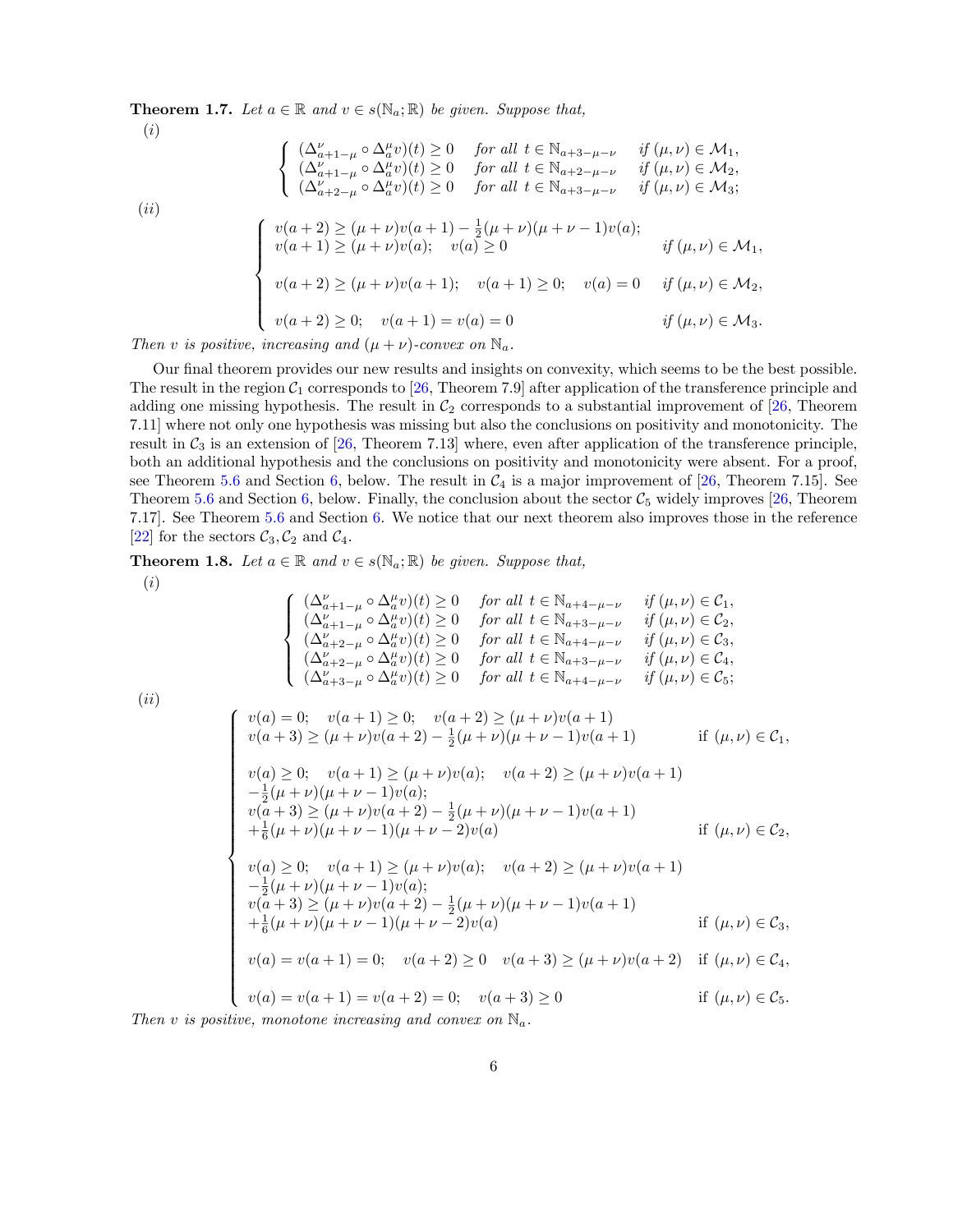## 2. Preliminaries.

In this section, we provide the necessary preliminaries on fractional differences that will be used throughout the paper. In what follows, we denote  $\mathbb{N}_a := \{a, a+1, a+2, \ldots\}$ , for some  $a \in \mathbb{R}$ , and  $\mathbb{N} \equiv \mathbb{N}_1$  as usual. We denote by  $s(\mathbb{N}_a;\mathbb{R})$  the vectorial space that consists of all sequences  $f:\mathbb{N}_a\to\mathbb{R}$ . Recall that given a sequence  $f \in s(\mathbb{N}_a; \mathbb{R})$  the first-order forward (or delta) difference of  $f$  at  $t \in \mathbb{N}_a$ , denoted  $(\Delta_a f)(t)$ , is defined by

$$
(\Delta_a f)(t) := f(t+1) - f(t).
$$

Then one may define iteratively the higher order differences  $\Delta_a^n$ , for  $n \in \mathbb{N}_1$ , by writing

$$
\left(\Delta_a^n f\right)(t) := \left(\Delta_a \circ \Delta_a^{n-1} f\right)(t).
$$

We also denote  $\Delta_a^0 \equiv I_a$ , where  $I_a: s(\mathbb{N}_a; \mathbb{R}) \to s(\mathbb{N}_a; \mathbb{R})$  is the identity operator,  $\Delta_a^1 \equiv \Delta_a$ , and  $\Delta^n \equiv \Delta_0^n$ . **Remark 2.1.** *For any*  $f \in s(\mathbb{N}_0; \mathbb{R})$ ,  $l \in \mathbb{N}_0$  *we have* 

$$
\Delta^{l} f(t) = \sum_{j=0}^{l} {l \choose j} (-1)^{l-j} f(t+j), \quad t \in \mathbb{N}_{0}.
$$

We define

$$
k^{\alpha}(n) := \begin{cases} \frac{\Gamma(n+\alpha)}{\Gamma(\alpha)\Gamma(n+1)} & \text{if } \alpha > 0, \quad n \in \mathbb{N}_0, \\ \delta_0(n) & \text{if } \alpha = 0, \end{cases}
$$

where  $\delta_0(n)$  is the delta function,

$$
\delta_0(n) := \begin{cases} 1 & \text{if } n = 0, \\ 0 & \text{if } n \neq 0. \end{cases}
$$

The kernel  $k^{\alpha}$ , introduced in [[38\]](#page-35-9), appears in many fields of research and has a number of important properties that, in our case, concentrate all the information about the fractional difference operator defined by convolution in  $(1.2)$ . For a review, see [\[26](#page-34-11), Section 3]. For instance, the semigroup property:

<span id="page-6-0"></span>
$$
(k^{\alpha} * k^{\beta})(n) = k^{\alpha + \beta}(n), \qquad n \in \mathbb{N}_0, \quad \alpha, \beta > 0,
$$
\n
$$
(2.1)
$$

is frequently used. We recall from [\[26](#page-34-11), Lemma 3.2] the following result.

**Lemma 2.2.** *For any*  $\alpha > 0$  *and*  $n \in \mathbb{N}_0$ *, the following identities hold:* 

$$
(i) \ \Delta k^{\alpha}(n) = (\alpha - 1) \frac{k^{\alpha}(n)}{n+1}.
$$

$$
(ii) \ \Delta^2 k^{\alpha}(n) = (\alpha - 2)(\alpha - 1) \frac{k^{\alpha}(n)}{(n+1)(n+2)}.
$$

$$
(iii) \ \Delta^3 k^{\alpha}(n) = (\alpha - 3)(\alpha - 2)(\alpha - 1) \frac{k^{\alpha}(n)}{(n+1)(n+2)(n+3)}.
$$

The definition of  $\alpha$ -th fractional sum on the set  $\mathbb{N}_0$  is given by:

**Definition 2.3.** For each  $\alpha > 0$  and  $f \in s(\mathbb{N}_0; \mathbb{R})$ , we define the fractional sum of order  $\alpha$  as follows:

$$
\Delta^{-\alpha} f(n) := \sum_{j=0}^{n} k^{\alpha} (n-j) f(j), \quad n \in \mathbb{N}_0.
$$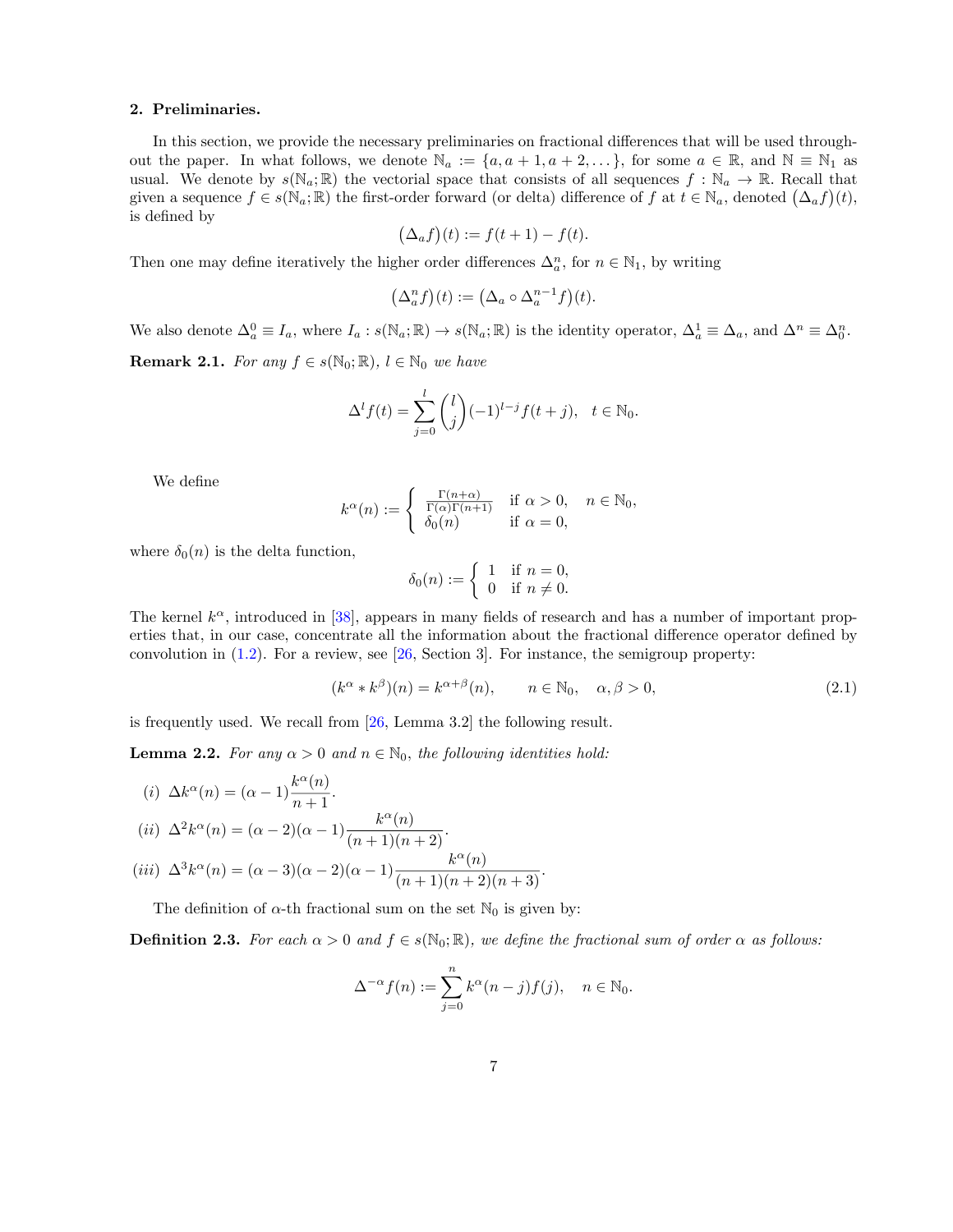The next concept was proposed in [[38\]](#page-35-9), it is analogous to the definition of a fractional derivative in the sense of Riemann-Liouville, see [[39\]](#page-35-13).

**Definition 2.4.** Let  $\alpha > 0$  be given. The  $\alpha$ -th fractional difference operator is defined by

$$
\Delta^{\alpha} f(n) := \Delta^m \Delta^{-(m-\alpha)} f(n), \quad n \in \mathbb{N}_0,
$$

*where*  $m - 1 < \alpha \leq m$ ,  $m \in \mathbb{N}$ .

We recall that the finite convolution  $*$  of two sequences  $u, v$  where  $u \in s(\mathbb{N}_0;\mathbb{C})$  and  $v \in s(\mathbb{N}_0;\mathbb{R})$  is defined by

$$
(u * v)(n) = \sum_{j=0}^{n} u(n-j)v(j), \quad n \in \mathbb{N}_{0}.
$$

Given  $a, b \in \mathbb{R}$ , we define the translation (by  $a \in \mathbb{R}$ ) operator  $\tau_a : s(\mathbb{N}_a; \mathbb{R}) \to s(\mathbb{N}_0; \mathbb{R})$  by

$$
\tau_a f(n) := f(a+n), \quad n \in \mathbb{N}_0.
$$

Note that  $\tau_a^{-1} = \tau_{-a}$  and  $\tau_{a+b} = \tau_a \circ \tau_b = \tau_b \circ \tau_a$ .

**Lemma 2.5.** *[[26](#page-34-11), Lemma 2.3] Let*  $f, g \in s(\mathbb{N}_0; \mathbb{R})$  *be sequences, then for each*  $p \in \mathbb{N}$  *we have* 

$$
(f * \tau_p g)(n) = \tau_p(f * g)(n) - \sum_{j=0}^{p-1} \tau_p f(n-j)g(j).
$$

We recall that the most commonly used fractional difference operator of order  $\nu > 0$  was defined by Atici and Eloe [\[3](#page-33-1), [4](#page-33-2), [5](#page-33-3)]

<span id="page-7-0"></span>
$$
\left(\Delta_a^{\nu}f\right)(t) := \frac{1}{\Gamma(-\nu)} \sum_{s=a}^{t+\nu} (t-s-1)^{-\nu-1} f(s), \ t \in \mathbb{N}_{a+N-\nu},\tag{2.2}
$$

where  $f \in s(\mathbb{N}_a;\mathbb{R})$ ,  $N \in \mathbb{N}_1$  is the unique integer satisfying  $N-1 < \nu < N$ , and the map  $t \mapsto t^{\nu}$  is defined by  $t^{\underline{\nu}} := \frac{\Gamma(t+1)}{\Gamma(t+1)}$  $\frac{1}{\Gamma(t+1-\nu)}$ . In the integer cases of  $\nu = N$  we have

<span id="page-7-1"></span>
$$
\Delta_a^N f(t) = \sum_{j=0}^N \binom{N}{j} (-1)^{N-j} f(t+j), \quad t \in \mathbb{N}_a.
$$
\n(2.3)

In [[26](#page-34-11), Theorem 4.3] the authors related ([2.2](#page-7-0)) to Definition [2.4](#page-23-0) by means of the operator of translation, which allowed to transfer the properties of a sequence *u* between both definitions and called a *transference principle.* This will be the key tool to prove the theorems stated in the introduction for the fractional difference operator [\(2.2](#page-7-0)). In the following, we have extended the formulation of the transference principle in order to include the integer cases  $\alpha = N \in \mathbb{N}$ , being the proof immediate taking into account ([2.3](#page-7-1)).

**Theorem 2.6.** *(Transference Principle)* Let  $N - 1 < \alpha \leq N$ ,  $N \in \mathbb{N}$  and  $a, \beta \in \mathbb{R}$ . For each sequence  $f \in s(\mathbb{N}_a;\mathbb{R})$  *we have* 

$$
\tau_{a+N-\alpha} \circ \Delta_a^{\alpha} f = \Delta^{\alpha} \circ \tau_a f,
$$

*and for each*  $f \in s(\mathbb{N}_{a+N-\beta}; \mathbb{R})$ ,

$$
\tau_{N-\beta} \circ \Delta_{a+N-\beta}^{\alpha} f = \Delta_a^{\alpha} \circ \tau_{N-\beta} f.
$$

In other words, the following diagrams are commutative:

$$
s(\mathbb{N}_a; \mathbb{R}) \xrightarrow{\Delta_a^{\alpha}} s(\mathbb{N}_{a+N-\alpha}; \mathbb{R}) \qquad s(\mathbb{N}_{a+N-\beta}; \mathbb{R}) \xrightarrow{\Delta_{a+N-\beta}^{\alpha}} s(\mathbb{N}_{a+2N-\beta-\alpha}; \mathbb{R})
$$
  
\n
$$
s(\mathbb{N}_0; \mathbb{R}) \xrightarrow{\Delta^{\alpha}} s(\mathbb{N}_0; \mathbb{R}) \qquad s(\mathbb{N}_a; \mathbb{R}) \xrightarrow{\Delta_a^{\alpha}} s(\mathbb{N}_{a+N-\alpha}; \mathbb{R})
$$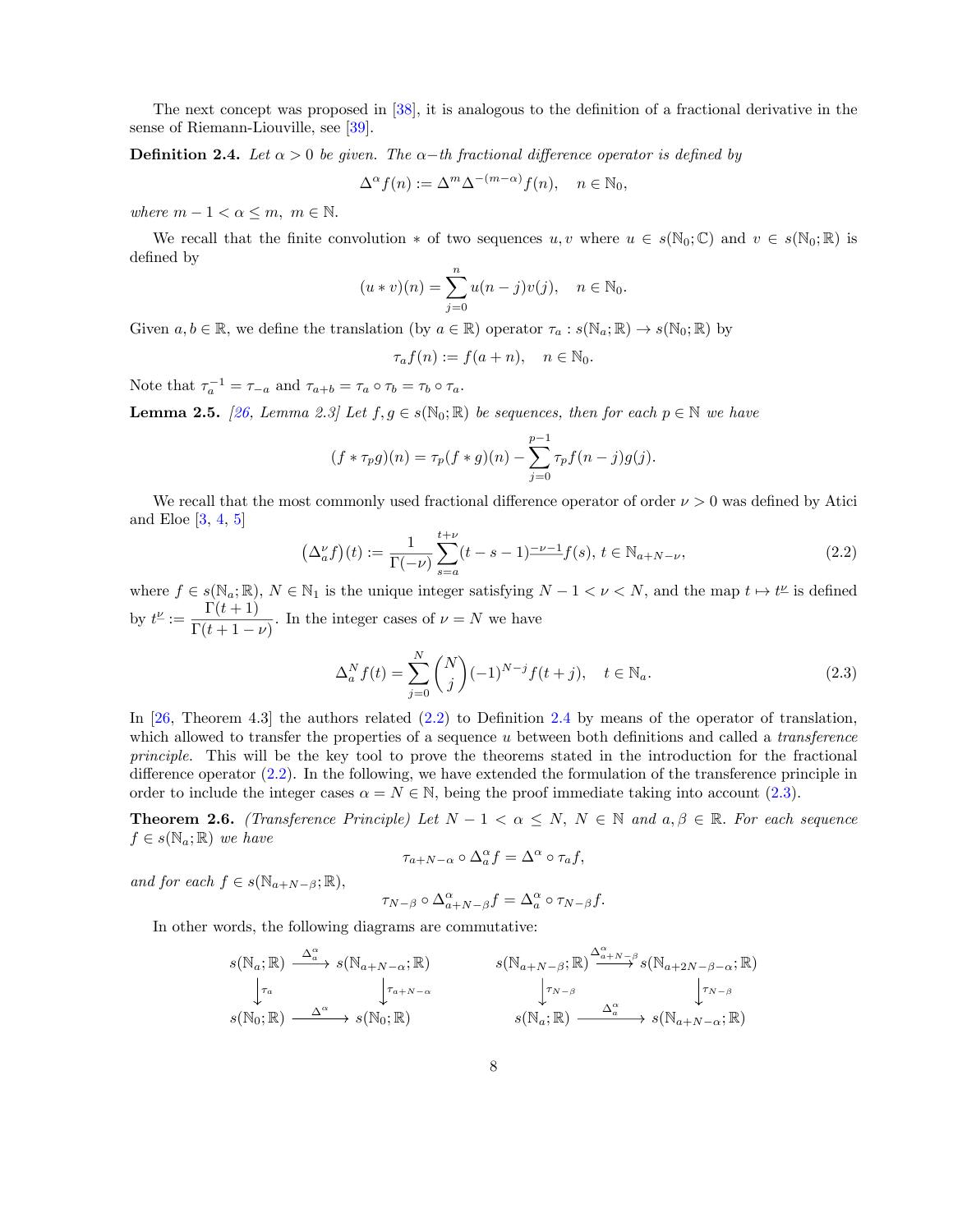# 3. Properties of the operator of fractional difference  $\Delta^{\alpha}$ .

In this section we collect some important new properties of the higher order differences  $\Delta^l$ , for  $l \in \mathbb{N}$  and of the  $\alpha - th$  fractional difference operator  $\Delta^{\alpha}$ , for  $\alpha > 0$ . These results generalize [[26,](#page-34-11) Proposition 2.9] and [\[26](#page-34-11), Theorems 5.7, 6.11, 6.16, 6.21, 7.8]. These will be essential to prove our main theorems. We begin with the following result.

**Proposition 3.1.** *For any*  $a, b \in s(\mathbb{N}_0; \mathbb{R})$  *and*  $l, l_1, l_2 \in \mathbb{N}$  *we have* 

(*i*)

$$
\Delta^{l}(a * b)(n) = (\Delta^{l} a * b)(n) + \sum_{j=1}^{l} \sum_{i=0}^{j-1} {l \choose j} (-1)^{l-j} a(i) b(n+j-i).
$$

(*ii*)

$$
\Delta^{l_1+l_2}(a*b)(n) = (\Delta^{l_1}a*\Delta^{l_2}b)(n) + \sum_{j=1}^{l_1+l_2} \sum_{i=0}^{j-1} {l_1+l_2 \choose j} (-1)^{l_1+l_2-j} a(i)b(n+j-i) + \sum_{j=1}^{l_2} \sum_{i=0}^{j-1} {l_2 \choose j} (-1)^{l_2-j} [\Delta^{l_1}a(n+j-i)b(i) - \Delta^{l_1}a(i)b(n+j-i)].
$$

*Proof.* (*i*) Note that, by Remark [2.1](#page-21-0) and Lemma [2.5](#page-24-1) we get for  $l \in \mathbb{N}$ 

$$
(\Delta^{l} a * b)(n) = \sum_{i=0}^{n} b(i) \Delta^{l} a(n-i) = \sum_{i=0}^{n} b(i) \sum_{j=0}^{l} {l \choose j} (-1)^{l-j} a(n+j-i)
$$
  
= 
$$
\sum_{i=0}^{n} \sum_{j=0}^{l} {l \choose j} (-1)^{l-j} a(n+j-i) b(i) = \sum_{j=0}^{l} {l \choose j} (-1)^{l-j} \sum_{i=0}^{n} \tau_{j} a(n-i) b(i)
$$
  
= 
$$
\sum_{j=0}^{l} {l \choose j} (-1)^{l-j} (\tau_{j} a * b)(n), \quad n \in \mathbb{N}_{0}.
$$

Thus, we have that for  $n \in \mathbb{N}_0$ ,

$$
\Delta^{l}(a * b)(n) = \sum_{j=0}^{l} {l \choose j} (-1)^{l-j} (a * b)(n+j) = \sum_{j=1}^{l} {l \choose j} (-1)^{l-j} \tau_{j}(a * b)(n) + {l \choose 0} (-1)^{l-0} (a * b)(n)
$$
  
\n
$$
= \sum_{j=1}^{l} {l \choose j} (-1)^{l-j} [(\tau_{j}a * b)(n) + \sum_{i=0}^{j-1} a(i)\tau_{j}b(n-i)] + (-1)^{l} (a * b)(n)
$$
  
\n
$$
= \sum_{j=1}^{l} {l \choose j} (-1)^{l-j} (\tau_{j}a * b)(n) + (-1)^{l} (a * b)(n) + \sum_{j=1}^{l} {l \choose j} (-1)^{l-j} \sum_{i=0}^{j-1} a(i)\tau_{j}b(n-i)
$$
  
\n
$$
= \sum_{j=0}^{l} {l \choose j} (-1)^{l-j} (\tau_{j}a * b)(n) + \sum_{j=1}^{l} \sum_{i=0}^{j-1} {l \choose j} (-1)^{l-j} a(i)b(n-i+j)
$$
  
\n
$$
= (\Delta^{l} a * b)(n) + \sum_{j=1}^{l} \sum_{i=0}^{j-1} {l \choose j} (-1)^{l-j} a(i)b(n+j-i).
$$

which proves the result.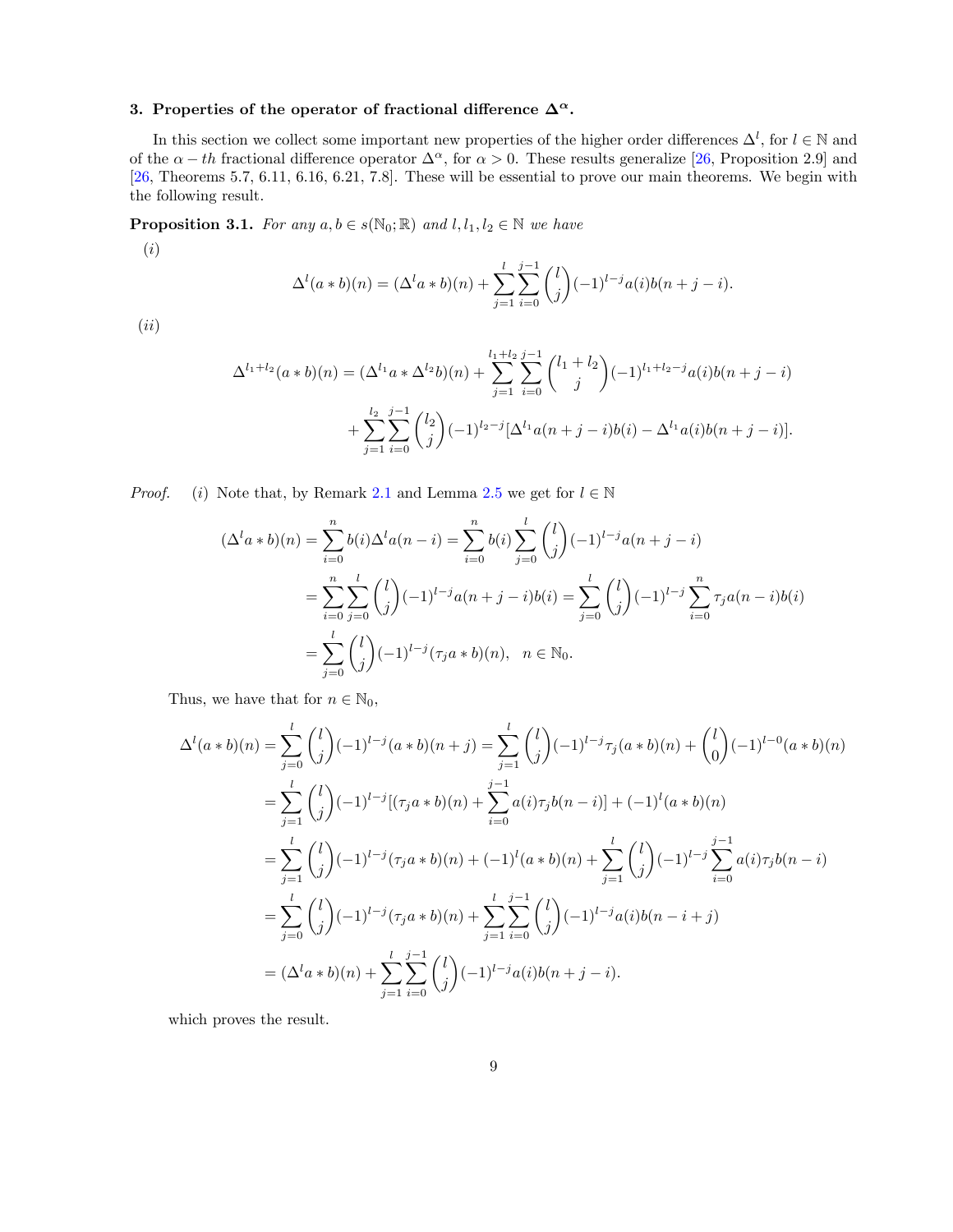(*ii*) By part (*i*), we have for  $n \in \mathbb{N}_0$ ,

$$
\Delta^{l_1+l_2}(a * b)(n) = (\Delta^{l_1+l_2}a * b)(n) + \sum_{j=1}^{l_1+l_2}\sum_{i=0}^{j-1} {l_1+l_2 \choose j}(-1)^{l_1+l_2-j}a(i)b(n+j-i)
$$
  
\n
$$
= \Delta^{l_2}(\Delta^{l_1}a * b)(n) - \sum_{j=1}^{l_2}\sum_{i=0}^{j-1} {l_2 \choose j}(-1)^{l_2-j}\Delta^{l_1}a(i)b(n+j-i)
$$
  
\n
$$
+ \sum_{j=1}^{l_1+l_2}\sum_{i=0}^{j-1} {l_1+l_2 \choose j}(-1)^{l_1+l_2-j}a(i)b(n+j-i)
$$
  
\n
$$
= (\Delta^{l_1}a * \Delta^{l_2}b)(n) + \sum_{j=1}^{l_2}\sum_{i=0}^{j-1} {l_2 \choose j}(-1)^{l_2-j}\Delta^{l_1}a(n+j-i)b(i)
$$
  
\n
$$
- \sum_{j=1}^{l_2}\sum_{i=0}^{j-1} {l_2 \choose j}(-1)^{l_2-j}\Delta^{l_1}a(i)b(n+j-i)
$$
  
\n
$$
+ \sum_{j=1}^{l_1+l_2}\sum_{i=0}^{j-1} {l_1+l_2 \choose j}(-1)^{l_1+l_2-j}a(i)b(n+j-i)
$$
  
\n
$$
= (\Delta^{l_1}a * \Delta^{l_2}b)(n) + \sum_{j=1}^{l_1+l_2}\sum_{i=0}^{j-1} {l_1+l_2 \choose j}(-1)^{l_1+l_2-j}a(i)b(n+j-i)
$$
  
\n
$$
+ \sum_{j=1}^{l_2}\sum_{i=0}^{j-1} {l_2 \choose j}(-1)^{l_2-j}[\Delta^{l_1}a(n+j-i)b(i) - \Delta^{l_1}a(i)b(n+j-i)].
$$

**Remark 3.2.** In particular, from (i), for  $l - 1 < \alpha < l$ ,  $l \in \mathbb{N}$ , we have the following useful identities

$$
\Delta^{\alpha}u(n) = (k^{l-\alpha} * \Delta^l u)(n) + \sum_{j=1}^l \sum_{i=0}^{j-1} \binom{l}{j} (-1)^{l-j} u(i) k^{l-\alpha} (n+j-i), \quad n \in \mathbb{N}_0.
$$

*taking*  $a(n) := u(n)$  *and*  $b(n) := k^{l-\alpha}(n)$ *, and* 

$$
\Delta^{\alpha}u(n) = (\Delta^l k^{l-\alpha} * u)(n) + \sum_{j=1}^l \sum_{i=0}^{j-1} {l \choose j} (-1)^{l-j} k^{l-\alpha} (i) u(n+j-i), \quad n \in \mathbb{N}_0.
$$

*taking*  $b(n) := u(n)$  *and*  $a(n) := k^{l-\alpha}(n)$ *.* 

Concerning the composition of two operators, we prove the following result.

Proposition 3.3. *The following properties hold:*

(*i*) *For any*  $\alpha > 0$  *and*  $u \in s(\mathbb{N}_0; \mathbb{R})$  *we have* 

$$
\Delta \circ \Delta^{\alpha} u(n) = \Delta^{\alpha+1} u(n),
$$

*where*  $m - 1 \leq \alpha \leq m$ ,  $m \in \mathbb{N}$ .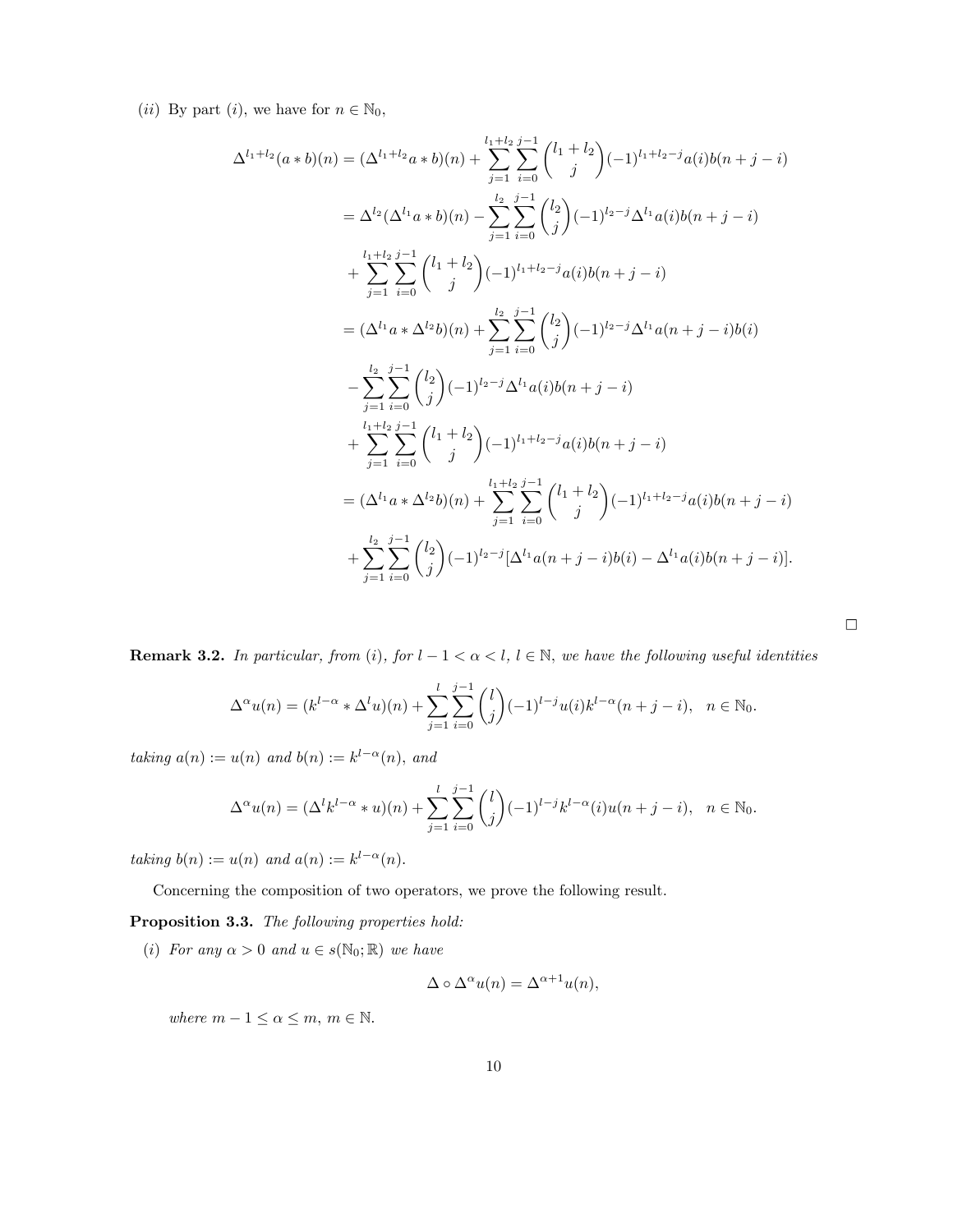(*ii*) *For* any  $\alpha > 0$ ,  $l \in \mathbb{N}_0$  and  $u \in s(\mathbb{N}_0; \mathbb{R})$  *we have* 

$$
\Delta^l \circ \Delta^{\alpha} u(n) = \Delta^{\alpha + l} u(n),
$$

*where*  $m - 1 \leq \alpha \leq m$ ,  $m \in \mathbb{N}$ .

(*iii*) *For* any  $\alpha > 0$  *and*  $u \in s(\mathbb{N}_0; \mathbb{R})$  *we have* 

$$
\Delta^{\alpha} \circ \Delta u(n) = \Delta^{\alpha+1} u(n) - \Delta^m k^{m-\alpha} (n+1) u(0),
$$

*where*  $m - 1 \leq \alpha \leq m$ ,  $m \in \mathbb{N}$ .

(*iv*) *For any*  $\alpha > 0$ ,  $l \in \mathbb{N}$  *and*  $u \in s(\mathbb{N}_0; \mathbb{R})$  *we have* 

$$
\Delta^{\alpha} \circ \Delta^{l} u(n) = \Delta^{\alpha+l} u(n) - \sum_{j=0}^{l-1} \Delta^{m+j} k^{m-\alpha} (n+1) \Delta^{l-1-j} u(0),
$$

*where*  $m - 1 \leq \alpha \leq m$ ,  $m \in \mathbb{N}$ .

(*v*) *For any*  $\alpha, \beta > 0$  *and*  $u \in s(\mathbb{N}_0; \mathbb{R})$  *we have* 

$$
\Delta^{\beta} \circ \Delta^{\alpha} u(n) = \Delta^{\alpha+\beta} u(n) - \sum_{j=0}^{l-1} \Delta^{m+j} k^{m-\beta} (n+1) \Delta^{l-1-j} (k^{l-\alpha} * u)(0),
$$

*where*  $m-1 \leq \beta \leq m, l-1 < \alpha \leq l, m, l \in \mathbb{N}, \text{ and } m+l-1 < \alpha+\beta \leq m+l.$ 

(*vi*) *For any*  $\alpha, \beta > 0$  *and*  $u \in s(\mathbb{N}_0; \mathbb{R})$  *we have* 

$$
\Delta^{\beta} \circ \Delta^{\alpha} u(n) = \Delta^{\alpha+\beta} u(n+1) - \sum_{j=0}^{l-1} \Delta^{m+j} k^{m-\beta} (n+1) \Delta^{l-1-j} (k^{l-\alpha} * u)(0),
$$

*where*  $m - 1 \le \beta \le m, l - 1 < \alpha \le l$ ,  $m, l \in \mathbb{N}$ , and  $m + l - 2 < \alpha + \beta \le m + l - 1$ .

*Proof.* (*i*) The cases  $\alpha = m$  and  $\alpha = m - 1$  are trivial. If  $m - 1 < \alpha < m$ , then the proof is immediate from the definition. Indeed,

$$
\Delta \circ \Delta^{\alpha} u(n) = \Delta \circ \Delta^m (k^{m-\alpha} * u)(n) = \Delta^{m+1} (k^{m+1-(\alpha+1)} * u)(n) = \Delta^{\alpha+1} u(n).
$$

(*ii*) By proceed by induction on *l*. For  $l = 0$  is trivial and  $l = 1$  is the previous case (*i*). For  $l \in \mathbb{N}_0$ , we have  $\Delta^l \circ \Delta^{\alpha} u(n) = \Delta^{\alpha+l} u(n)$ , where  $m-1 \leq \alpha \leq m$ . Then, for  $l+1$  we obtain

$$
\Delta^{l+1} \circ \Delta^{\alpha} u(n) = \Delta \circ (\Delta^l \circ \Delta^{\alpha} u)(n) = \Delta \circ (\Delta^{\alpha+l} u)(n) = \Delta^{\alpha+l+1} u(n).
$$

(*iii*) If  $\alpha = m$ , then  $k^{m-\alpha}(n+1) = k^0(n+1) = 0$ , hence we have the result. Note that,  $\Delta^m k(n+1) =$  $\Delta^m$ **1** = 0, where **1**(*n*)  $\equiv$  1, thus we get the case  $\alpha = m - 1$ .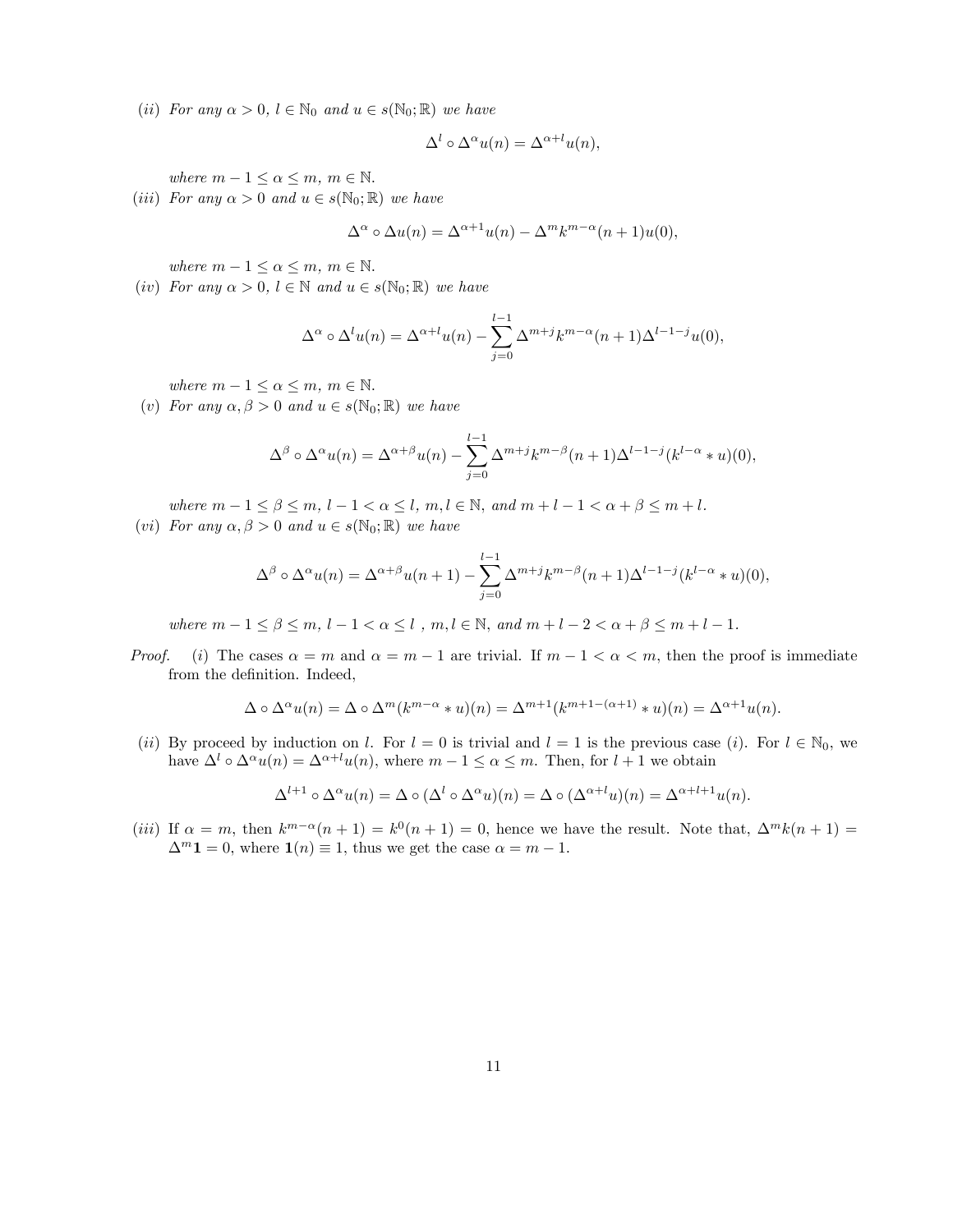Suppose  $m-1 < \alpha < m$ . By Remark [2.1,](#page-21-0) Lemma [2.5](#page-24-1) and the previous property, we obtain

$$
\Delta^{\alpha} \circ \Delta u(n) = \Delta^{m}(k^{m-\alpha} * \Delta u)(n) = \Delta^{m}(k^{m-\alpha} * (\tau_{1} u - u))(n)
$$
  
\n
$$
= \Delta^{m}(k^{m-\alpha} * \tau_{1} u)(n) - \Delta^{m}(k^{m-\alpha} * u)(n)
$$
  
\n
$$
= \sum_{j=0}^{m} {m \choose j} (-1)^{m-j} (k^{m-\alpha} * \tau_{1} u)(n+j) - \Delta^{m}(k^{m-\alpha} * u)(n)
$$
  
\n
$$
= \sum_{j=0}^{m} {m \choose j} (-1)^{m-j} [(k^{m-\alpha} * u)(n+j+1) - k^{m-\alpha}(n+j+1)u(0)] - \Delta^{m}(k^{m-\alpha} * u)(n)
$$
  
\n
$$
= \sum_{j=0}^{m} {m \choose j} (-1)^{m-j} (k^{m-\alpha} * u)(n+j+1) - \sum_{j=0}^{m} {m \choose j} (-1)^{m-j} k^{m-\alpha}(n+j+1)u(0)
$$
  
\n
$$
- \Delta^{m}(k^{m-\alpha} * u)(n)
$$
  
\n
$$
= \Delta^{\alpha} (k^{m-\alpha} * u)(n+1) - \Delta^{m} k^{m-\alpha}(n+1)u(0) - \Delta^{m}(k^{m-\alpha} * u)(n)
$$
  
\n
$$
= \Delta^{\alpha} \circ \Delta^{m}(k^{m-\alpha} * u)(n) - \Delta^{m} k^{m-\alpha}(n+1)u(0)
$$
  
\n
$$
= \Delta^{\alpha} \Delta^{\alpha} u(n) - \Delta^{m} k^{m-\alpha}(n+1)u(0)
$$
  
\n
$$
= \Delta^{\alpha+1} u(n) - \Delta^{m} k^{m-\alpha}(n+1)u(0).
$$

(*iv*) By induction on *l*. For  $l = 1$  is the previous case (*iii*). For  $l \in \mathbb{N}$ , we have

$$
\Delta^{\alpha} \circ \Delta^{l} u(n) = \Delta^{\alpha+l} u(n) - \sum_{j=0}^{l-1} \Delta^{m+j} k^{m-\alpha} (n+1) \Delta^{l-1-j} u(0),
$$

where  $m - 1 \le \alpha \le m$ . Then, for  $l + 1$  we obtain

$$
\Delta^{\alpha} \circ \Delta^{l+1} u(n) = \Delta^{\alpha} \circ \Delta^{l}(\Delta u)(n) = \Delta^{\alpha+l}(\Delta u)(n) - \sum_{j=0}^{l-1} \Delta^{m+j} k^{m-\alpha} (n+1) \Delta^{l-1-j}(\Delta u)(0)
$$
  
\n
$$
= \Delta^{l}(\Delta^{\alpha} \circ \Delta u)(n) - \sum_{j=0}^{l-1} \Delta^{m+j} k^{m-\alpha} (n+1) \Delta^{l-j} u(0)
$$
  
\n
$$
= \Delta^{l}[(\Delta^{\alpha+1} u)(n) - \Delta^{m} k^{m-\alpha} (n+1) u(0)] - \sum_{j=0}^{l-1} \Delta^{m+j} k^{m-\alpha} (n+1) \Delta^{l-j} u(0)
$$
  
\n
$$
= \Delta^{\alpha+1+l} u(n) - \Delta^{m+l} k^{m-\alpha} (n+1) u(0) - \sum_{j=0}^{l-1} \Delta^{m+j} k^{m-\alpha} (n+1) \Delta^{l-j} u(0)
$$
  
\n
$$
= \Delta^{\alpha+1+l} u(n) - \sum_{j=0}^{l} \Delta^{m+j} k^{m-\alpha} (n+1) \Delta^{l-j} u(0).
$$

(*v*) First we show the property when  $m-1 < \beta < m, l-1 < \alpha < l$  and  $m+l-1 < \alpha + \beta < m+l$ . By definition and using the semigroup property of  $k^{\alpha}$ , namely:  $k^{\alpha} * k^{\beta} = k^{\alpha+\beta}$  for any  $\alpha, \beta > 0$ , as well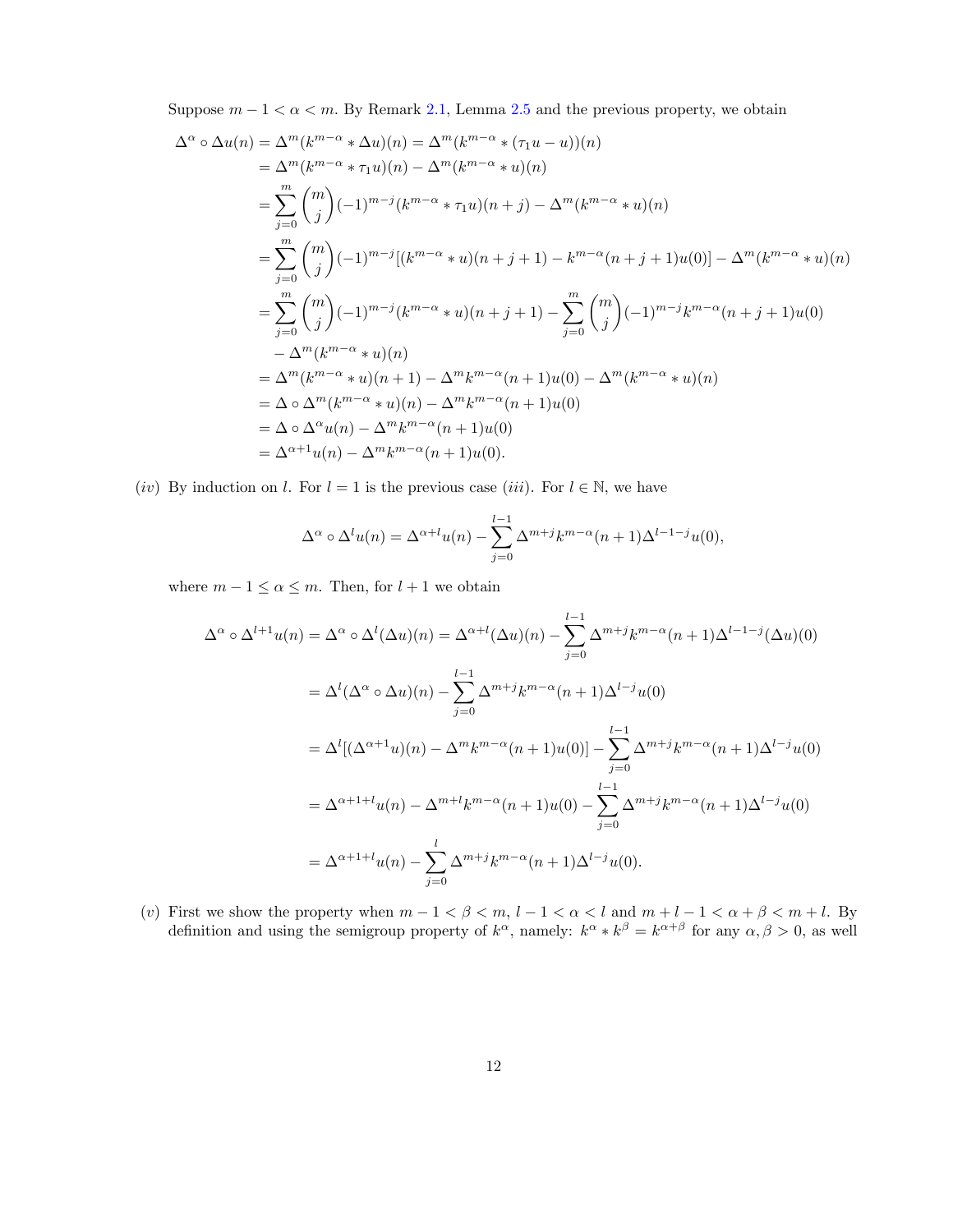as the properties (*ii*) and (*iv*), we have for  $n \in \mathbb{N}_0$ ,

$$
\Delta^{\beta} \circ \Delta^{\alpha} u(n) = \Delta^{\beta} \circ \Delta^{l} (k^{l-\alpha} * u)(n)
$$
  
\n
$$
= \Delta^{\beta+l} (k^{l-\alpha} * u)(n) - \sum_{j=0}^{l-1} \Delta^{m+j} k^{m-\beta} (n+1) \Delta^{l-1-j} (k^{l-\alpha} * u)(0)
$$
  
\n
$$
= \Delta^{l} \circ \Delta^{\beta} (k^{l-\alpha} * u)(n) - \sum_{j=0}^{l-1} \Delta^{m+j} k^{m-\beta} (n+1) \Delta^{l-1-j} (k^{l-\alpha} * u)(0)
$$
  
\n
$$
= \Delta^{l} \circ \Delta^{m} (k^{m-\beta} * k^{l-\alpha} * u)(n) - \sum_{j=0}^{l-1} \Delta^{m+j} k^{m-\beta} (n+1) \Delta^{l-1-j} (k^{l-\alpha} * u)(0)
$$
  
\n
$$
= \Delta^{m+l} (k^{m+l-(\alpha+\beta)} * u)(n) - \sum_{j=0}^{l-1} \Delta^{m+j} k^{m-\beta} (n+1) \Delta^{l-1-j} (k^{l-\alpha} * u)(0)
$$
  
\n
$$
= \Delta^{\alpha+\beta} u(n) - \sum_{j=0}^{l-1} \Delta^{m+j} k^{m-\beta} (n+1) \Delta^{l-1-j} (k^{l-\alpha} * u)(0).
$$

Thus, we obtain first part of the  $(v)$ . We observe that the following identity is true in general for  $m-1 < \beta < m$  and  $l-1 < \alpha < l$ :

<span id="page-12-0"></span>
$$
\Delta^{\beta} \circ \Delta^{\alpha} u(n) = \Delta^{m+l} (k^{m+l-(\alpha+\beta)} * u)(n) - \sum_{j=0}^{l-1} \Delta^{m+j} k^{m-\beta} (n+1) \Delta^{l-1-j} (k^{l-\alpha} * u)(0).
$$
 (3.1)

Now, we study the bordeline cases. If  $\beta = m$ , by property (*ii*), we get  $\Delta^m \circ \Delta^{\alpha} u(n) = \Delta^{\alpha+m} u(n)$  for any  $l - 1 \le \alpha \le l$ . Furthermore,  $k^{m-m}(n+1) = k^0(n+1) = 0$ , thus

$$
\Delta^m \circ \Delta^{\alpha} u(n) = \Delta^{\alpha+m} u(n) - \sum_{j=0}^{l-1} \Delta^{m+j} k^{m-m} (n+1) \Delta^{l-1-j}(k^{l-\alpha} * u)(0) = \Delta^{\alpha+m} u(n).
$$

If  $\beta = m-1$ , applying again property (*ii*), we obtain  $\Delta^{m-1} \circ \Delta^{\alpha} u(n) = \Delta^{\alpha+m-1} u(n)$  for any  $l-1 \leq \alpha \leq$ *l*. Also,  $\Delta^{m+j}k^{m-(m-1)}(n+1) = \Delta^{m+j}k(n+1) = \Delta^{m+j}1 = 0$ , thus we obtain the result analogously to the proof for  $\beta = m$ .

If  $\alpha = l$ , by property (iv), we have  $\Delta^{\beta} \circ \Delta^l u(n) = \Delta^{\beta+l} u(n) - \sum_{j=0}^{l-1} \Delta^{m+j} k^{m-\beta} (n+1) \Delta^{l-1-j} u(0)$ , for any  $m - 1 \le \beta \le m$ . Moreover,  $\Delta^{l-1-j}u(0) = \Delta^{l-1-j}(k^0 * u)(0) = \Delta^{l-1-j}(k^{l-\alpha} * u)(0)$ , that shows the result. Moreover, since it is valid for the points  $\alpha = l$  and  $\beta = m$ , we deduce that in particular it is true for  $\alpha + \beta = m + l$ .

(*vi*) We proceed analogously to the proof of property (*v*). We have, by ([3.1](#page-12-0)), for  $m-1 \leq \beta \leq m$  and  $l - 1 < \alpha \leq l$ ,

$$
\Delta^{\beta} \circ \Delta^{\alpha} u(n) = \Delta^{m+l} (k^{m+l-(\alpha+\beta)} \ast u)(n) - \sum_{j=0}^{l-1} \Delta^{m+j} k^{m-\beta} (n+1) \Delta^{l-1-j} (k^{l-\alpha} \ast u)(0).
$$

Suppose  $m+l-2 < \alpha+\beta < m+l-1$ . Using the fact that  $\Delta(k*u)(n) = u(n+1)$ , we have

$$
\Delta^{m+l}(k^{m+l-(\alpha+\beta)} * u)(n) = \Delta^{m+l-1} \circ \Delta(k * k^{m+l-1-(\alpha+\beta)} * u)(n)
$$

$$
= \Delta^{m+l-1}(k^{m+l-1-(\alpha+\beta)} * u)(n+1)
$$

$$
= \Delta^{\alpha+\beta} u(n+1), \quad n \in \mathbb{N}_0.
$$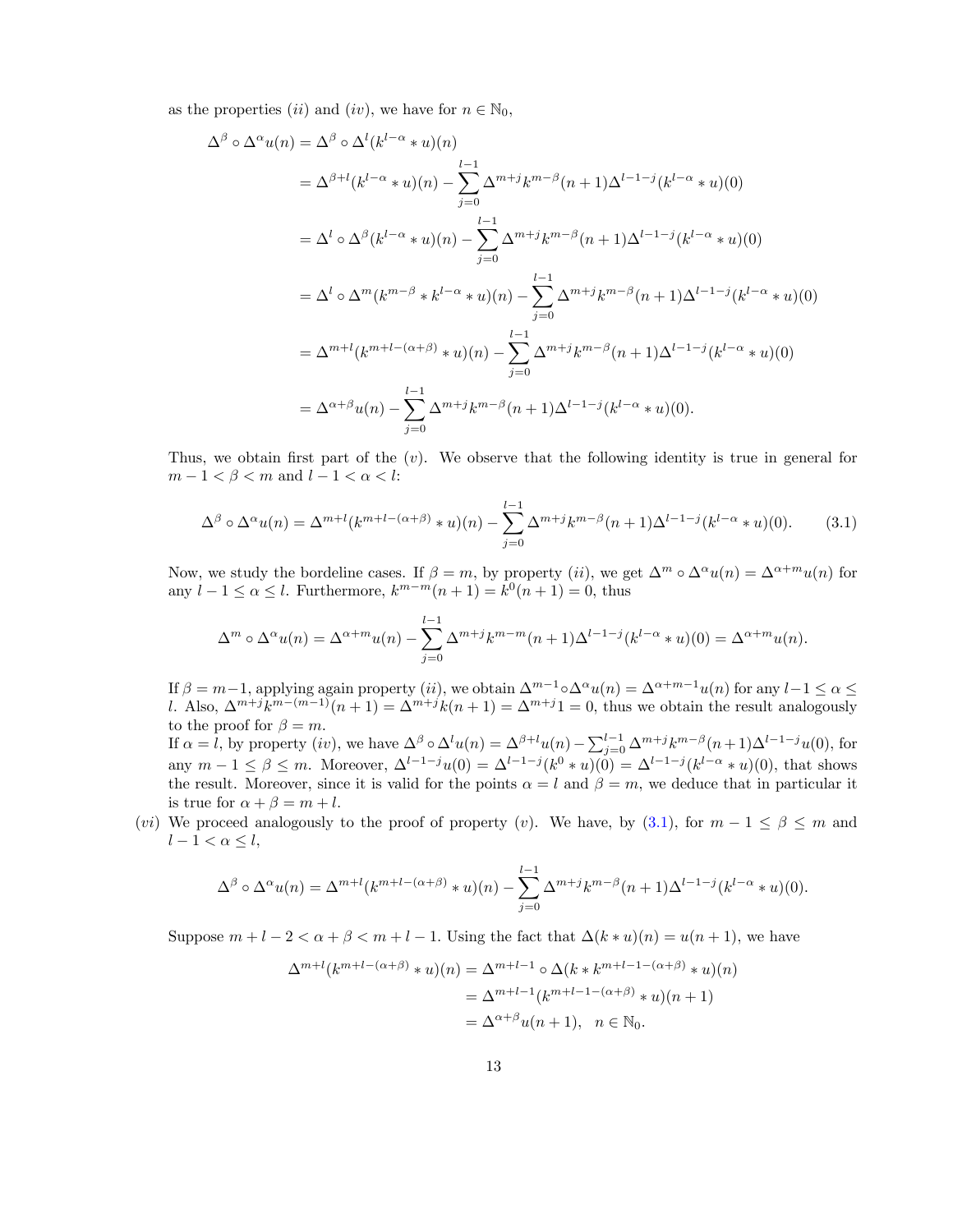Therefore,

$$
\Delta^{\beta} \circ \Delta^{\alpha} u(n) = \Delta^{\alpha+\beta} u(n+1) - \sum_{j=0}^{l-1} \Delta^{m+j} k^{m-\beta} (n+1) \Delta^{l-1-j} (k^{l-\alpha} * u)(0).
$$

Finally, if  $\alpha + \beta = m + l - 1$ , then  $m - 1 < \beta = m + l - 1 - \alpha < m$  and  $l - 1 < \alpha < l$ . Hence, we have for all  $n \in \mathbb{N}_0$ 

$$
\Delta^{m+l}(k^{m+l-(\alpha+\beta)}*u)(n) = \Delta^{m+l}(k^{m+l-(m+l-1)}*u)(n) = \Delta^{m+l-1}u(n+1) = \Delta^{\alpha+\beta}u(n+1).
$$

By ([3.1](#page-12-0)), this finishes the proof.

 $\Box$ 

**Remark 3.4.** *Examining* the *previous proof, we* deduce that for any  $\alpha, \beta > 0$  with  $m - 1 \leq \beta \leq m$ ,  $l-1 < \alpha \leq l, m, l \in \mathbb{N}, and u \in s(\mathbb{N}_0;\mathbb{R}), if \alpha + \beta = m + l - 1, then$ 

$$
\Delta^{\beta} \circ \Delta^{\alpha} u(n) = \Delta^{\alpha+\beta} u(n+1) - \sum_{j=0}^{l-1} \Delta^{m+j} k^{m-\beta} (n+1) \Delta^{l-1-j} (k^{l-\alpha} * u)(0), \quad n \in \mathbb{N}_0.
$$

### 4. Positivity,  $\alpha$ -monotonicity and  $\alpha$ -convexity.

In this section we recall the definitions of a  $\alpha$ -monotone (increasing or decreasing) and  $\alpha$ -convex (resp. concave) sequence, providing a geometrical interpretation. We summarize, and in some cases improve, several theorems from [[26,](#page-34-11) Sections 5 and 6]. We also give new examples showing the necessity of conditions. We begin recalling the following definition.

**Definition 4.1.** [[7,](#page-33-7) Definitions 2.3 and 2.4] Let  $\alpha \ge 0$  be given. We say that a sequence  $u \in s(\mathbb{N}_0, \mathbb{R})$  is α−*increasing (respectively, decreasing) if*

<span id="page-13-0"></span>
$$
u(n+1) \ge \alpha u(n) \tag{4.1}
$$

*(respectively,*  $u(n+1) \leq \alpha u(n)$ *) for all*  $\mathbb{N}_0$ *.* 

**Remark 4.2.** *Iterating* [\(4.1\)](#page-13-0), we observe that each  $\alpha$ -increasing sequence must satisfy:

$$
u(n) \ge \alpha^n u(0), \quad n \in \mathbb{N}_0.
$$

We conclude that if a sequence u is  $\alpha$ -increasing then their graph lies above the graph of the sequence  $M_{\alpha}(n) := \alpha^{n} u(0)$ . In the Figure [2,](#page-14-0) assuming  $u(0) = 1$ , we have drawn the behavior of the sequence  $M_{\alpha}(n)$ for different values of  $\alpha$ . In particular, observe that the graph of each increasing sequence lies above the graph *of the constant sequence*  $M_1 \equiv 1$ *.* 

*Now,* let  $0 < \alpha < 1$  and note that any increasing sequence that satisfy  $u(0) \geq 0$  *must* be positive and α*-increasing. However, the converse is not necessarily true, i.e. an* α*-increasing sequence could be decreasing for*  $\alpha < 1$ *.*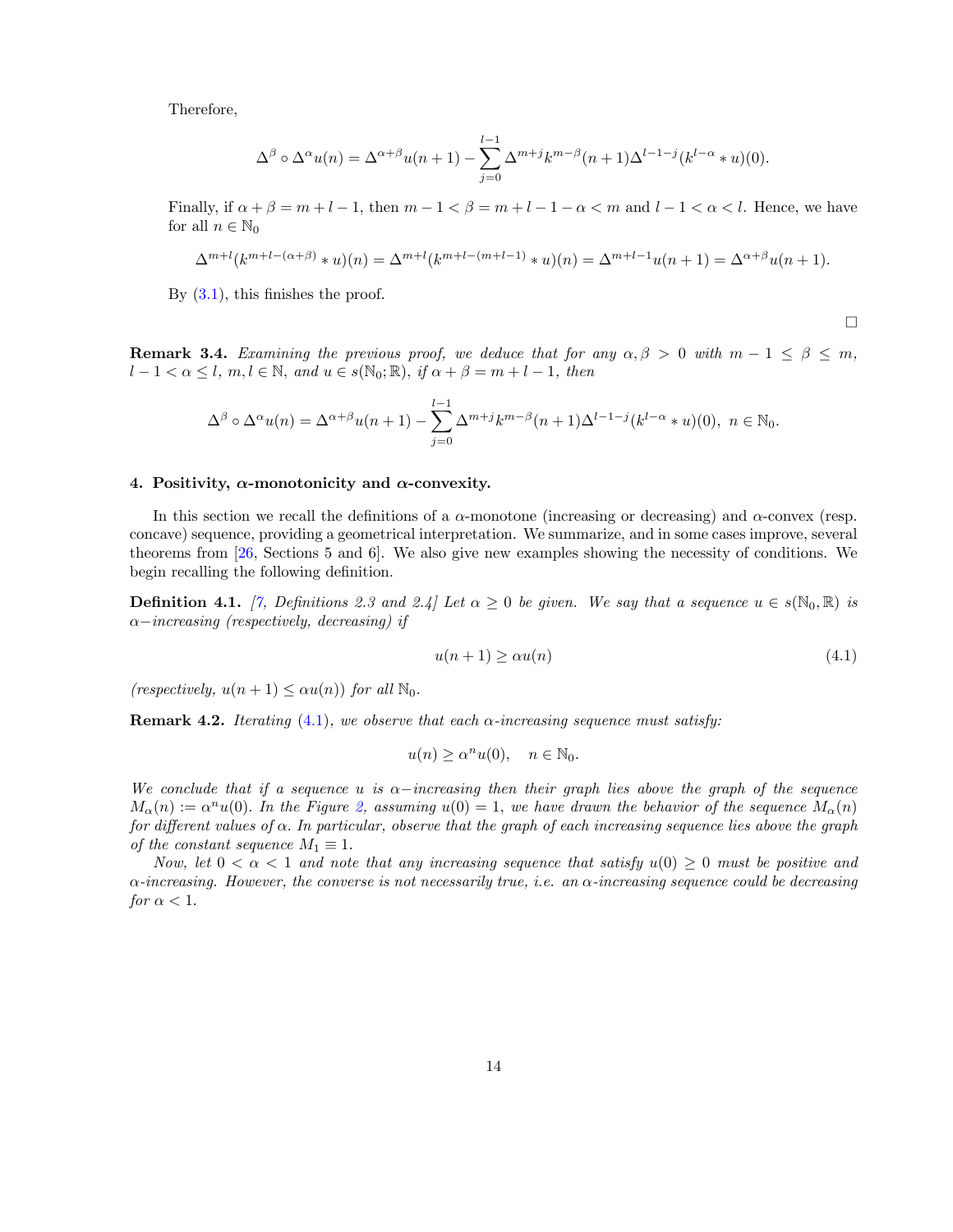

<span id="page-14-0"></span>Figure 2:  $\alpha$ - monotone increasing sequences

We now recall the following theorem that give us conditions to ensure positivity and  $\alpha$ -monotonicity in the closed interval  $0 \leq \alpha \leq 1$ .

**Theorem 4.3.** [[26](#page-34-11), Theorem 5.4] Let  $0 \le \alpha \le 1$  and  $u \in s(\mathbb{N}_0;\mathbb{R})$  be a given sequence. Suppose that

(*i*)  $(\Delta^{\alpha} u)(n) \ge 0$  *for all*  $n \in \mathbb{N}_0$ ,<br>(*ii*)  $u(0) > 0$ 

$$
(ii) u(0) \ge 0.
$$

*Then u is positive and*  $\alpha$ *-increasing on*  $\mathbb{N}_0$ *.* 

The following example shows that the condition  $u(0) \geq 0$  is necessary for positivity.

**Example 4.4.** Let  $\gamma < \alpha < 1$  and define  $u(n) := -\gamma^n$ ,  $0 < \gamma < 1$ ,  $n \in \mathbb{N}_0$ . Then

- $(\Delta^{\alpha} u)(n) \geq 0$
- *• u is negative.*

Indeed, by part (i) in Proposition [3.1](#page-21-0) with  $a := k^{1-\alpha}, b := u, l = 1$  and part (i) in Lemma [2.2,](#page-22-1) we obtain the *identities*

$$
(\Delta^{\alpha} u)(n) = (\Delta k^{1-\alpha} * u)(n) + u(n+1) = -\alpha \sum_{j=0}^{n} \frac{k^{1-\alpha}(n-j)}{n-j+1} u(j) + u(n+1), \quad n \in \mathbb{N}_0.
$$

*Hence,*

$$
(\Delta^{\alpha}u)(n) = -\alpha \sum_{j=0}^{n-1} \frac{k^{1-\alpha}(n-j)}{n-j+1} u(j) + (-\alpha)u(n) + u(n+1)
$$
  
=  $\alpha \sum_{j=0}^{n-1} \frac{k^{1-\alpha}(n-j)}{n-j+1} \gamma^j + \gamma^n(\alpha - \gamma) \ge 0,$ 

*proving the claim.*

**Remark 4.5.** Actually, a converse for Theorem [4.3](#page-22-0) holds: If  $u(0) \geq 0$  and  $u$  is increasing (hence positive), *then*  $(\Delta^{\alpha} u)(n) \ge 0$  *for all*  $n \in \mathbb{N}_0$ *. This follows immediately from Remark [3.2](#page-22-1) with*  $l = 1$  *which asserts* 

$$
\Delta^{\alpha} u(n) = (k^{1-\alpha} * \Delta u)(n) + k^{1-\alpha}(n+1)u(0), \quad n \in \mathbb{N}_0, \quad 0 < \alpha < 1.
$$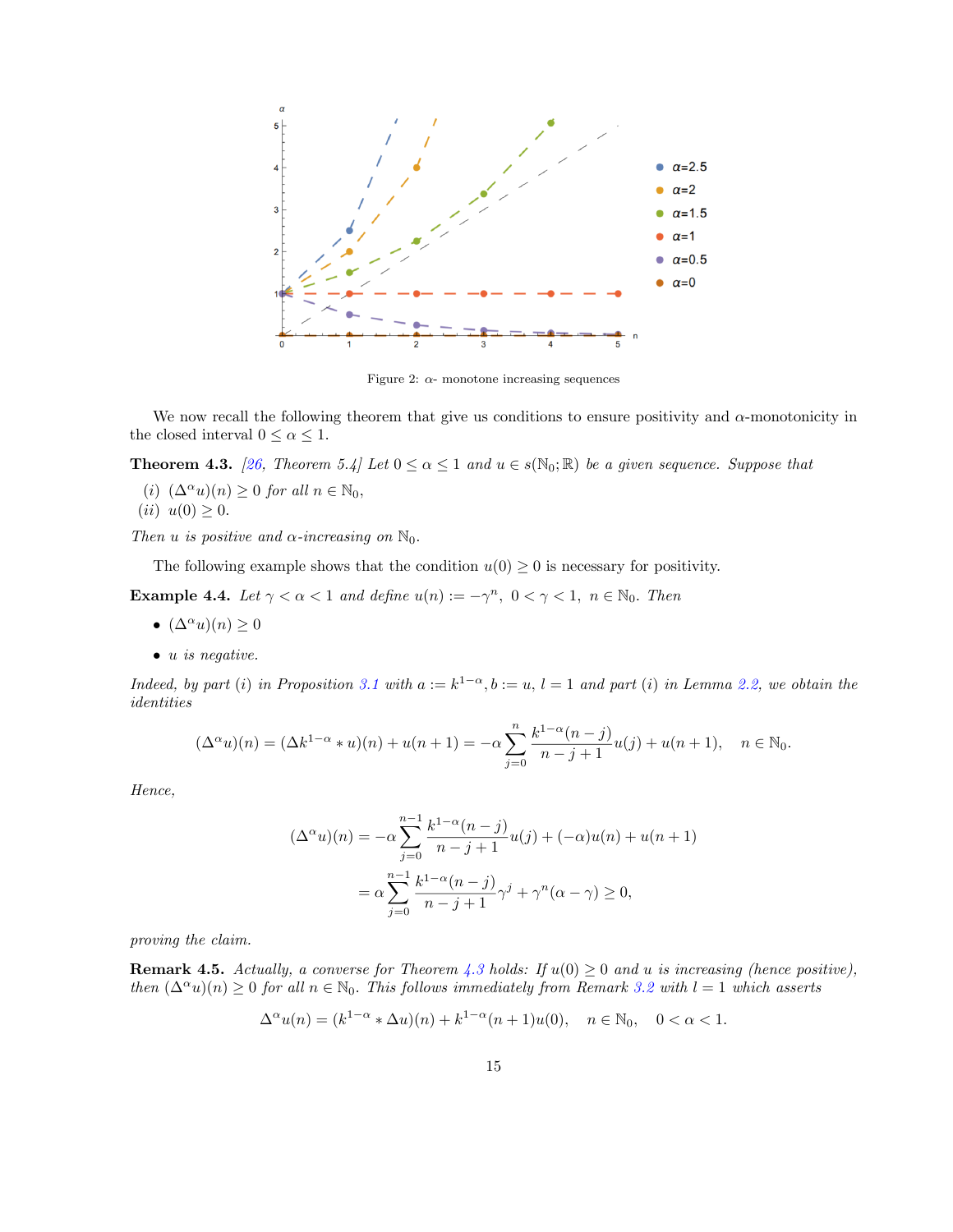In the following theorem we show sufficient conditions to deduce the positivity and  $(\alpha + \beta)$ −monotonicity on  $\mathbb{N}_0$  of a real sequence *u* in the region  $\mathcal{R} := \{(\alpha, \beta) \in [0,1] \times [0,1] : 0 \leq \alpha + \beta \leq 1\}$ . We remark that it was initially proved in [[26,](#page-34-11) Theorem 5.8] for the open sector  $\{(\alpha,\beta) \in (0,1) \times [0,1) : 0 < \alpha + \beta < 1\}$ , however we can easily prove that we can extend the same result to the border of the sector.

**Theorem 4.6.** *Let*  $(\alpha, \beta) \in \mathcal{R}$  *and*  $u \in s(\mathbb{N}_0; \mathbb{R})$  *be a given sequence. Assume that* 

 $\left(\Delta^{\beta} \circ \Delta^{\alpha} u\right)(n) \geq \frac{\beta}{2}(1-\beta)u(0), \text{ for all } n \in \mathbb{N}_0;$  $(ii) u(1) \geq (\alpha + \beta)u(0);$  $(iii) u(0) \geq 0.$ 

*Then u is positive and*  $(\alpha + \beta)$ *-increasing on*  $\mathbb{N}_0$ *.* 

*Proof.* In case  $\alpha + \beta = 1$ , by Proposition [3.3](#page-22-0) part (*vi*), we have the identity

$$
(\Delta^{1-\alpha} \circ \Delta^{\alpha} u)(n) = \Delta u(n+1) - \Delta k^{\alpha}(n+1)u(0),
$$

and then the proof follows analogously to [\[26](#page-34-11), Theorem 5.8]. We observe that even the case  $\alpha = 0$  is true by (*i*), because  $\Delta^{\beta} \circ \Delta^{0} u(n) = \Delta^{\beta} u(n) \ge 0$ , and the proof follows from Theorem [4.3.](#page-22-0) In conclusion, Theorem 4.6 holds for  $(\alpha, \beta) \in \mathcal{R}$ . [4.6](#page-24-0) holds for  $(\alpha, \beta) \in \mathcal{R}$ .

The following example shows that the hypothesis (*ii*) in Theorem [4.6](#page-24-0) is necessary in order to conclude positivity.

**Example 4.7.** Define the sequence  $u : \mathbb{N}_0 \to \mathbb{R}$  by  $u(0) = 0$  and  $u(n) = -2^{-n}, n \in \mathbb{N}$ . It is clear that  $u(0) = 0$  and negative. For  $\frac{1}{2} < \alpha + \beta < 1$ , note that by Proposition [3.3,](#page-22-0) part (vi), with  $l = m = 1$  we have *the identity*

$$
(\Delta^{\beta} \circ \Delta^{\alpha} u)(n) = (\Delta^{\alpha+\beta} u)(n+1) - \Delta k^{1-\beta}(n+1)u(0) = (\Delta^{\alpha+\beta} u)(n+1),
$$

where by Proposition [3.1](#page-21-0) part (i) with  $a := k^{1-(\alpha+\beta)}$ ,  $b := u$ ,  $l = 1$  and Lemma [2.2](#page-22-1) part (i), we obtain

$$
(\Delta^{\alpha+\beta}u)(n+1) = (\Delta k^{1-(\alpha+\beta)} * u)(n+1) + u(n+2)
$$
  
= -(\alpha+\beta) \sum\_{j=0}^{n} \frac{k^{1-(\alpha+\beta)}(n+1-j)}{n+2-j} u(j) - (\alpha+\beta)u(n+1) + u(n+2)  
= -(\alpha+\beta) \sum\_{j=0}^{n} \frac{k^{1-(\alpha+\beta)}(n+1-j)}{n+2-j} u(j) + 2^{-(n+2)} [2(\alpha+\beta)-1] \ge 0.

*Therefore*  $(\Delta^{\beta} \circ \Delta^{\alpha} u)(n) \ge 0$  *and thus (i) in Theorem [4.6](#page-24-0) is verified. However, we have*  $u(1) = -\frac{1}{2} < 0$  $(\alpha + \beta)u(0)$ .

We next recall the following notion introduced in [[26\]](#page-34-11).

**Definition 4.8.** Let  $\alpha \geq 1$ . We say that a sequence  $u \in s(\mathbb{N}_0, \mathbb{R})$  is  $\alpha$ -convex (respectively,  $\alpha$ -concave) if

$$
u(n+2) - \alpha u(n+1) + (\alpha - 1)u(n) \ge 0, \quad n \in \mathbb{N}_0,
$$
\n(4.2)

 $(respectively \leq 0)$ .

Note that, when  $\alpha = 2$  we recover the geometrical notion of convexity for a sequence, and when  $\alpha = 1$ the concept of monotonicity (increasing) on the set N. It is interesting to observe the following counterpart of Remark [4.2,](#page-22-1) which is also new.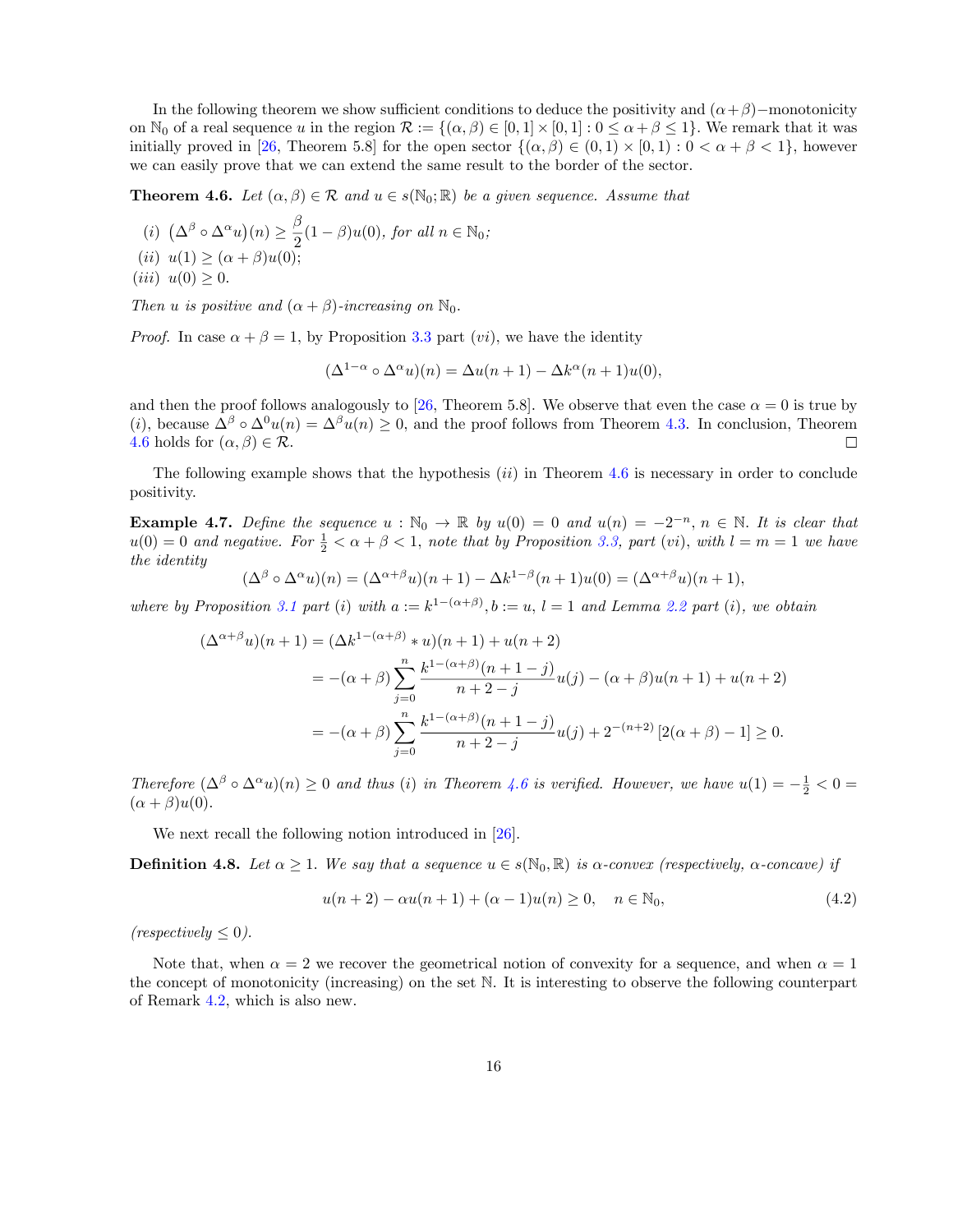**Remark 4.9.** *If*  $u \in s(\mathbb{N}_0, \mathbb{R})$  *is*  $\alpha$ *-convex then for each*  $\alpha \neq 2$ 

$$
u(n) \ge \left[\frac{(\alpha - 1)^n - 1}{\alpha - 2}\right] (u(1) - u(0)) + u(0), \quad n \in \mathbb{N}_0,
$$

*and*

$$
u(n) \ge n(u(1) - u(0)) + u(0), \quad n \in \mathbb{N}_0,
$$

in case  $\alpha = 2$ . Indeed, we note that u is  $\alpha$ -convex if and only if  $\Delta u(n+1) \geq (\alpha - 1)\Delta u(n)$ ,  $n \in \mathbb{N}_0$ . Iterating, *we obtain*

$$
u(n+1) \ge (\alpha - 1)^n (u(1) - u(0)) + u(n), \ n \in \mathbb{N}_0.
$$
\n(4.3)

*Thus, iterating again we arrive at*

$$
u(n) \ge \left[\sum_{j=0}^{n-1} (\alpha - 1)^j\right] (u(1) - u(0)) + u(0),
$$

*and hence the conclusion follows.*

**Remark 4.10.** If a sequence u is  $\alpha$ -convex, then its graph lies above the graph of the sequence  $C_{\alpha}(n)$  :=  $1-(\alpha-1)^n$  $2-\alpha$  $\int (u(1) - u(0)) + u(0)$  for  $\alpha \neq 2$  *and above of the graph of the sequence*  $C_2(n) = n(u(1) - u(0)) + u(0)$  $\bar{m}$  case  $\alpha = 2$ . Assuming  $u(0) = 0, u(1) = 1$ , the behavior of the sequence  $C_{\alpha}(n)$  for different values of  $\alpha$  is drawn in Figure [3.](#page-16-0) Since a sequence  $u$  is 2-convex iff  $u$  is convex, we observe that the graph of each convex sequence lies above the graph of the sequence  $C_2(n) = n$ . Also, we observe that an  $\alpha$ -convex sequence could *be geometrically concave for*  $1 < \alpha < 2$ *.* 



<span id="page-16-0"></span>Figure 3:  $\alpha$ -convex with  $u(0) = 0$  and  $u(1) = 1$ 

Conditions to obtain positivity, monotonicity and  $\alpha$ –convexity in the closed interval  $1 \leq \alpha \leq 2$  are given in the following theorem.

**Theorem 4.11.** [[26,](#page-34-11) Theorem 6.3] Let  $1 \leq \alpha \leq 2$  and  $u \in s(\mathbb{N}_0;\mathbb{R})$  be given and assume that

- $(i)$   $(\Delta^{\alpha}u)(n) \geq 0$ , for all  $n \in \mathbb{N}_0$ ;
- (*ii*)  $u(1) \ge \alpha u(0);$
- $(iii) u(0) \geq 0.$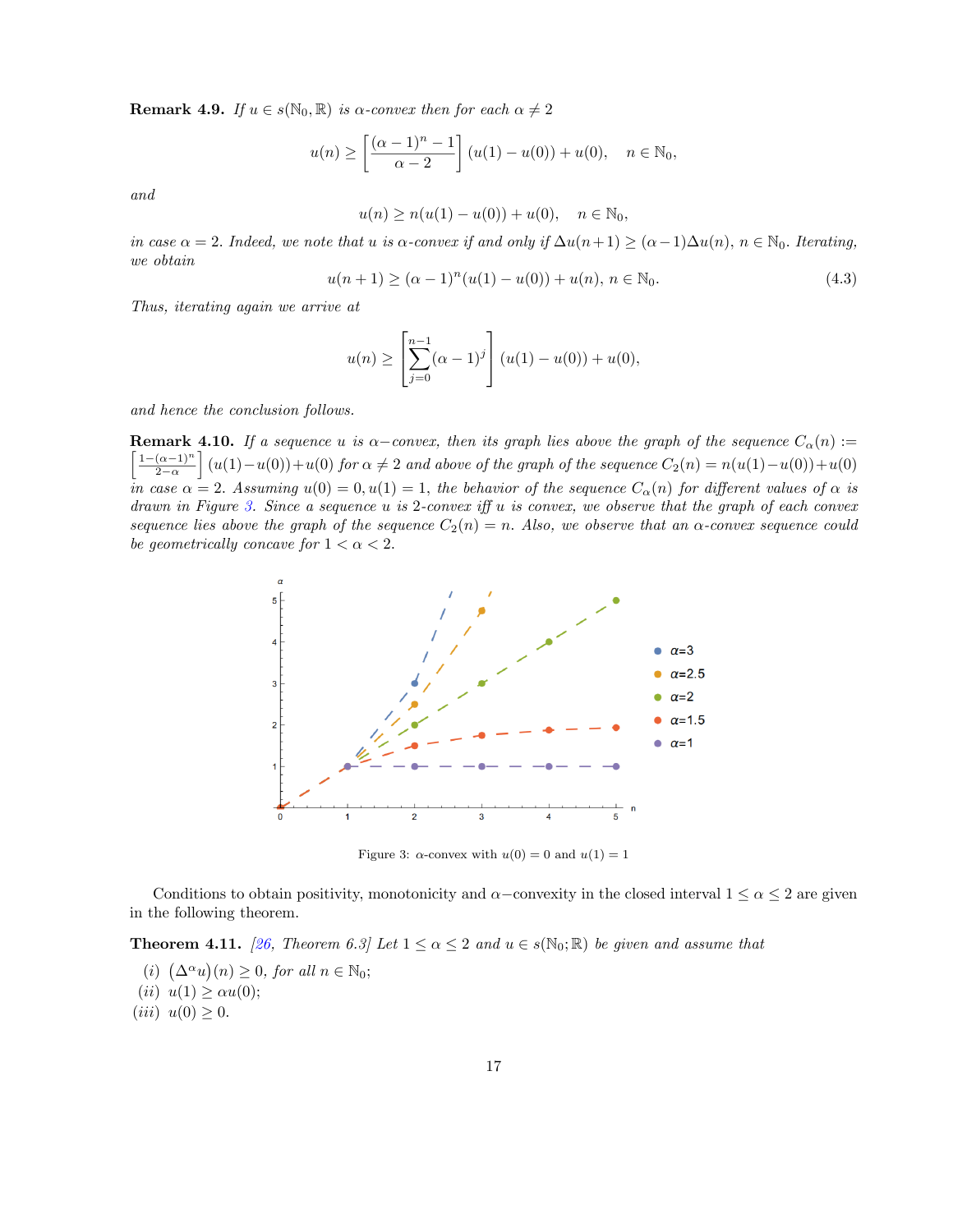*Then u is positive, increasing and*  $\alpha$ -*convex on*  $\mathbb{N}_0$ *.* 

Remark 4.12. *A partial converse of the previous theorem can be established by taking into account the following identity, valid for*  $1 \leq \alpha < 2$ *, and that follows from Remark* [3.2](#page-22-1) *with*  $l = 2$ :

$$
\Delta^{\alpha}u(n) = (\Delta^2 k^{2-\alpha} * u)(n) + u(n+2) - \alpha u(n+1), \quad n \in \mathbb{N}_0,
$$

*which proves that if*  $u(0) \geq 0$  *and u is*  $\alpha$ *-increasing on*  $\mathbb{N}_0$  *(and hence, positive) then*  $\Delta^{\alpha}u(n) \geq 0$ .

Remark 4.13. *A second partial converse of Theorem [4.11](#page-28-1) can be established using now the following identity, that again follows from Remark* [3.2](#page-22-1) *with*  $l = 2$ :

$$
\Delta^{\alpha}u(n) = (k^{2-\alpha} * \Delta^2 u)(n) + k^{2-\alpha}(n+1)(u(1) - u(0)) + k^{2-\alpha}(n+2)u(0), \quad n \in \mathbb{N}_0.
$$

It proves that if  $u(0) \geq 0$ ,  $u(1) \geq \alpha u(0)$  (and therefore  $u(1) \geq \alpha u(0) \geq u(0)$ ) and u is convex on  $\mathbb{N}_0$  (i.e. 2*-convex*) *then*  $\Delta^{\alpha} u(n) \geq 0$ *.* 

The following example shows that the condition  $u(1) \geq \alpha u(0)$  in Theorem [4.11](#page-28-1) is necessary for a sequence to be monotone increasing.

<span id="page-17-0"></span>Example 4.14. *Define the sequence*  $u : \mathbb{N}_0 \to \mathbb{R}$  by  $u(n) = \gamma^n$ ,  $0 < \gamma < 1$ . Assume that  $\frac{1+2\gamma+\sqrt{1+4\gamma-4\gamma^2}}{2} \leq$  $\alpha < 2$ . The following statements are true.

- $(\Delta^{\alpha} u)(n) \geq 0$ *, for all*  $n \in \mathbb{N}_0$ *;*
- $u(0) \geq 0$ .
- *• u is positive and decreasing.*

Indeed, it is clear that u is such that  $u(0) \geq 0$  and is positive and decreasing. Next, observe that by Proposition *[3.1](#page-21-0) part* (*i*)*, with*  $a := k^{2-\alpha}, b := u, l = 2$ *, we obtain for*  $n \in \mathbb{N}_0$ :

$$
\Delta^{\alpha}u(n) = (\Delta^2 k^{2-\alpha} * u)(n) + \sum_{j=1}^{2} \sum_{i=0}^{j-1} {2 \choose j} (-1)^{2-j} k^{2-\alpha} (i)u(n+j-i)
$$
  
= 
$$
(\Delta^2 k^{2-\alpha} * u)(n) + u(n+2) - \alpha u(n+1)
$$
  
= 
$$
\sum_{j=0}^{n-1} \Delta^2 k^{2-\alpha} (n-j)u(j) + \Delta^2 k^{2-\alpha} (0)u(n) + u(n+2) - \alpha u(n+1)
$$
  
= 
$$
\sum_{j=0}^{n-1} \Delta^2 k^{2-\alpha} (n-j)\gamma^j + \frac{\alpha(\alpha-1)}{2}\gamma^n + \gamma^{n+2} - \alpha \gamma^{n+1}.
$$

*By Lemma* [2.2](#page-22-1) *part* (*ii*), *we have that*  $\Delta^2 k^{2-\alpha}(n) \geq 0$  *for all*  $n \in \mathbb{N}_0$ . *Thus,* 

$$
\Delta^{\alpha}u(n) \ge \frac{\alpha(\alpha-1)}{2}\gamma^{n} + \gamma^{n+2} - \alpha\gamma^{n+1} = \frac{\gamma^{n}}{2}[\alpha^{2} - \alpha(1+2\gamma) + 2\gamma^{2}] \ge 0,
$$

*because*  $\frac{1+2\gamma+\sqrt{1+4\gamma-4\gamma^2}}{2} \le \alpha < 2$ . This proves the *claim.* On the *other hand,* we also *have*  $u(1) = \gamma < \alpha =$  $\alpha u(0)$ *. It shows that the condition*  $u(1) \geq \alpha u(0)$  *in Theorem [4.11](#page-28-1) is necessary.* 

Observe that as  $\gamma$  goes from 0 to 1 the function  $\frac{1+2\gamma+\sqrt{1+4\gamma-4\gamma^2}}{2}$  goes from 1 to 2, respectively.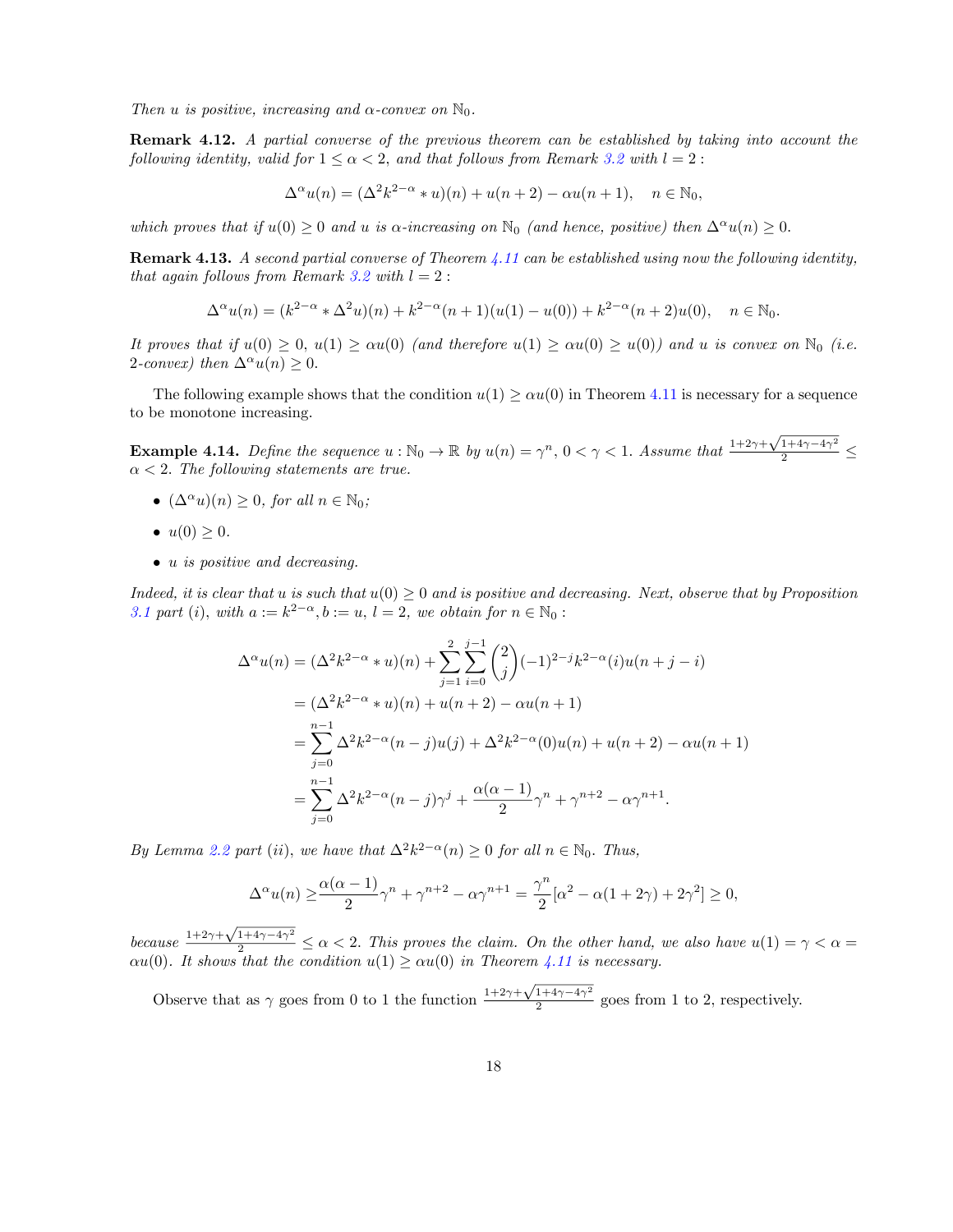**Remark 4.15.** Let  $a \in \mathbb{R}$ , and  $v(n) := \tau_{-a}u(n)$ ,  $n \in \mathbb{N}_0$  where  $u(n) = \gamma^n$ ,  $0 < \gamma < 1$ . Assume that  $\frac{1+2\gamma+\sqrt{1+4\gamma-4\gamma^2}}{2} \le \alpha < 2$ . By Theorem [2.6](#page-24-0) and Example [4.14](#page-17-0), we have

$$
\Delta_a^{\alpha}v(t)=(\tau_{a+2-\alpha}\circ\Delta_a^{\alpha}v)(n)=(\tau_{a+2-\alpha}\circ\Delta_a^{\alpha}\circ\tau_{-a}u)(n)=\Delta^{\alpha}u(n)\geq 0, \quad t:=n+a+2-\alpha.
$$

Therefore, we conclude that  $\Delta_a^{\alpha}v(t) \geq 0$  for all  $t \in \mathbb{N}_{a+2-\alpha}$ , and  $v(a) = u(0) \geq 0$ . Also, v is decreasing if u is decreasing. Moreover  $v(a + 1) = u(1) = \gamma < 1 < \alpha = \alpha u(0) = \alpha v(a)$ . It follows that the condition  $v(a+1) \geq \alpha v(a)$  *in Theorem [1.4](#page-23-0) is necessary in order to have the conclusion.* 

Note that this example generalizes [\[16,](#page-34-6) Example 2.4] where the authors proved that for  $v(t) = 2^{-t}$  and  $\frac{2+\sqrt{2}}{2} < \alpha < 2$  *they have*  $\Delta_0^{\alpha} v(t) \geq 0$  *for all*  $t \in \mathbb{N}_{2-\alpha}$ *.* 

In the following theorem we summarize, improve and extend [[26,](#page-34-11) Theorems 6.12, 6.17, 6.22]. Indeed, compared with [[26\]](#page-34-11), we have included the borders of the regions and added a new condition, namely  $(\Delta^{\alpha+\beta}u)(0) \geq 0$ , in order to ensure positivity, monotonicity and  $(\alpha+\beta)$ –convexity on N<sub>0</sub> of a real valued sequence *u* in the region  $\mathcal{M} := \{(\alpha, \beta) \in [0, 2] \times [0, 2] : 1 \leq \alpha + \beta \leq 2\}$ . We will consider the following subsets of  $M$  (see also Figure [1\)](#page-4-0):

$$
\mathcal{M}_1 := \{ (\alpha, \beta) \in [0, 2] \times [0, 2] : 0 \le \alpha \le 1, 1 \le \beta \le 2, 1 \le \alpha + \beta \le 2 \},\
$$
  

$$
\mathcal{M}_2 := \{ (\alpha, \beta) \in [0, 2] \times [0, 2] : 0 \le \alpha \le 1, 0 \le \beta \le 1, 1 \le \alpha + \beta \le 2 \},\
$$
  

$$
\mathcal{M}_3 := \{ (\alpha, \beta) \in [0, 2] \times [0, 2] : 1 \le \alpha \le 2, 0 \le \beta \le 1, 1 \le \alpha + \beta \le 2 \}.
$$

<span id="page-18-0"></span>**Theorem 4.16.** *Suppose that*  $u \in s(\mathbb{N}_0; \mathbb{R})$ *, and* 

<span id="page-18-2"></span>(*i*)

$$
(\Delta^{\beta} \circ \Delta^{\alpha} u)(n) \geq \begin{cases} 0 & \text{if } (\alpha, \beta) \in \mathcal{M}_1, \\ \frac{\beta}{2}(1-\beta)u(0) & \text{if } (\alpha, \beta) \in \mathcal{M}_2, \\ \frac{\beta}{2}(1-\beta)[u(1) - (\alpha - 1)u(0)] & \text{if } (\alpha, \beta) \in \mathcal{M}_3; \end{cases}
$$
  
\n(ii)  $u(2) \geq (\alpha + \beta)u(1) - \frac{(\alpha + \beta)(\alpha + \beta - 1)}{2}u(0);$   
\n(iii)  $u(1) \geq (\alpha + \beta)u(0);$   
\n(iv)  $u(0) > 0.$  (4.4)

*Then u is positive, increasing* and  $(\alpha + \beta)$ *-convex on*  $\mathbb{N}_0$ *.* 

*Proof.* We divide the proof in the following cases:

 $M_1: (\alpha, \beta) \in \mathcal{M}_1$ . We have that the case  $\alpha = 0$  is true by (*i*), because  $\Delta^{\beta} \circ \Delta^0 u(n) = \Delta^{\beta} u(n) \geq 0$ . Hence we can apply Theorem [4.11](#page-28-1) for  $\beta \in [1, 2]$ .

In other case, by Proposition [3.3](#page-22-0) part  $(vi)$ , with  $l = 1$ ,  $m = 2$ , we obtain

<span id="page-18-3"></span>
$$
(\Delta^{\alpha+\beta}u)(n+1) = (\Delta^{\beta} \circ \Delta^{\alpha}u)(n) + (\Delta^2 k^{2-\beta})(n+1)u(0). \tag{4.5}
$$

Moreover, by Lemma [2.2](#page-22-1) part (*ii*), we have  $(\Delta^2 k^{2-\beta})(n+1) \ge 0$ . Thus, by (*iii*),  $(\Delta^2 k^{2-\beta})(n+1)u(0) \ge$ 0*.* Then, by (*i*), we have that

$$
(\Delta^{\alpha+\beta}u)(n)\geq 0, \text{ for all } n \in \mathbb{N}.
$$

Therefore by hypothesis (*ii*)*,* (*iii*), (*iv*) and Theorem [4.11](#page-28-1), the conclusion follows.

 $M_2$ :  $(\alpha, \beta) \in M_2$ . Note that  $k^{\gamma}(n) \geq 0$  and is decreasing for any  $0 < \gamma < 1$  fixed. Then we have

<span id="page-18-1"></span>
$$
\Delta k^{\gamma}(n+1) = \frac{\gamma - 1}{n+2} k^{\gamma}(n+1) \ge \frac{\gamma - 1}{2} k^{\gamma}(1) = \frac{\gamma - 1}{2} \gamma.
$$
 (4.6)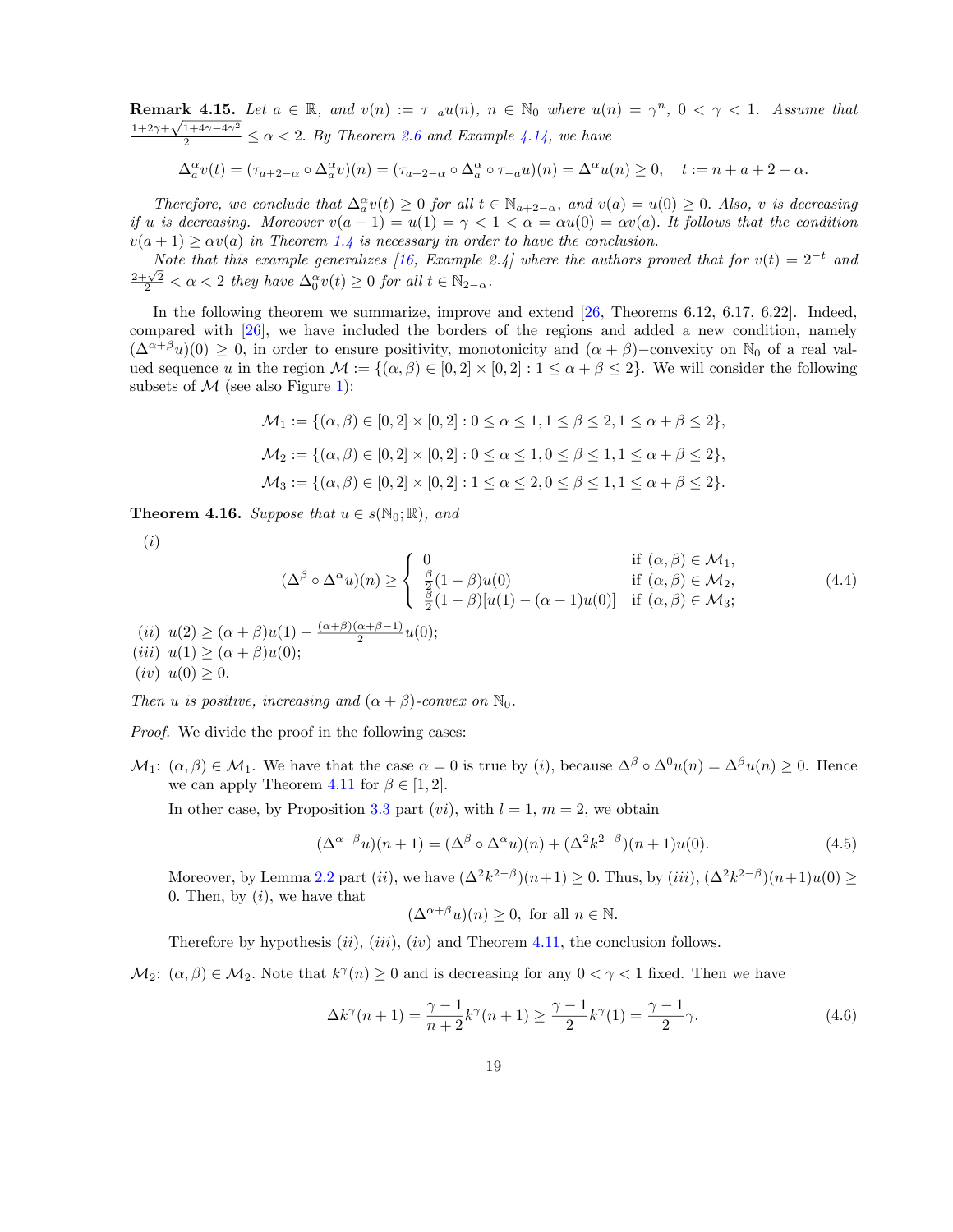Since  $0 \leq 1 - \beta \leq 1$ , by hypothesis *(iv)* and  $(4.6)$ , we obtain

<span id="page-19-1"></span>
$$
\Delta k^{1-\beta}(n+1)u(0) \ge -\frac{\beta}{2}(1-\beta)u(0). \tag{4.7}
$$

If  $\alpha + \beta = 1$  then, by Remark [3.4](#page-23-0) with  $l = m = 1$ , ([4.7\)](#page-19-1) and hypothesis (*i*), we get  $\Delta u(n + 1) =$  $\Delta^{\beta} \circ \Delta^{\alpha} u(n) + \Delta k^{1-\beta}(n+1)u(0) \geq 0$ , i.e., *u* is 1-convex = monotone increasing on  $n \in \mathbb{N}$ . But, by hypothesis *(iii)*, it is also on  $n \in \mathbb{N}_0$ .

In other case, by Proposition [3.3](#page-22-0) part  $(v)$ , with  $l = m = 1$ , we obtain

<span id="page-19-2"></span>
$$
(\Delta^{\alpha+\beta}u)(n) = (\Delta^{\beta} \circ \Delta^{\alpha}u)(n) + (\Delta k^{1-\beta})(n+1)u(0), \quad n \in \mathbb{N}_0.
$$
\n(4.8)

Therefore, by hyphotesis (*i*) and ([4.6](#page-18-1)), we have  $(\Delta^{\alpha+\beta}u)(n) \geq (\Delta^{\beta} \circ \Delta^{\alpha}u)(n) - \frac{\beta}{2}(1-\beta)u(0) \geq 0$ . Then,  $(\Delta^{\alpha+\beta}u)(n) \geq 0$  on  $\mathbb{N}_0$ . Using hypothesis *(iii)*, *(iv)*, and Theorem [4.11](#page-28-1), the conclusion follows.

 $M_3$ :  $(\alpha, \beta) \in M_3$ . If  $\alpha = 1$ , by Proposition [3.3](#page-22-0) part *(iii)*, with  $l = 2$ ,  $m = 1$ , hypothesis *(i)* and ([4.6](#page-18-1)), we have  $\Delta^{\beta+1}u(n) = \Delta^{\beta} \circ \Delta u(n) + \Delta k^{1-\beta}(n+1)u(0) \geq 0$ . Hence we can apply Theorem [4.11](#page-28-1) for  $\beta + 1 \in [1, 2].$ 

In other case, by Proposition [3.3](#page-22-0) part  $(vi)$ , with  $l = 2$ ,  $m = 1$ , we have

<span id="page-19-3"></span>
$$
(\Delta^{\alpha+\beta}u)(n+1) = (\Delta^{\beta} \circ \Delta^{\alpha}u)(n) + (\Delta^2 k^{1-\beta})(n+1)u(0) + (\Delta k^{1-\beta})(n+1)\Delta^{\alpha-1}u(0).
$$
 (4.9)

Since  $\Delta^2 k^{1-\beta}(n+1) \ge 0$  and  $\Delta k^{1-\beta}(n+1) \ge -\frac{\beta}{2}(1-\beta)$ , by Lemma [2.2](#page-22-1) part *(ii)* and ([4.6\)](#page-18-1) respectively. Then by the above identity and the hypothesis  $(i)$  and  $(iv)$ , we obtain

$$
(\Delta^{\alpha+\beta}u)(n+1) \geq (\Delta^{\beta} \circ \Delta^{\alpha}u)(n) + \Delta k^{1-\beta}(n+1)\Delta^{\alpha-1}u(0),
$$
  
 
$$
\geq (\Delta^{\beta} \circ \Delta^{\alpha}u)(n) - \frac{\beta}{2}(1-\beta)\Delta^{\alpha-1}u(0).
$$

Hence  $(\Delta^{\alpha+\beta}u)(n) \geq 0$  on N. Using the hypothesis and Theorem [4.11](#page-28-1) we obtain the conclusion.

**Remark 4.17.** *In Theorem [4.16,](#page-18-0) for*  $1 < \alpha < 2$ *, we have*  $\Delta^{\alpha-1}u(0) = u(1) - (\alpha - 1)u(0)$ *. Analogously,* hypothesis (ii) can be rewritten only in terms of the positivity of  $(\Delta^{\alpha+\beta}u)(0)$  because of the following identity

$$
\frac{(\alpha + \beta)(\alpha + \beta - 1)}{2}u(0) - (\alpha + \beta)u(1) + u(2) = (\Delta^{\alpha + \beta}u)(0).
$$

**Remark 4.18.** *Note that* if  $\beta = 1$  *the right hand side in* ([4.4\)](#page-18-2) *is exactly the same in the regions*  $\mathcal{M}_1$  *and*  $\mathcal{M}_2$ , and if  $\alpha = 1$  then, again, the right hand side in ([4.4\)](#page-18-2) of Theorem [4.16](#page-18-0) is the same in the regions  $\mathcal{M}_2$ and  $\mathcal{M}_3$ . This means that the given conditions allows a continuous transition between a region and other, *without jumps.*

The following example shows that the condition  $u(1) \geq (\alpha + \beta)u(0)$  in Theorem [4.16](#page-18-0) is necessary for a sequence to be positive and monotone increasing.

<span id="page-19-0"></span>**Example 4.19.** *Define the sequence*  $u : \mathbb{N}_0 \to \mathbb{R}$  *by*  $u(n) = \gamma^n - 1$ ,  $0 < \gamma < 1$ *. Assume that*  $\gamma + 1 < \alpha + \beta < 2$ *. The following statements are true.*

$$
(i) \ (\Delta^{\beta} \circ \Delta^{\alpha} u)(n) \geq \begin{cases} 0 & \text{if } (\alpha, \beta) \in \mathcal{M}_1. \\ 0 & \text{if } (\alpha, \beta) \in \mathcal{M}_2. \\ \frac{\beta}{2}(1-\beta)u(1) & \text{if } (\alpha, \beta) \in \mathcal{M}_3. \end{cases}
$$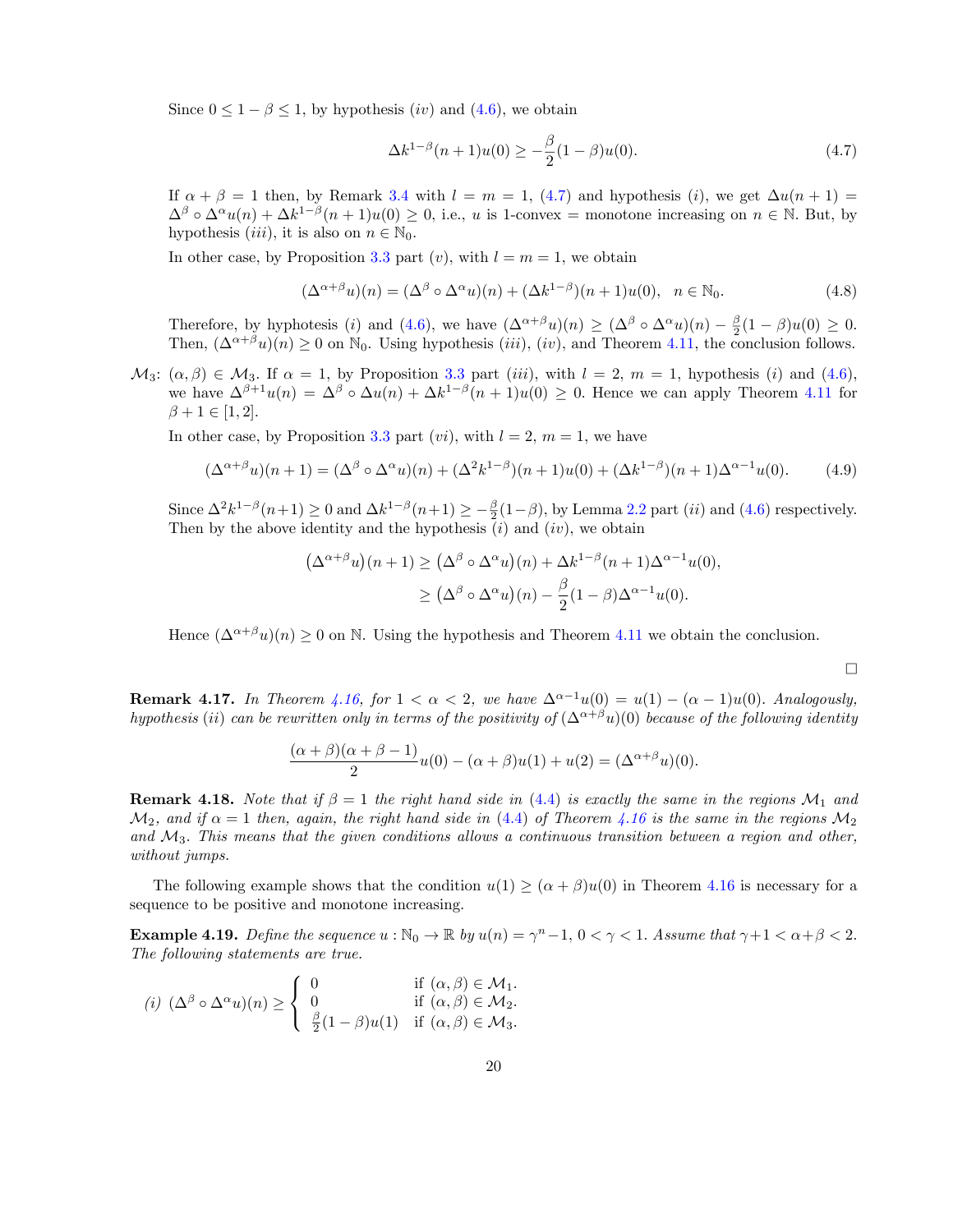$(iii) u(2) \geq (\alpha + \beta)u(1)$ 

$$
(iii) u(0) = 0.
$$

*(iv) u is negative and decreasing.*

Indeed, it is clear that u is such that  $u(0) = 0$  and is negative and decreasing. Also,  $u(2) = (\gamma + 1)(\gamma - 1) \ge$  $(\alpha + \beta)(\gamma - 1) = (\alpha + \beta)u(1)$ . This proves (ii), (iii) and (iv). We will prove that (i) holds. In fact, observe that by Proposition [3.1](#page-21-0) part (ii) with  $a := u, b := k^{2-\alpha-\beta}$ ,  $l_1 = l_2 = 1$ , we obtain for  $n \in \mathbb{N}_0$ 

$$
\Delta^{\alpha+\beta}u(n) = (\Delta u * \Delta k^{2-\alpha-\beta})(n) - 2u(0)k^{2-\alpha-\beta}(n+1) + u(0)k^{2-\alpha-\beta}(n+2) \n+ u(1)k^{2-\alpha-\beta}(n+1) + \Delta u(n+1)k^{2-\alpha-\beta}(0) - \Delta u(0)k^{2-\alpha-\beta}(n+1) \n= (\Delta u * \Delta k^{2-\alpha-\beta})(n) - 2u(0)k^{2-\alpha-\beta}(n+1) + u(0)k^{2-\alpha-\beta}(n+2) \n+ u(1)k^{2-\alpha-\beta}(n+1) + \Delta u(n+1) - [u(1) - u(0)]k^{2-\alpha-\beta}(n+1) \n= \sum_{j=0}^{n} \Delta u(n-j) \Delta k^{2-\alpha-\beta}(j) + \Delta u(n+1) + \Delta k^{2-\alpha-\beta}(n+1)u(0) \n= \sum_{j=1}^{n} \Delta u(n-j) \Delta k^{2-\alpha-\beta}(j) + (1-\alpha-\beta)\Delta u(n) \n+ \Delta u(n+1) + \Delta k^{2-\alpha-\beta}(n+1)u(0).
$$

<span id="page-20-0"></span>*By Lemma* [2.2](#page-22-1) *part* (*i*), *we have that*  $\Delta k^{2-\alpha-\beta}(n) \leq 0$  *for all*  $n \in \mathbb{N}_0$ . *Thus,* 

$$
\Delta^{\alpha+\beta}u(n) \ge (1 - \alpha - \beta)\Delta u(n) + \Delta u(n+1) = (1 - \alpha - \beta)\gamma^{n}(\gamma - 1) + \gamma^{n+1}(\gamma - 1)
$$
  
=  $\gamma^{n}(\gamma - 1)[(1 - \alpha - \beta) + \gamma] \ge 0,$  (4.10)

because  $\gamma + 1 < \alpha + \beta < 2$ . On the other hand, by the identities ([4.5\)](#page-18-3), [\(4.8\)](#page-19-2), [\(4.9\)](#page-19-3) and  $u(0) = 0$ , we have

$$
(\Delta^{\beta} \circ \Delta^{\alpha} u)(n) = \begin{cases} \Delta^{\alpha+\beta} u(n+1) & \text{if } (\alpha, \beta) \in \mathcal{M}_1. \\ \Delta^{\alpha+\beta} u(n) & \text{if } (\alpha, \beta) \in \mathcal{M}_2. \\ \Delta^{\alpha+\beta} u(n+1) - \Delta k^{1-\beta}(n+1)u(1) & \text{if } (\alpha, \beta) \in \mathcal{M}_3. \end{cases}
$$

*Moreover, by* [\(4.6\)](#page-18-1)*, we have the inequality*  $-\Delta k^{1-\beta}(n+1)u(1) \geq \frac{\beta}{2}(1-\beta)u(1)$ *. This, together with* [\(4.10](#page-20-0))*,* proves (i). On the other hand, we also have  $u(1) = \gamma - 1 < 0 = (\alpha + \beta)u(0)$ . It shows that the condition  $u(1) \geq (\alpha + \beta)u(0)$  *in Theorem [4.16](#page-18-0) is necessary.* 

### 5. Monotonicity and convexity.

In this section we improve several results from [[26,](#page-34-11) Section 7] and show, in some cases, new conditions to ensure positivity, monotonicity and convexity.

First studies on convexity of difference operators were performed by Atici and Yaldiz [\[8](#page-33-8)] and Baoguo et.al. [\[9](#page-33-9)]. The next theorem is a substantial improvement of [\[26](#page-34-11), Theorem 7.1] that now ensure the properties of positivity and monotonicity in the semi-closed interval  $2 \leq \alpha < 3$  which were not considered in [[26\]](#page-34-11). It is important to observe that this new result, together with those proved in the previous section, allows us to conclude that the properties of positivity, monotonicity and convexity for a given sequence *u* have a continuous transition as  $\alpha$  increase from 0 to 3. Our proof for convexity uses the new properties of the operator  $\Delta^{\alpha}$  established in Section 4.

The connection between the fractional difference operator [\(2.2\)](#page-7-0) and convexity in the context of sequential fractional differences was first considered by Goodrich [\[22](#page-34-16)]. He consider, in relation to Figure [1](#page-4-0), the cases of the open sectors  $C_3$ ,  $C_2$  and  $C_4$ , named in the reference [[22\]](#page-34-16): Cases I, II and III, respectively. Sharp convexity results for the sector  $C_2$  can be found in the reference [\[23](#page-34-17)].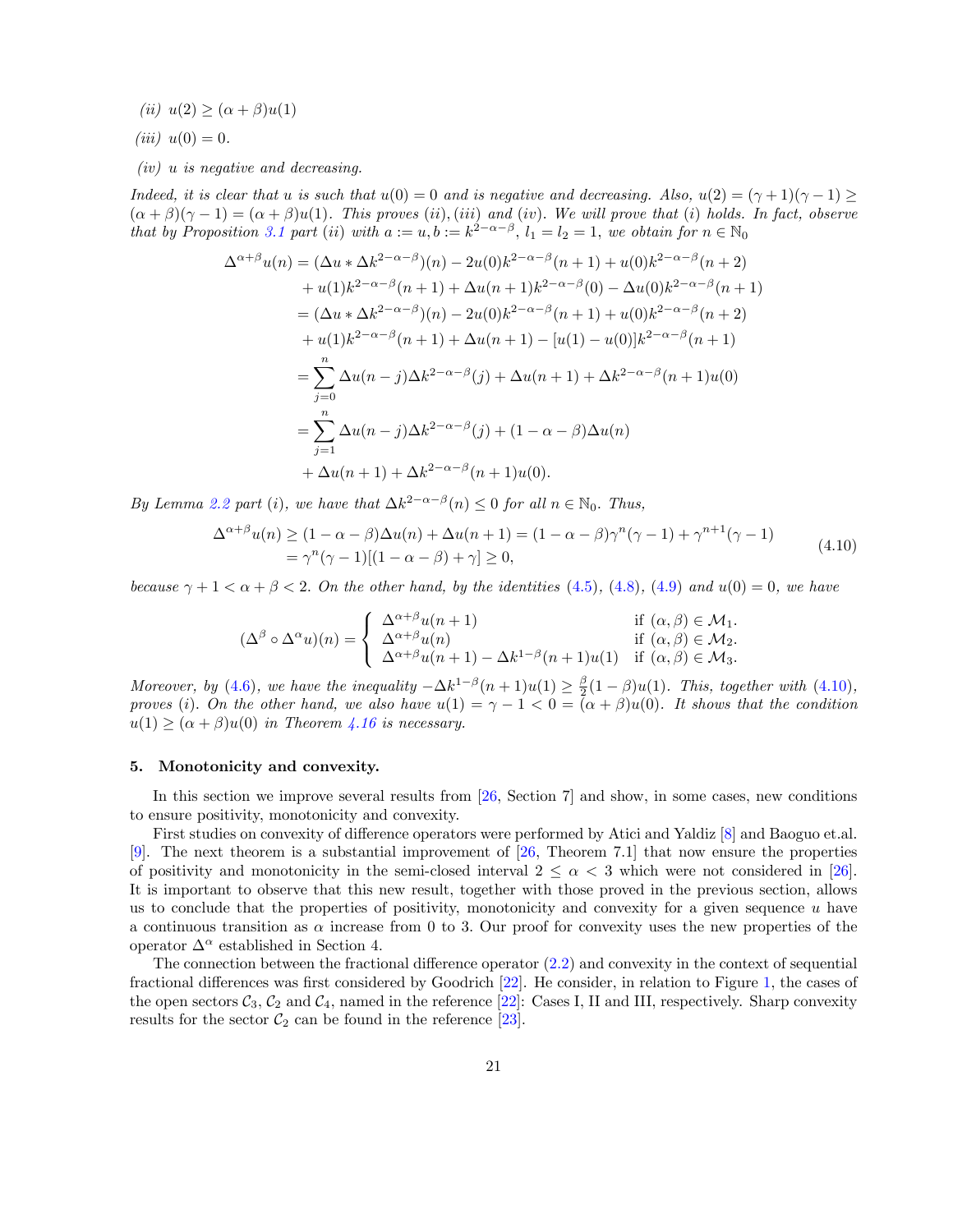<span id="page-21-0"></span>**Theorem 5.1.** *Let*  $2 \le \alpha < 3$  *and*  $u \in s(\mathbb{N}_0; \mathbb{R})$  *be given and assume that* 

(*i*)  $\Delta^{\alpha} u(n) \geq 0$ , for all  $n \in \mathbb{N}_0$ ;  $(iii)$   $u(2) \ge \alpha u(1) - \frac{\alpha(\alpha-1)}{2}u(0);$  $(iii) u(1) \geq \alpha u(0);$  $(iv) u(0) \geq 0.$ 

*Then*  $u$  *is positive, increasing and convex on*  $\mathbb{N}_0$ *.* 

*Proof.* If  $\alpha = 2$  then by hypothesis (*i*),  $\Delta^2 u(n) \geq 0$ , for all  $n \in \mathbb{N}_0$ , i.e. *u* is convex on  $\mathbb{N}_0$ . Now, using the fact that *u* is convex on  $\mathbb{N}_0$ , we get  $\Delta u(n+1) \geq \Delta u(n)$ . By hypothesis *(iii)* and *(iv)* we also have  $u(1) \geq u(0)$ , then  $\Delta u(0) \geq 0$  and

$$
\Delta u(n+1) \ge \Delta u(n) \ge \dots \ge \Delta u(0) \ge 0.
$$

Hence, *u* is monotone increasing and positive on  $\mathbb{N}_0$ . Now, we assume  $2 < \alpha < 3$ . By Remark [3.2](#page-22-1) with  $l = 3$ , we have

$$
(k^{3-\alpha} * \Delta^3 u)(n) = \Delta^{\alpha} u(n) - \sum_{j=1}^3 \sum_{i=0}^{j-1} {3 \choose j} (-1)^{3-j} u(i) k^{3-\alpha} (n+j-i)
$$
  
= 
$$
\Delta^{\alpha} u(n) - \sum_{j=1}^3 \sum_{i=0}^{j-1} {3 \choose j} (-1)^{3-j} u(i) \tau_{j-i} k^{3-\alpha} (n).
$$

Convolving with  $k^{\alpha-2}$  we obtain

$$
(k^{\alpha-2} * k^{3-\alpha} * \Delta^3 u)(n) = (k^{\alpha-2} * \Delta^{\alpha} u)(n) - \sum_{j=1}^3 \sum_{i=0}^{j-1} {3 \choose j} (-1)^{3-j} u(i) (k^{\alpha-2} * \tau_{j-i} k^{3-\alpha})(n).
$$

Observe that, by Lemma [2.5](#page-24-1) and the semigroup property of the kernel  $k^{\gamma}$ , we get

$$
(k^{\alpha-2} * \tau_{j-i} k^{3-\alpha})(n) = (k^{\alpha-2} * k^{3-\alpha})(n+j-i) - \sum_{l=0}^{j-i-1} k^{\alpha-2}(n-l+j-i)k^{3-\alpha}(l)
$$
  
=  $1 - \sum_{l=0}^{j-i-1} k^{\alpha-2}(n-l+j-i)k^{3-\alpha}(l).$ 

<span id="page-21-2"></span>Therefore,

$$
\Delta^2 u(n+1) - \Delta^2 u(0) = (k^{\alpha - 2} * \Delta^{\alpha} u)(n) - \sum_{j=1}^3 \sum_{i=0}^{j-1} {3 \choose j} (-1)^{3-j} u(i) + \sum_{j=1}^3 \sum_{i=0}^{j-1} {3 \choose j} (-1)^{3-j} u(i) \sum_{l=0}^{j-i-1} k^{\alpha - 2} (n - l + j - i) k^{3-\alpha} (l).
$$
\n(5.1)

Note that,

<span id="page-21-1"></span>
$$
\sum_{j=1}^{3} \sum_{i=0}^{j-1} {3 \choose j} (-1)^{3-j} u(i) = 3u(0) - 3u(0) - 3u(1) + u(0) + u(1) + u(2) = \Delta^2 u(0).
$$
 (5.2)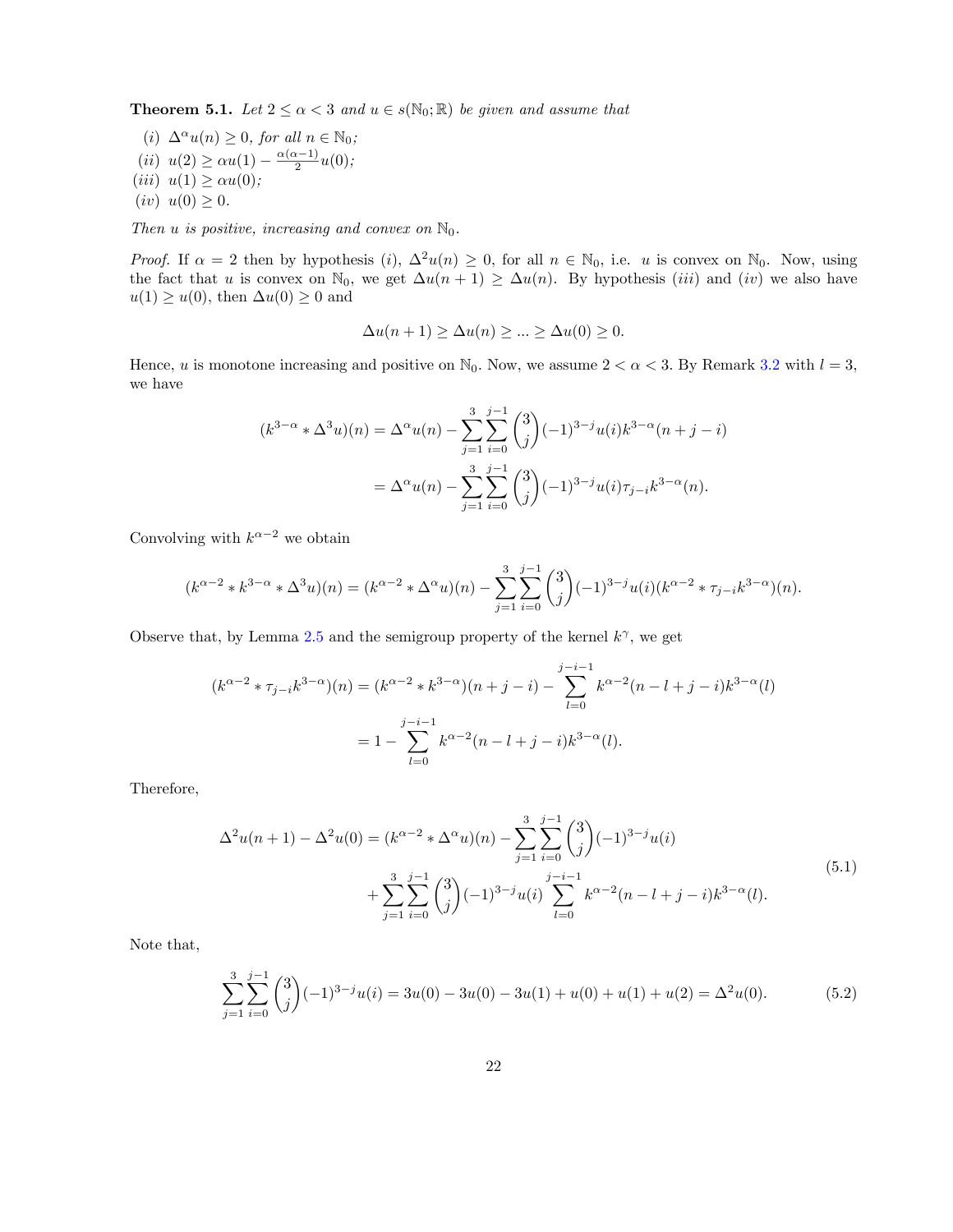Also, since for any  $\gamma > 0$ ,  $k^{\gamma}(0) = 1$ ,  $k^{\gamma}(1) = \gamma$  and  $k^{\gamma}(2) = \frac{\gamma(\gamma+1)}{2}$ , we have

<span id="page-22-2"></span>
$$
\sum_{j=1}^{3} \sum_{i=0}^{j-1} {3 \choose j} (-1)^{3-j} u(i) \sum_{l=0}^{j-i-1} k^{\alpha-2} (n-l+j-i) k^{3-\alpha} (l)
$$
  
= 3u(0)k<sup>\alpha-2</sup>(n + 1) - 3[u(0)(k<sup>\alpha-2</sup>(n + 2) + k<sup>\alpha-2</sup>(n + 1)(3 - \alpha)) + u(1)k<sup>\alpha-2</sup>(n + 1)] (5.3)  
+ [u(0)(k<sup>\alpha-2</sup>(n + 3) + k<sup>\alpha-2</sup>(n + 2)(3 - \alpha) + k<sup>\alpha-2</sup>(n + 1) $\frac{(3 - \alpha)(4 - \alpha)}{2}$ )  
+ u(1)(k<sup>\alpha-2</sup>(n + 2) + k<sup>\alpha-2</sup>(n + 1)(3 - \alpha)) + u(2)k<sup>\alpha-2</sup>(n + 1)].

<span id="page-22-3"></span>Replacing [\(5.2](#page-21-1)) and ([5.3](#page-22-2)) in [\(5.1\)](#page-21-2) we obtain that for  $n \in \mathbb{N}_0$ ,

$$
\Delta^{2}u(n+1) = (k^{\alpha-2} * \Delta^{\alpha}u)(n) + k^{\alpha-2}(n+3)u(0) + k^{\alpha-2}(n+2)[u(1) - \alpha u(0)] + k^{\alpha-2}(n+1) \left[ u(2) - \alpha u(1) + \frac{\alpha(\alpha-1)}{2}u(0) \right].
$$
\n(5.4)

Using the hypothesis (*ii*), (*iii*) and (*iv*) we conclude from ([5.4\)](#page-22-3) that  $\Delta^2 u(n) \geq 0$ , for all  $n \in \mathbb{N}$ . On the other hand, using (*ii*)*,* we have

$$
u(2) - \alpha u(1) + \frac{\alpha(\alpha - 1)}{2}u(0) = \Delta^2 u(0) - (\alpha - 2)u(1) + \frac{(\alpha - 2)(\alpha - 1)}{2}u(0) \ge 0.
$$

Hence, hypothesis (*iii*) and (*iv*) show that

$$
\Delta^2 u(0) \ge (\alpha - 2)u(1) - \frac{(\alpha - 2)(\alpha - 1)}{2}u(0)
$$
  
 
$$
\ge \left[ (\alpha - 2)\alpha - \frac{(\alpha - 2)(\alpha - 1)}{2} \right]u(0) = \frac{(\alpha - 2)(\alpha + 1)}{2}u(0) \ge 0.
$$

This proves that  $\Delta^2 u(n) \geq 0$  for all  $n \in \mathbb{N}_0$  – i.e., *u* is convex.

$$
\Box
$$

<span id="page-22-1"></span>**Remark 5.2.** Note that if a sequence u is convex on  $\mathbb{N}_0$ , and  $u(1) > u(0) \geq 0$  then it is positive and *increasing.*

<span id="page-22-0"></span>**Remark 5.3.** We can state the following converse for Theorem [5.1:](#page-21-0) Suppose that  $u(0) \geq 0$ ,  $u(1) \geq \alpha u(0)$ and u is  $\alpha$ -convex. Then  $\Delta^{\alpha}u(n) \geq 0$ . In fact, we first observe that  $\alpha$ -convexity implies  $u(n+1) - u(n) \geq 0$ .  $(\alpha-1)^n(u(1)-u(0))$  *(see the proof of Remark [4.9](#page-28-2)). Since*  $(\alpha-1)^n(u(1)-u(0)) = (\alpha-1)^n(u(1)-\alpha u(0)) + (\alpha-1)^n(u(1)-\alpha u(0))$  $1)^{n+1}u(0)$ , we obtain in view of the given hypothesis that  $\Delta u(n) \geq 0$ . On the other hand, from Proposition *[3.1](#page-21-0)* with  $a := u, b := k^{3-\alpha}, l_1 = 1, l_2 = 2$  we have that the following identity holds:

$$
\Delta^{\alpha} u(n) = (\Delta u * \Delta^2 k^{3-\alpha})(n) + \Delta^2 k^{3-\alpha}(n+1)u(0) + (\alpha - 1)u(n+1) - \alpha u(n+2) + u(n+3).
$$

Since  $\Delta^2 k^{3-\alpha}(n) \geq 0$ , it then follows from the given hypothesis and the previous identity that  $\Delta^{\alpha} u(n) \geq 0$ , *as claimed.*

The previous Remark, together with Remark [4.13](#page-30-1), allows one to conclude that the corresponding analogue for the fractional difference operator  $\Delta^{\alpha}$  of the well-known property

$$
u \text{ convex} \implies \Delta^2 u(n) \ge 0,
$$

for  $\alpha \in (1, 3)$ , could be read as follows:

$$
u(0) \ge 0, \ u(1) \ge \alpha u(0), \ u \text{ convex} \implies \Delta^{\alpha} u(n) \ge 0 \quad (1 < \alpha \le 2)
$$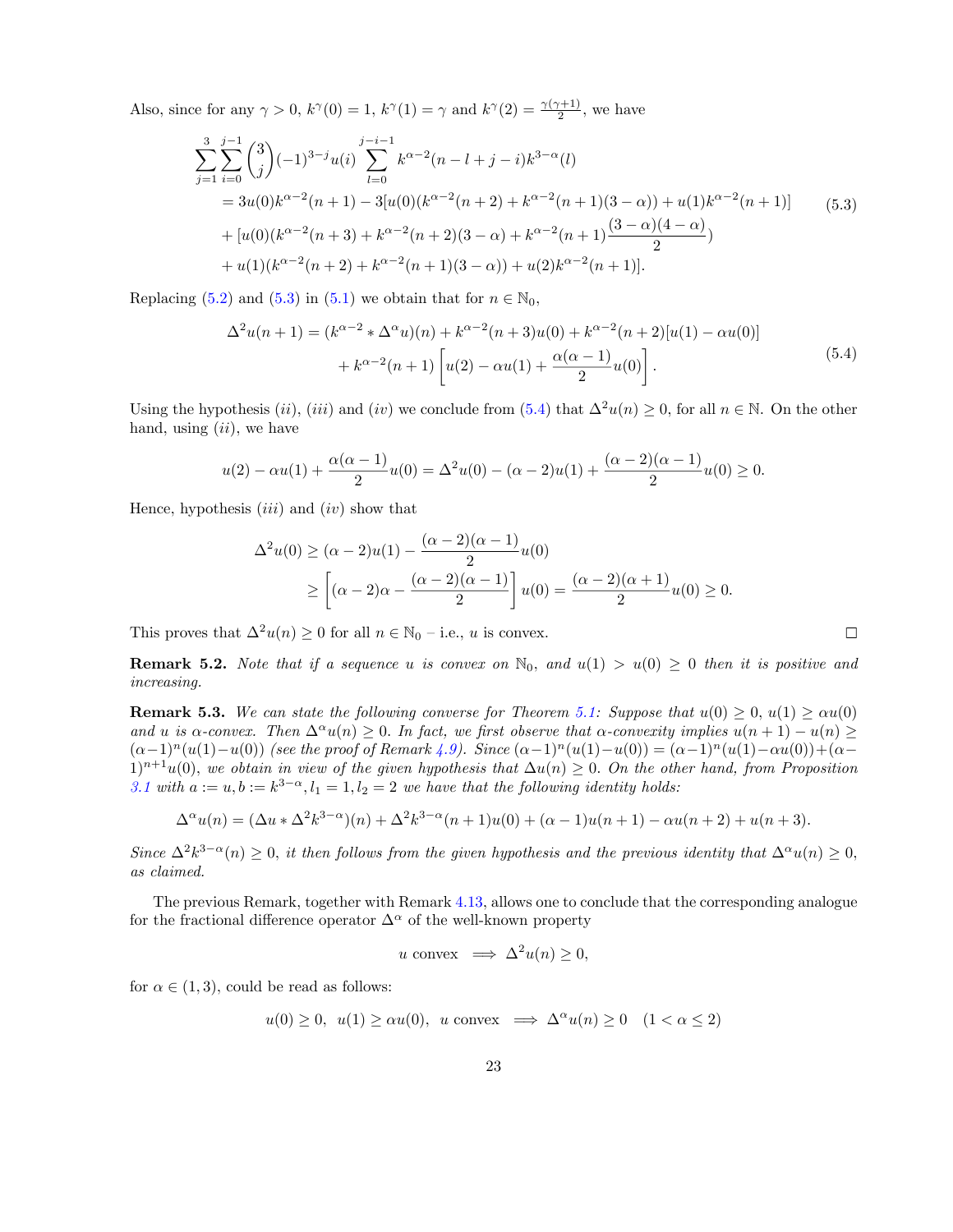and

$$
u(0) \ge 0, \ u(1) \ge \alpha u(0), \ u \alpha\text{-convex} \implies \Delta^{\alpha} u(n) \ge 0 \quad (2 \le \alpha < 3).
$$

Indeed, taking into account that convex = 2-convex, we may conclude that as  $\alpha$  increases from 1 to 3 then the geometrical property of convexity change continuously from convexity to α-convexity, which gives a reasonable converse for Theorems [4.11](#page-28-1) and [5.1](#page-21-0).

The following example shows that the condition  $u(2) \ge \alpha u(1) - \frac{\alpha(\alpha-1)}{2}u(0)$  in Theorem [5.1](#page-21-0) is necessary for convexity.

<span id="page-23-0"></span>**Example 5.4.** *Define*  $u : \mathbb{N}_0 \to \mathbb{R}$  *by*  $u(n) = \gamma - \frac{1}{\gamma^{n-1}}$  *where*  $\gamma > 1$  *is fixed. Observe that*  $\frac{3\gamma + 2 + \sqrt{\gamma^2 + 4\gamma - 4}}{2\gamma} < 3$ *and let*  $\frac{3\gamma + 2 + \sqrt{\gamma^2 + 4\gamma - 4}}{2\gamma} \le \alpha < 3$ . *The following statements are true:* 

- $\Delta^{\alpha}u(n) \geq 0$ *, for all*  $n \in \mathbb{N}_0$ *;*
- $u(1) \geq \alpha u(0)$ ;
- $u(0) \geq 0$ ;
- *• u positive, monotone increasing and concave.*

Indeed, first observe that  $u(0) = 0$ , and  $u(1) = \gamma - 1 > 0$ . Also, we have that u is positive and  $\Delta u(n) =$  $u(n+1) - u(n) = \frac{\gamma - 1}{\gamma^n} \geq 0$ , *i.e.*, *u is monotone increasing on*  $\mathbb{N}_0$ .

Now, by Proposition [3.1](#page-21-0) part (ii) with  $a := k^{3-\alpha}$ ,  $b := u$  and  $l_1 = 2$ ,  $l_2 = 1$ , we obtain for each  $n \in \mathbb{N}_0$ 

$$
\Delta^{\alpha}u(n) = (\Delta^{2}k^{3-\alpha} * \Delta u)(n) + 3k^{3-\alpha}(0)u(n+1) - 3[k^{3-\alpha}(0)u(n+2) + k^{3-\alpha}(1)u(n+1)] + [k^{3-\alpha}(0)u(n+3) + k^{3-\alpha}(1)u(n+2) + k^{3-\alpha}(2)u(n+1)] + \Delta^{2}k^{3-\alpha}(n+1)u(0) -\Delta^{2}k^{3-\alpha}(0)u(n+1) = (\Delta^{2}k^{3-\alpha} * \Delta u)(n) + u(n+3) + u(n+2)[-3 + k^{3-\alpha}(1)] + u(n+1)[3 - 3k^{3-\alpha}(1) + k^{3-\alpha}(2) - \Delta^{2}k^{3-\alpha}(0)] + \Delta^{2}k^{3-\alpha}(n+1)u(0) = \sum_{j=0}^{n} \Delta^{2}k^{3-\alpha}(j)\Delta u(n-j) + u(n+3) - \alpha u(n+2) + (\alpha - 1)u(n+1) + \Delta^{2}k^{3-\alpha}(n+1)u(0) = \sum_{j=1}^{n} \Delta^{2}k^{3-\alpha}(j)\Delta u(n-j) + \Delta^{2}k^{3-\alpha}(0)\Delta u(n) + u(n+3) - \alpha u(n+2) + (\alpha - 1)u(n+1) + \Delta^{2}k^{3-\alpha}(n+1)u(0) = \sum_{j=1}^{n} \Delta^{2}k^{3-\alpha}(j)\Delta u(n-j) + \frac{(\alpha - 1)(\alpha - 2)}{2}[u(n+1) - u(n)] + u(n+3) - \alpha u(n+2) + (\alpha - 1)u(n+1) + \Delta^{2}k^{3-\alpha}(n+1)u(0) = \sum_{j=1}^{n} \Delta^{2}k^{3-\alpha}(j)\Delta u(n-j) + u(n+3) - \alpha u(n+2) + \frac{\alpha(\alpha - 1)}{2}u(n+1) - \frac{(\alpha - 1)(\alpha - 2)}{2}u(n) + \Delta^{2}k^{3-\alpha}(n+1)u(0) = \sum_{j=1}^{n} \Delta^{2}k^{3-\alpha}(j)\Delta u(n-j) + \frac{\gamma^{n+3}-1}{\gamma^{n+2}} - \alpha \frac{\gamma^{n+2}-1}{\gamma^{n+1}} + \frac{\alpha(\alpha - 1)}{2} \frac{\gamma^{n+1}-1}{\gamma^{n}} - \frac{
$$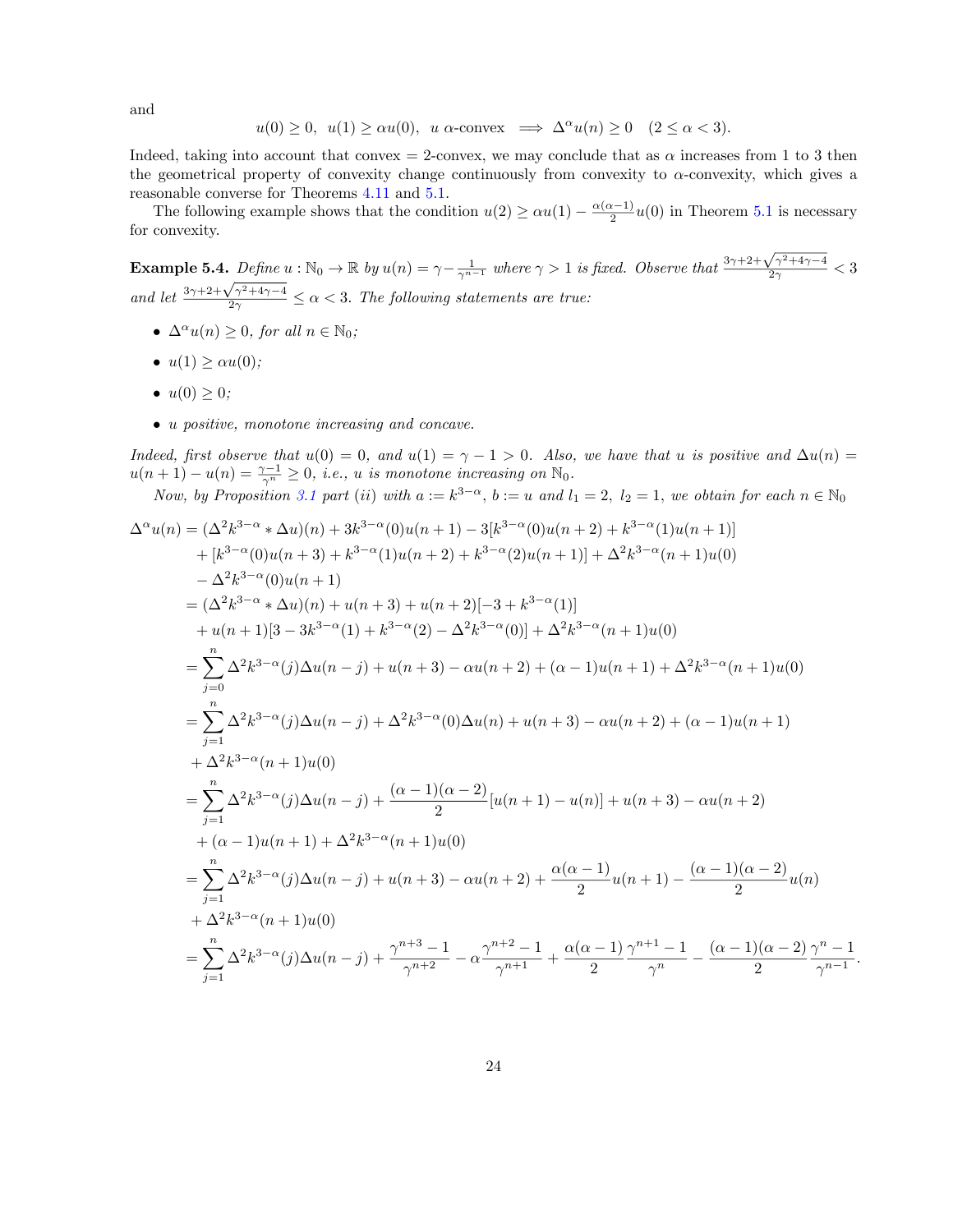By Lemma [2.2](#page-22-1), part (ii), and  $\Delta u(n) \geq 0$ , we have  $\sum_{j=1}^{n} \Delta^{2} k^{3-\alpha}(j) \Delta u(n-j) \geq 0$ . Thus, since  $\alpha \in$  $\left[\frac{3\gamma+2+\sqrt{\gamma^2+4\gamma-4}}{2\gamma},3\right)$ , and from the above, we obtain

$$
\Delta^{\alpha}u(n) \ge \frac{\gamma^{n+3} - 1}{\gamma^{n+2}} - \alpha \frac{\gamma^{n+2} - 1}{\gamma^{n+1}} + \frac{\alpha(\alpha - 1)}{2} \frac{\gamma^{n+1} - 1}{\gamma^n} - \frac{(\alpha - 1)(\alpha - 2)}{2} \frac{\gamma^n - 1}{\gamma^{n-1}}
$$
  
= 
$$
\frac{(\gamma^3 - \gamma^2)\alpha^2 + (2\gamma + \gamma^2 - 3\gamma^3)\alpha - 2 + 2\gamma^3}{2\gamma^{n+2}} \ge 0.
$$

*However u is concave, indeed,*

$$
\Delta^2 u(n) = u(n+2) - 2u(n+1) + u(n) = \frac{\gamma^{n+2} - 1}{\gamma^{n+1}} - 2\frac{\gamma^{n+1} - 1}{\gamma^n} + \frac{\gamma^n - 1}{\gamma^{n-1}} = -\frac{(\gamma - 1)^2}{\gamma^{n+1}} \le 0.
$$

*Moreover,*  $u(2) = \frac{(\gamma - 1)(\gamma + 1)}{\gamma} < 2(\gamma - 1) < \alpha(\gamma - 1) = \alpha u(1) - \frac{\alpha(\alpha - 1)}{2}u(0)$ . It follows that the condition  $u(2) \ge \alpha u(1) - \frac{\alpha(\alpha-1)}{2}u(0)$  in Theorem [5.1](#page-21-0) is necessary in order to ensure the convexity of the sequence u.

Finally, observe that  $\lim_{\gamma\to 1} \frac{3\gamma + 2 + \sqrt{\gamma^2 + 4\gamma - 4}}{2\gamma} = 3$ , and  $\lim_{\gamma\to\infty} \frac{3\gamma + 2 + \sqrt{\gamma^2 + 4\gamma - 4}}{2\gamma} = 2$ . Consequently, the interval where  $\alpha$  runs in the above example is better as  $\gamma$  increases.

<span id="page-24-1"></span>**Remark 5.5.** Let  $a \in \mathbb{R}$ , and  $v(n) := \tau_{-a}u(n)$ ,  $n \in \mathbb{N}_0$  where  $u(n) = \frac{\gamma^{n-1}}{\gamma^{n-1}}$ ,  $\gamma > 1$ . Asumme that  $\frac{3\gamma+2+\sqrt{\gamma^2+4\gamma-4}}{2\gamma} \le \alpha < 3$ , by Theorem [2.6](#page-24-0), and Example [5.4](#page-23-0), we have for  $t := n + a + 3 - \alpha \in \mathbb{N}_{a+3-\alpha}$ 

$$
\Delta_a^{\alpha}v(t)=(\tau_{a+3-\alpha}\circ\Delta_a^{\alpha}\circ\tau_{-a}u)(n)=(\tau_{a+3-\alpha}\circ\Delta_a^{\alpha}v)(n)=\Delta^{\alpha}u(n)\geq 0.
$$

Therefore, we conclude that  $\Delta_{a}^{\alpha}v(t) \geq 0$  for all  $t \in \mathbb{N}_{a+3-\alpha}$ ,  $v(a) = u(0) \geq 0$ , and  $v(a+1) = u(1) \geq \alpha u(0) =$  $\alpha v(a)$ *.*  $But v(a + 2) = u(2) = \frac{(\gamma - 1)(\gamma + 1)}{\gamma} < \alpha(\gamma - 1) = \alpha u(1) - \frac{\alpha(\alpha - 1)}{2}u(0) = \alpha v(a + 1) - \frac{\alpha(\alpha - 1)}{2}v(a)$ *.* It follows that the condition  $v(a+2) \geq \alpha v(a+1) - \frac{\alpha(\alpha-1)}{2}v(a)$  in Theorem [1.5](#page-24-1) is necessary in order to ensure *the convexity of the sequence v.*

The following Theorem widely improves [\[26](#page-34-11), Theorems 7.9, 7.11, 7.13, 7.15, 7.17]. We have included the borders of each region given and we have added a new hypothesis, namely:  $(\Delta^{\alpha+\beta}u)(0) > 0$ , in order to ensure positivity, monotonicity and convexity on  $\mathbb{N}_0$  of a real sequence *u* in the set  $\mathcal{C} := \{(\alpha, \beta) \in [0, 3] \times [0, 3] :$  $1 \leq \alpha + \beta \leq 2$ . This allow us to see that all the conditions indicated in the theorem, below, overlap with all the conditions in Theorem [4.16.](#page-18-0) It implies that all the properties of a sequence *u* remain valid as the parameters  $(\alpha, \beta)$  move and cross from one band  $\mathcal{R}, \mathcal{M}$  or  $\mathcal{C}$  to another. See Figure [1.](#page-4-0)

We will consider the following subregions of  $C$ ,<br> $C = \begin{bmatrix} 1 & 0 & 0 \\ 0 & 0 & 0 \\ 0 & 0 & 0 \end{bmatrix}$ 

$$
C_1 := \{ (\alpha, \beta) \in [0, 3] \times [0, 3] : 0 \le \alpha \le 1, 2 \le \beta < 3, 2 \le \alpha + \beta < 3 \},
$$
\n
$$
C_2 := \{ (\alpha, \beta) \in [0, 3] \times [0, 3] : 0 \le \alpha \le 1, 1 \le \beta \le 2, 2 \le \alpha + \beta < 3 \},
$$
\n
$$
C_3 := \{ (\alpha, \beta) \in [0, 3] \times [0, 3] : 1 \le \alpha \le 2, 1 \le \beta \le 2, 2 \le \alpha + \beta < 3 \},
$$
\n
$$
C_4 := \{ (\alpha, \beta) \in [0, 3] \times [0, 3] : 1 \le \alpha \le 2, 0 \le \beta \le 1, 2 \le \alpha + \beta < 3 \},
$$
\n
$$
C_5 := \{ (\alpha, \beta) \in [0, 3] \times [0, 3] : 2 \le \alpha < 3, 0 \le \beta \le 1, 2 \le \alpha + \beta < 3 \}.
$$

<span id="page-24-0"></span>Theorem 5.6. *Suppose that*

(*i*)

<span id="page-24-2"></span>
$$
(\Delta^{\beta} \circ \Delta^{\alpha} u)(n) \geq \begin{cases} \beta(\beta - 1)(\beta - 2)\frac{(3-\beta)}{24}u(0) & \text{if } (\alpha, \beta) \in \mathcal{C}_1. \\ 0 & \text{if } (\alpha, \beta) \in \mathcal{C}_2. \\ 0 & \text{if } (\alpha, \beta) \in \mathcal{C}_3. \\ \frac{\beta}{2}(1-\beta)[u(1) - (\alpha - 1)u(0)] & \text{if } (\alpha, \beta) \in \mathcal{C}_4. \\ \frac{\beta}{2}(1-\beta)[u(2) - (\alpha - 1)u(1) + \frac{(\alpha - 1)(\alpha - 2)}{2}u(0)] & \text{if } (\alpha, \beta) \in \mathcal{C}_5. \end{cases}
$$
(5.5)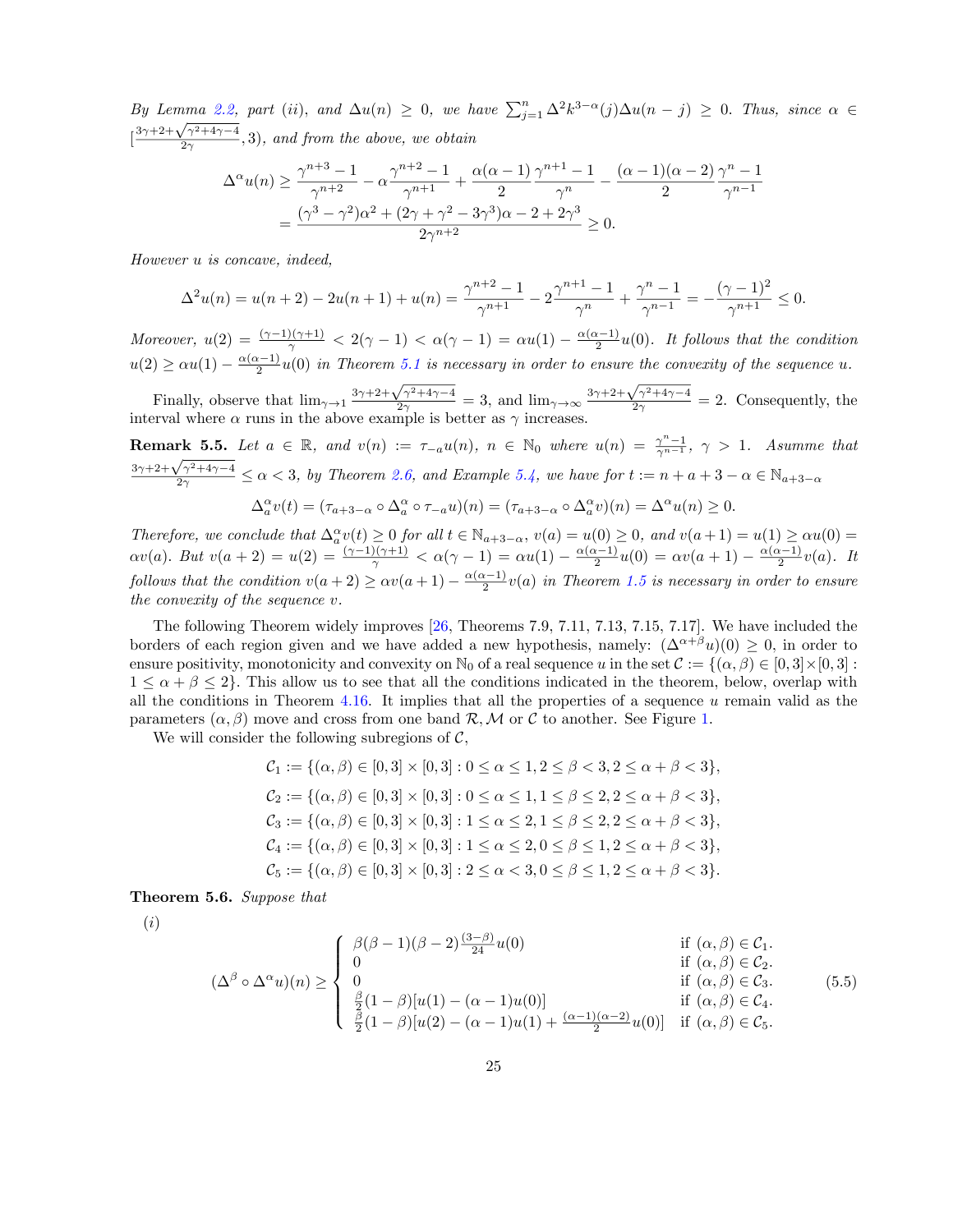(*ii*)  $u(3) \geq (\alpha + \beta)u(2) - \frac{1}{2}(\alpha + \beta)(\alpha + \beta - 1)u(1) + \frac{1}{6}(\alpha + \beta)(\alpha + \beta - 1)(\alpha + \beta - 2)u(0);$  $(iii)$   $u(2) \geq (\alpha + \beta)u(1) - \frac{1}{2}(\alpha + \beta)(\alpha + \beta - 1)u(0);$  $(iv) u(1) \geq (\alpha + \beta)u(0);$  $(v)$   $u(0) \geq 0$ .

*Then u is positive, monotone increasing* and *convex on*  $\mathbb{N}_0$ *.* 

*Proof.* We divide the proof in the following cases:

*C*<sub>1</sub>: Consider  $(\alpha, \beta) \in C_1$ . The case  $\alpha = 0$  is true by (*i*), because  $\Delta^{\beta} \circ \Delta^0 u(n) = \Delta^{\beta} u(n) > 0$ . Hence we can apply Theorem [5.1](#page-21-0) for  $\beta \in [2, 3)$ . In other cases, by Proposition [3.3](#page-22-0) part (*vi*), with  $l = 1, m = 3$ , we have

<span id="page-25-1"></span>
$$
\Delta^{\alpha+\beta}u(n+1) = \Delta^{\beta} \circ \Delta^{\alpha}u(n) + \Delta^3 k^{3-\beta}(n+1)u(0). \tag{5.6}
$$

By part (*iii*) of Lemma [2.2](#page-22-1), we obtain

$$
\Delta^3 k^{3-\beta}(n+1) = -\beta(\beta-1)(\beta-2)\frac{k^{3-\beta}(n+1)}{(n+2)(n+3)(n+4)}.
$$

Since that  $0 < 3 - \beta < 1$ , we deduce that

$$
\Delta^3 k^{3-\beta}(n+1) \ge -\beta(\beta-1)(\beta-2)\frac{k^{3-\beta}(1)}{24}.
$$

Thus,

$$
\Delta^{\alpha+\beta}u(n+1) \ge \Delta^{\beta} \circ \Delta^{\alpha}u(n) - \beta(\beta-1)(\beta-2)\frac{k^{3-\beta}(1)}{24}.
$$

Then, by hypothesis (*i*), we conclude that  $\Delta^{\alpha+\beta}u(n+1) \geq 0$ . Therefore the claim follows from hypothesis and Theorem [5.1](#page-21-0).

*C*<sub>2</sub>: Suppose  $(\alpha, \beta) \in C_2$ . If  $\alpha + \beta = 2$ , then by Remark [3.4,](#page-23-0) with  $l = 1$ ,  $m = 2$  we have

$$
\Delta^2 u(n+1) = (\Delta^{2-\alpha} \circ \Delta^{\alpha})u(n) + \Delta^2 k^{1-\alpha}(n+1)u(0).
$$

By Lemma [2.2](#page-22-1) part (*ii*), we have  $\Delta^2 k^{1-\alpha}(n+1)u(0) \geq 0$ . Moreover, by hypothesis (*i*) we have  $\Delta^2 u(n+1) \geq 0$ . Thus, by hypothesis *(iv)* and Remark [5.2](#page-22-1), we obtain the claimed conclusions.

In other cases, by Proposition [3.3](#page-22-0) part  $(v)$ , with  $l = 1$ ,  $m = 2$  we have

<span id="page-25-2"></span>
$$
\Delta^{\beta} \circ \Delta^{\alpha} u(n) = \Delta^{\alpha+\beta} u(n) - \Delta^2 k^{2-\beta} (n+1) u(0).
$$
 (5.7)

But by Lemma [2.2](#page-22-1) part (*ii*),  $\Delta^2 k^{2-\beta}(n+1) \geq 0$ . Then, by hypothesis (*i*)

$$
\Delta^{\alpha+\beta}u(n) = \Delta^{\beta} \circ \Delta^{\alpha}u(n) + \Delta^2 k^{2-\beta}(n+1)u(0) \ge \Delta^{\beta} \circ \Delta^{\alpha}u(n) \ge 0.
$$

Thus,  $\Delta^{\alpha+\beta}u(n)\geq 0$  and the conclusions follows from hypothesis and Theorem [5.1](#page-21-0).

*C*<sub>3</sub>: Assume  $(\alpha, \beta) \in C_3$ . If  $\alpha = 1$  and  $1 \leq \beta \leq 2$  then, by Proposition [3.3](#page-22-0) part *(iii)*, with  $m = 2$ , we have

$$
\Delta^{\beta+1}u(n) = \Delta^{\beta} \circ \Delta u(n) + \Delta^2 k^{2-\beta}(n+1)u(0).
$$

Thus by hypothesis (*i*), and since that  $\Delta^2 k^{2-\beta}(n+1) \geq 0$ , we obtain  $\Delta^{\beta+1}u(n) \geq 0$ . Hence, we can apply Theorem [5.1](#page-21-0) for  $\beta \in [1,2]$  and the conclusion follows. In other cases, by Proposition [3.3](#page-22-0) part  $(vi)$ , with  $l = m = 2$ , we have the identity

<span id="page-25-0"></span>
$$
\Delta^{\alpha+\beta}u(n+1) = \Delta^{\beta} \circ \Delta^{\alpha}u(n) + \Delta^{2}k^{2-\beta}(n+1)\Delta^{\alpha-1}u(0) + \Delta^{3}k^{2-\beta}(n+1)u(0).
$$
 (5.8)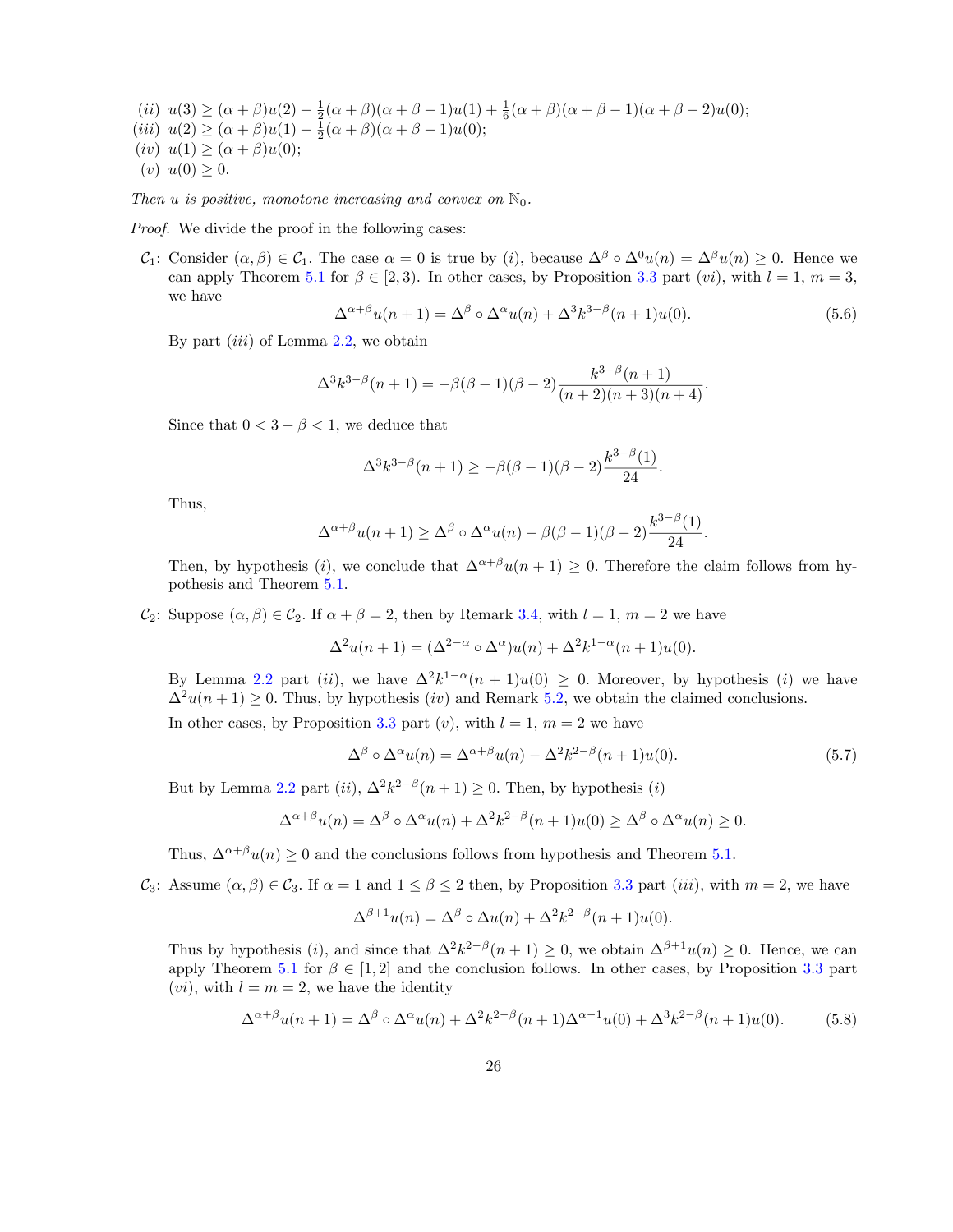Note that,  $1 + \beta < n + 4$  for all  $n \in \mathbb{N}_0$ , thus  $\frac{1+\beta}{n+4} - 1 < 0$ , for all  $n \in \mathbb{N}_0$ . Then,  $\beta + \alpha > \alpha + \frac{1+\beta}{n+4} - 1$ and we obtain  $1 + \beta$ 

$$
(\alpha + \beta)u(0) \geq [\alpha - 1 + \frac{1+\beta}{n+4}]u(0).
$$

Since  $u(1) \geq (\alpha + \beta)u(0)$ , then

<span id="page-26-0"></span>
$$
u(1) \geq [\alpha - 1 + \frac{1+\beta}{n+4}]u(0). \tag{5.9}
$$

On the other hand,

<span id="page-26-1"></span>
$$
\Delta^{\alpha-1}u(0) = u(1) - (\alpha - 1)u(0). \tag{5.10}
$$

And, by Lemma [2.2](#page-22-1), part (*ii*) and (*iii*),

<span id="page-26-2"></span>
$$
\Delta^2 k^{2-\beta}(n+1) = \frac{\beta(\beta-1)}{(n+2)(n+3)} k^{2-\beta}(n+1),\tag{5.11}
$$

as well as

$$
\Delta^3 k^{2-\beta}(n+1) = -\beta(\beta - 1)(1+\beta)\frac{k^{2-\beta}(n+1)}{(n+2)(n+3)(n+4)}.\tag{5.12}
$$

Using  $(5.9)$ ,  $(5.10)$  $(5.10)$ ,  $(5.11)$  $(5.11)$  we obtain

$$
\Delta^{2}k^{2-\beta}(n+1)\Delta^{\alpha-1}u(0) + \Delta^{3}k^{2-\beta}(n+1)u(0)
$$
\n
$$
= \frac{\beta(\beta-1)}{(n+2)(n+3)}k^{2-\beta}(n+1)[u(1) - (\alpha-1)u(0)] - \beta(\beta-1)(1+\beta)\frac{k^{2-\beta}(n+1)}{(n+2)(n+3)(n+4)}u(0)
$$
\n
$$
= \frac{\beta(\beta-1)}{(n+2)(n+3)}k^{2-\beta}(n+1)[u(1) - (\alpha-1)u(0) - (1+\beta)\frac{1}{n+4}u(0)]
$$
\n
$$
= \frac{\beta(\beta-1)}{(n+2)(n+3)}k^{2-\beta}(n+1)[u(1) - [(\alpha-1) + (1+\beta)\frac{1}{n+4}]u(0)] \ge 0.
$$

Then, by hypothesis (*i*) and the above inequality, we obtain from [\(5.8\)](#page-25-0) that  $\Delta^{\alpha+\beta}u(n+1) \geq 0$ . Therefore the conclusions follows from hypothesis and Theorem [5.1](#page-21-0).

*C*<sub>4</sub>: Suppose  $(\alpha, \beta) \in C_4$ . If  $\alpha + \beta = 2$ , by Remark [3.4](#page-23-0) with  $l = 2$ ,  $m = 1$ , we have the identity

$$
\Delta^2 u(n+1) = \Delta^{2-\alpha} \circ \Delta^{\alpha} u(n) + \Delta k^{\alpha-1}(n+1)\Delta^{\alpha-1} u(0) + \Delta^2 k^{\alpha-1}(n+1)u(0).
$$

By part (*ii*) of Lemma [2.2](#page-22-1) we have  $\Delta^2 k^{1-\beta}(n+1) \geq 0$  and thus, by hypothesis (*i*), we conclude that  $\Delta^2 u(n+1) \geq 0$ . By hypothesis *(iv)* and Remark [5.2](#page-22-1), we have proved the claim.

In other cases, by Proposition [3.3](#page-22-0) part  $(v)$  with  $l = 2$ ,  $m = 1$ , we obtain

$$
\Delta^{\alpha+\beta}u(n) = \Delta^{\beta}\circ\Delta^{\alpha}u(n) + \Delta^2k^{1-\beta}(n+1)u(0) + \Delta k^{1-\beta}(n+1)\Delta^{\alpha-1}u(0). \tag{5.13}
$$

By part (*ii*) of Lemma [2.2](#page-22-1), we have  $\Delta^2 k^{1-\beta}(n+1) \geq 0$ . Since  $0 < 1 - \beta < 1$ , we obtain

$$
\Delta k^{1-\beta}(n+1) = -\beta \frac{k^{1-\beta}(n+1)}{(n+2)} \ge -\beta \frac{k^{1-\beta}(1)}{2}.
$$

On the other had, by hypothesis (*iv*) and (*v*)*,* we obtain

$$
\Delta^{\alpha-1}u(0) = u(1) - (\alpha - 1)u(0) \ge (\alpha + \beta)u(0) - (\alpha - 1)u(0) = (\beta + 1)u(0).
$$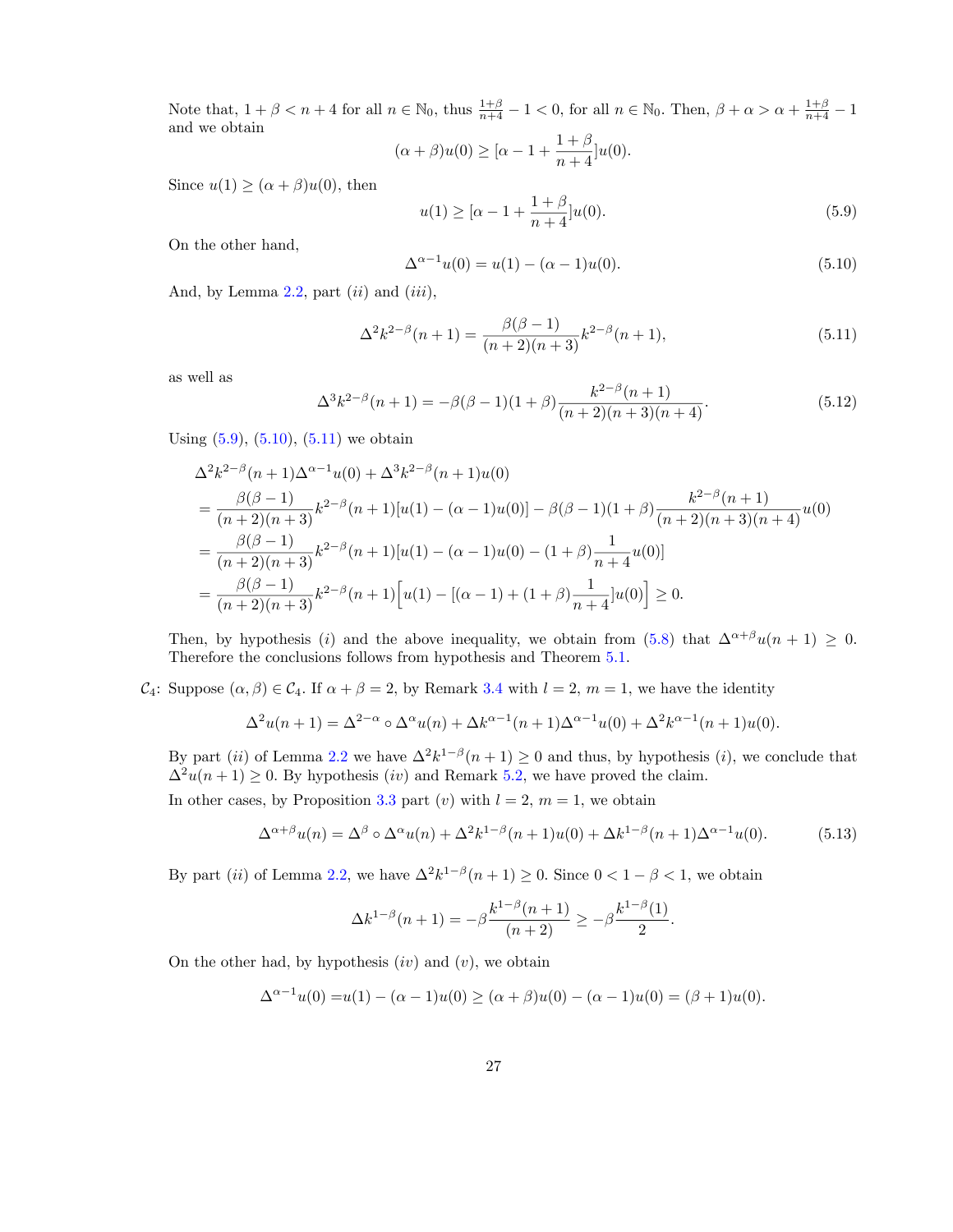Thus,

$$
\Delta^{\alpha+\beta}u(n) = \Delta^{\beta} \circ \Delta^{\alpha}u(n) + \Delta^{2}k^{1-\beta}(n+1)u(0) + \Delta k^{1-\beta}(n+1)\Delta^{\alpha-1}u(0)
$$
  
 
$$
\geq \Delta^{\beta} \circ \Delta^{\alpha}u(n) - \frac{\beta}{2}(1-\beta)\Delta^{\alpha-1}u(0).
$$

Thus, if  $(\alpha, \beta) \in C_4$ , we obtain  $\Delta^{\alpha+\beta}u(n) \geq 0$ , for all  $n \in \mathbb{N}_0$ . Therefore all the conclusions follows from hypothesis and Theorem [5.1.](#page-21-0)

*C*<sub>5</sub>: Suppose  $(\alpha, \beta) \in C_5$ . In case  $\alpha = 2$  and  $0 \le \beta \le 1$  by Proposition [3.3](#page-22-0) part (*iv*), with  $l = 2$ ,  $m = 1$ , we have

$$
\Delta^{\beta+2}u(n) = \Delta^{\beta} \circ \Delta^2 u(n) + \Delta k^{1-\beta}(n+1)\Delta u(0) + \Delta^2 k^{1-\beta}(n+1)u(0).
$$

Thus by hypothesis (*i*), ([4.6\)](#page-18-1), and since  $\Delta^2 k^{2-\beta}(n+1) \geq 0$  we obtain  $\Delta^{\beta+2}u(n) \geq 0$ . Hence we can apply Theorem [5.1](#page-21-0) for  $\beta \in [1,2]$  and obtain the claim. In other cases, by Proposition [3.3](#page-22-0) part (*vi*), with  $l = 2, m = 1$ , we have

<span id="page-27-5"></span>
$$
\Delta^{\alpha+\beta}u(n+1) = \Delta^{\beta} \circ \Delta^{\alpha}u(n) + \Delta^{3}k^{1-\beta}(n+1)u(0) + \Delta^{2}k^{1-\beta}(n+1)\Delta^{\alpha-2}u(0) + \Delta k^{1-\beta}(n+1)\Delta^{\alpha-1}u(0).
$$
\n(5.14)

Moreover, by part (*ii*) Lemma [2.2](#page-22-1),

<span id="page-27-2"></span><span id="page-27-1"></span>
$$
\Delta^2 k^{1-\beta}(n+1) = \beta(1+\beta) \frac{k^{1-\beta}(n+1)}{(n+2)(n+3)}.
$$
\n(5.15)

Since  $0 < \alpha - 2 < 1$ , we also have

$$
\Delta^{\alpha-2}u(0) = \Delta(k^{3-\alpha} * u)(0) = (k^{3-\alpha} * u)(1) - (k^{3-\alpha} * u)(0) = (3-\alpha)u(0) + u(1) - u(0)
$$
  
=  $u(1) - (\alpha - 2)u(0).$  (5.16)

Moreover, by part (*iii*) in Lemma [2.2,](#page-22-1)

$$
\Delta^3 k^{1-\beta}(n+1) = -\beta(1+\beta)(\beta+2)\frac{k^{1-\beta}(n+1)}{(n+2)(n+3)(n+4)}.\tag{5.17}
$$

And by part (*i*) in Lemma [2.2,](#page-22-1) since that  $0 < 1 - \beta < 1$ , then

<span id="page-27-4"></span>
$$
\Delta k^{1-\beta}(n+1) = -\beta \frac{k^{1-\beta}(n+1)}{n+2} \ge -\beta \frac{k^{1-\beta}(1)}{2}.
$$
\n(5.18)

On the other hand, for each  $n \in \mathbb{N}_0$ , we have  $(\beta + 2)(n + 4) \ge \beta + 2$ , and then

$$
\alpha(n+4) + (\beta+2)(n+4) \ge (\beta+2) + \alpha(n+4),
$$

as well as

$$
(\alpha + \beta)(n + 4) \ge \beta + 2 + (\alpha - 2)(n + 4).
$$

Therefore

<span id="page-27-3"></span>
$$
\alpha+\beta\geq \frac{\beta+2}{n+4}+\alpha-2.
$$

Thus, since that  $u(1) \geq (\alpha + \beta)u(0)$  and  $u(0) \geq 0$  we conclude that

<span id="page-27-0"></span>
$$
u(1) \ge \left[\frac{\beta+2}{n+4} + \alpha - 2\right]u(0). \tag{5.19}
$$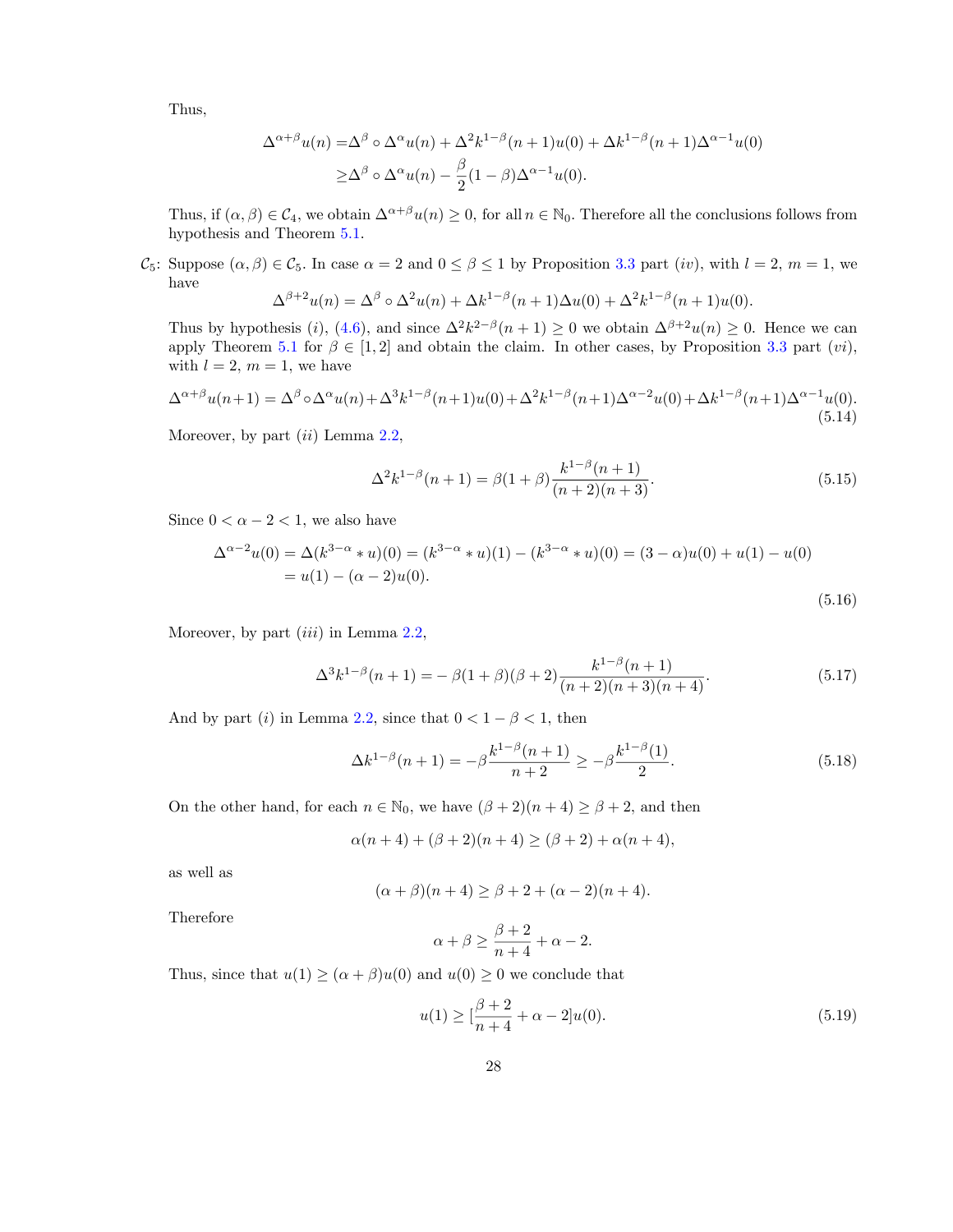Therefore, using  $(5.19)$ ,  $(5.16)$  $(5.16)$ ,  $(5.15)$  $(5.15)$  and  $(5.17)$  $(5.17)$  $(5.17)$  we obtain

$$
\Delta^{3}k^{1-\beta}(n+1)u(0) + \Delta^{2}k^{1-\beta}(n+1)\Delta^{\alpha-2}u(0)
$$
  
=  $-\beta(1+\beta)(\beta+2)\frac{k^{1-\beta}(n+1)}{(n+2)(n+3)(n+4)}u(0) + \beta(1+\beta)\frac{k^{1-\beta}(n+1)}{(n+2)(n+3)}[u(1) - (\alpha-2)u(0)]$   
=  $\beta(1+\beta)\frac{k^{1-\beta}(n+1)}{(n+2)(n+3)}[u(1) - (\alpha-2)u(0)) - (\beta+2)\frac{1}{(n+4)}u(0)]$   
=  $\beta(1+\beta)\frac{k^{1-\beta}(n+1)}{(n+2)(n+3)}[u(1) - [(\alpha-2) + (\beta+2)\frac{1}{(n+4)}]u(0)] \ge 0.$ 

Thus, by hypothesis  $(i)$  and  $(5.18)$  $(5.18)$ , we obtain from  $(5.14)$  $(5.14)$  $(5.14)$ 

$$
\Delta^{\alpha+\beta}u(n) \ge 0, \text{ for all } n \in \mathbb{N}_1. \tag{5.20}
$$

Therefore all the conclusions follows from hypothesis and Theorem [5.1](#page-21-0).

 $\Box$ 

<span id="page-28-0"></span>**Remark 5.7.** *Note that in the sector*  $C_4$  *we have*  $1 < \alpha < 2$  *and an easy calculation shows that*  $\Delta^{\alpha-1}u(0) =$  $u(1) - (\alpha - 1)u(0)$ . In case of the sector  $\mathcal{C}_5$ , we have  $2 < \alpha < 3$ , and the identity  $\Delta^{\alpha-1}u(0) = u(2) - (\alpha - 1)u(0)$  $1)u(1) + \frac{(\alpha-1)(\alpha-2)}{2}u(0)$  *holds.* 

<span id="page-28-3"></span>**Remark 5.8.** *Note that for*  $2 \le \alpha + \beta < 3$  *we obtain, after a calculation* 

$$
u(3) - (\alpha + \beta)u(2) + \frac{(\alpha + \beta)(\alpha + \beta - 1)}{2}u(1) - \frac{(\alpha + \beta)(\alpha + \beta - 1)(\alpha + \beta - 2)}{6}u(0) = (\Delta^{\alpha + \beta}u)(0),
$$

and hence the hypothesis (ii) in the previous theorem can be rewritten only in terms of the positivity of  $(\Delta^{\alpha+\beta}u)(0)$ .

<span id="page-28-2"></span>**Remark 5.9.** *The previous theorem, improves the condition* (*i*) *on*  $(\Delta^{\beta} \circ \Delta^{\alpha} u)(n)$  *in Theorems* 7.13 *and* 7.17 of [\[26](#page-34-11)]. We recall that the condition (i) in [26, Theorem 7.13] is  $(\Delta^{\beta} \circ \Delta^{\alpha} u)(n) \geq \beta(1+\beta)(\beta-\beta)$  $1) \frac{(2-\beta)}{24}u(0)$ , whereas the condition (*i*) of [\[26](#page-34-11), Theorem 7.17] is  $(\Delta^{\beta} \circ \Delta^{\alpha} u)(n) \geq \beta(1+\beta)(2+\beta)\frac{(1-\beta)}{24}u(0) +$  $\beta\frac{(1-\beta)}{2}\Delta^{\alpha-1}u(0)$ . In our findings, the condition on the right hand side of [\(5.5\)](#page-24-2) is less restrictive. Moreover, our new hypothesis allows the conditions on the right hand side of [\(5.5](#page-24-2)) coincide when the pair  $(\alpha, \beta)$  varies *in the borders of each sector. This property was not posed in the results of [[26\]](#page-34-11).*

Moreover, we have added the hypothesis  $(\Delta^{\alpha+\beta}u)(0) \geq 0$ , which allow us to improve the results in [[26,](#page-34-11) *Theorems 7.11, 7.13, 7.15, 7.17] ensuring not only convexity but also positivity and monotonicity of a* sequence on the set  $\mathbb{N}_0$ . We also observe that for  $(\alpha, \beta) \in C_5$  we added the conditions (ii) and (iii), which *were missing in [[26,](#page-34-11) Theorem 7.17].*

**Remark 5.10.** *Note that* if  $\beta = 2$  *the condition on the right hand side of* [\(5.5\)](#page-24-2) *in Theorem* [5.6](#page-24-0) *coincides* in the regions  $C_1$  and  $C_2$ . If  $\alpha = 1$  then the condition on the right hand side of ([5.5\)](#page-24-2) coincides in the regions  $\mathcal{C}_2$  and  $\mathcal{C}_3$ . If  $\beta = 1$  then the conditions coincides in the regions  $\mathcal{C}_3$  and  $\mathcal{C}_4$  and, finally, if  $\alpha = 2$  then the *conditions coincide in the regions*  $C_4$  *and*  $C_5$ *.* 

The following example shows that the condition  $(ii)$  in Theorem [5.6](#page-24-0) is necessary for convexity in  $C_1$  and *C*3*.*

<span id="page-28-1"></span>**Example 5.11.** *Define a sequence*  $u : \mathbb{N}_0 \to \mathbb{R}$  *by*  $u(0) = u(1) = 0$  *and*  $u(n) := 2 - 2^{1-n}, n \in \mathbb{N}_2$ . Let  $\frac{4+\sqrt{2}}{2}<\alpha+\beta<3$ . Then the following assertions hold: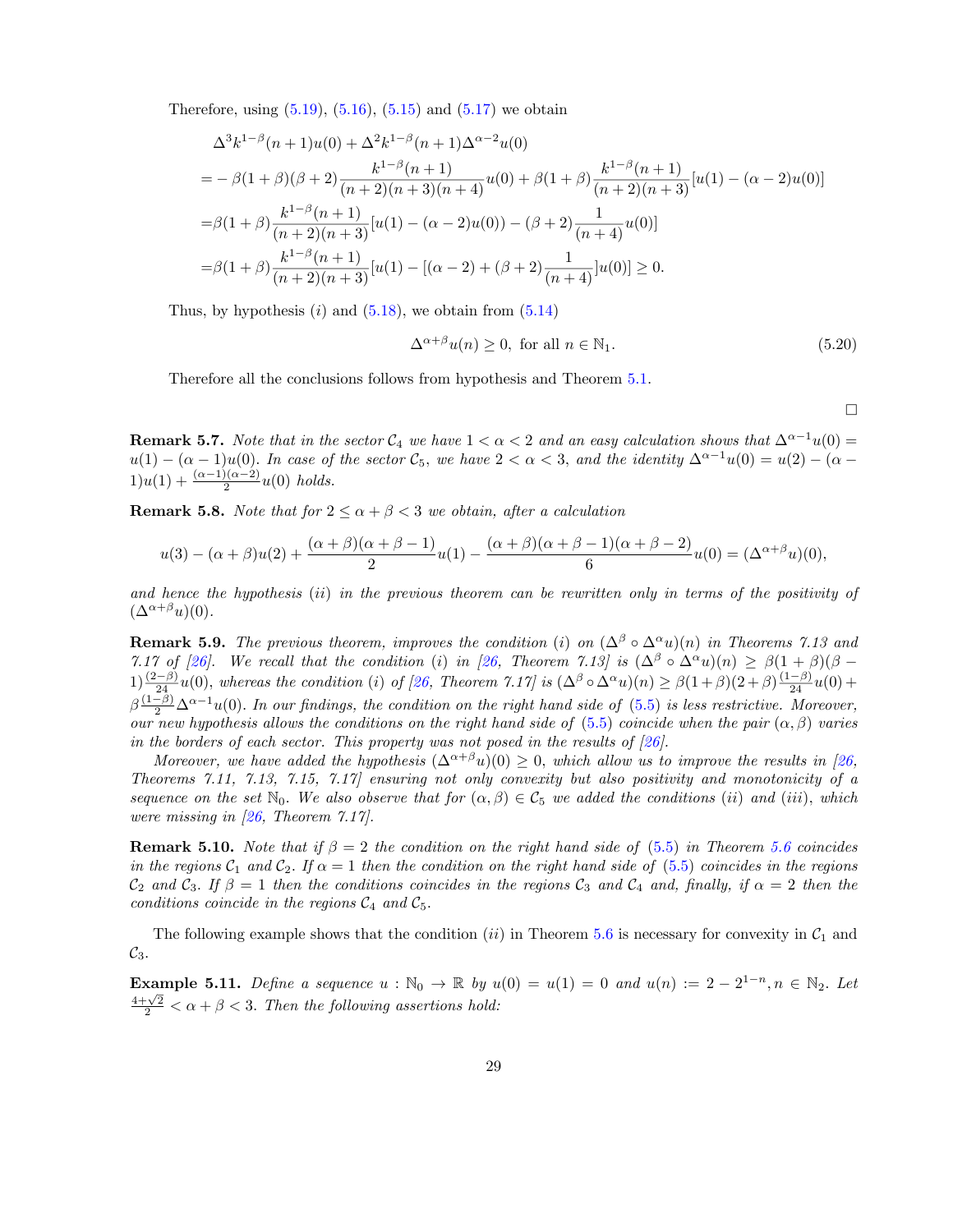(i) 
$$
(\Delta^{\beta} \circ \Delta^{\alpha} u)(n) \ge \begin{cases} 0 & \text{if } (\alpha, \beta) \in C_1. \\ 0 & \text{if } (\alpha, \beta) \in C_3. \end{cases}
$$
  
\n(ii)  $u(2) \ge (\alpha + \beta)u(1) - \frac{1}{2}(\alpha + \beta)(\alpha + \beta - 1)u(0);$   
\n(iii)  $u(1) \ge (\alpha + \beta)u(0)$   
\n(iv)  $u(0) \ge 0$ 

(*v*) *u is positive, increasing and concave on*  $\mathbb{N}_2$ .

Indeed, it is clear that u is positive, increasing and the items  $(ii), (iii), (iv)$  and  $(v)$  are verified. Proceeding analogously to Example [5.4,](#page-23-0) using Proposition [3.1](#page-21-0), part (ii), with  $a := k^{3-(\alpha+\beta)}$ ,  $b := u, l_1 = 2, l_2 = 1$  we *obtain for any*  $n \in \mathbb{N}_2$ :

$$
\Delta^{\alpha+\beta}u(n) = \sum_{j=1}^{n} \Delta^{2}k^{3-(\alpha+\beta)}(j)\Delta u(n-j) + u(n+3) - (\alpha+\beta)u(n+2) + \frac{(\alpha+\beta)((\alpha+\beta)-1)}{2}u(n+1)
$$
  

$$
-\frac{(\alpha+\beta-1)(\alpha+\beta-2)}{2}u(n)
$$
  

$$
=\sum_{j=1}^{n} \Delta^{2}k^{3-(\alpha+\beta)}(j)\Delta u(n-j) + \frac{2^{n+3}-1}{2^{n+2}} - (\alpha+\beta)\frac{2^{n+2}-1}{2^{n+1}} + \frac{(\alpha+\beta)(\alpha+\beta-1)}{2}\frac{2^{n+1}-1}{2^{n}} - \frac{(\alpha+\beta-1)(\alpha+\beta-2)}{2}\frac{2^{n}-1}{2^{n-1}}.
$$

Since  $\Delta u(n) \geq 0$ , by Lemma [2.2](#page-22-1) part (ii), we have  $\sum_{j=1}^{n} \Delta^2 k^{3-\alpha}(j) \Delta u(n-j) \geq 0$ . Thus, since  $\alpha + \beta \in$  $\left[\frac{4+\sqrt{2}}{2},3\right)$ , and from the previous identity, we obtain

$$
\Delta^{\alpha+\beta}u(n) \ge \frac{2(\alpha+\beta)^2 - 8(\alpha+\beta) + 7}{2^{n+2}} \ge 0, \quad n \in \mathbb{N}_2.
$$

*Note that*  $\frac{10+\sqrt{10}}{6} < \frac{4+\sqrt{2}}{2} < (\alpha+\beta) < 3$ *. Therefore, we also have* 

$$
\Delta^{\alpha+\beta}u(1) \ge \Delta^2 k^{3-(\alpha+\beta)}(1)\Delta u(0) + u(4) - (\alpha+\beta)u(3) + \frac{(\alpha+\beta)(\alpha+\beta-1)}{2}u(2)
$$
  
=  $\frac{1}{8}(6(\alpha+\beta)^2 - 20(\alpha+\beta) + 15) \ge 0.$ 

We conclude that  $\Delta^{\alpha+\beta}u(n+1) \geq 0$  on  $\mathbb{N}_0$ . On the other hand, by ([5.6\)](#page-25-1), ([5.8\)](#page-25-0) and taking into account that  $u(0) = u(1) = 0$ *, we obtain* 

$$
(\Delta^{\beta} \circ \Delta^{\alpha} u)(n) = \begin{cases} \Delta^{\alpha+\beta} u(n+1) & \text{if } (\alpha, \beta) \in C_1, \\ \Delta^{\alpha+\beta} u(n+1) & \text{if } (\alpha, \beta) \in C_3. \end{cases}
$$

*This proves (i). We now prove that u is concave on* N2*. Indeed, by definition we obtain*

$$
\Delta^2 u(n) = u(n+2) - 2u(n+1) + u(n) = \frac{2^{n+2} - 1}{2^{n+1}} - 2\frac{2^{n+1} - 1}{2^n} + \frac{2^n - 1}{2^{n-1}} = -\frac{1}{2^{n+1}} \le 0,
$$

*proving* the claim. However, note that  $u(3) = \frac{7}{4} < (\alpha + \beta)\frac{3}{2} = (\alpha + \beta)u(2)$ . It follows that the condition (*ii*) *in Theorem [5.6](#page-24-0) does not hold.*

The next example shows that the condition  $u(2) \geq (\alpha + \beta)u(1) - \frac{(\alpha+\beta)(\alpha+\beta-1)}{2}u(0)$  in Theorem [5.6](#page-24-0) is necessary for convexity in  $C_2$ .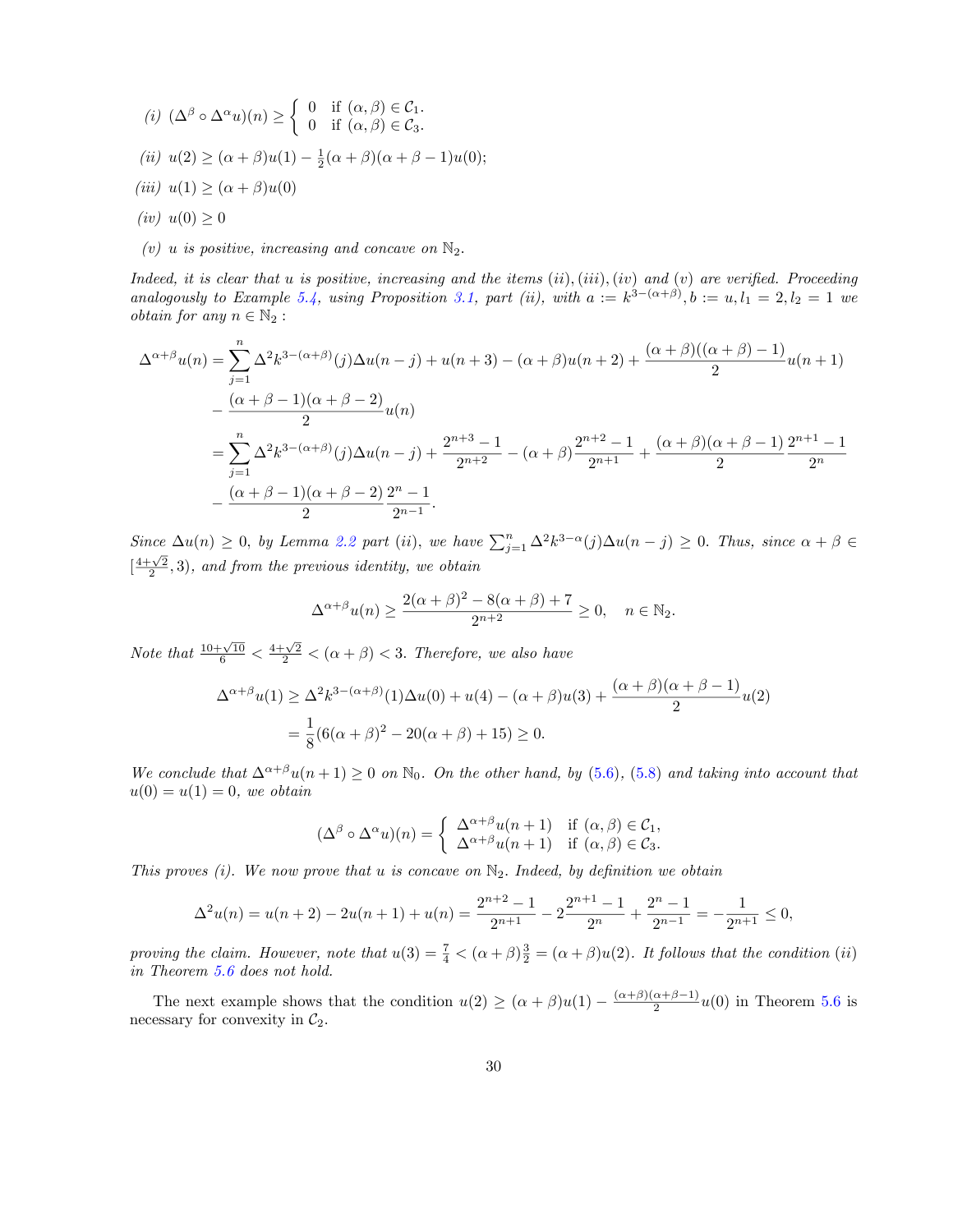<span id="page-30-0"></span>Example 5.12. *Define the sequence*  $u : \mathbb{N}_0 \to \mathbb{R}$  by  $u(n) := \gamma - \frac{1}{\gamma^{n-1}}$  where  $\gamma > 1$  is fixed. Let  $\frac{3\gamma+2+\sqrt{\gamma^2+4\gamma-4}}{2\gamma} \leq \alpha+\beta < 3$ . The following statements are true:

- $(\Delta^{\beta} \circ \Delta^{\alpha} u)(n) \geq 0$ , *if*  $(\alpha, \beta) \in C_2$ .
- *u*(3) ≥ (α + β)*u*(2)  $\frac{1}{2}$ (α + β)(α + β 1)*u*(1) +  $\frac{1}{6}$ (α + β)(α + β 1)(α + β 2)*u*(0)
- $u(1) > (\alpha + \beta)u(0)$
- $u(0) \geq 0$
- *u is positive, monotone increasing and concave on*  $\mathbb{N}_0$ .

In fact, we first observe that  $u(0) = 0$ , and  $u(1) = \gamma - 1 > 0$ . Also, we have that u is positive and  $\Delta u(n) = u(n+1) - u(n) = \frac{\gamma-1}{\gamma^n} \geq 0$ , i.e., u is monotone increasing on  $\mathbb{N}_0$ . Now, by Example [5.4](#page-23-0), u is *concave on*  $\mathbb{N}_0$  *and, replacing*  $\alpha$  *by*  $\alpha + \beta$  *in Example* [5.4](#page-23-0)*, we have*  $\Delta^{\alpha+\beta}u(n) \geq 0$ *. Consequently, by* ([5.7\)](#page-25-2) *we obtain*

$$
(\Delta^{\beta} \circ \Delta^{\alpha} u)(n) = \Delta^{\alpha+\beta} u(n) - \Delta^2 k^{2-\beta} (n+1) u(0) \ge 0.
$$

*Notice that also have*  $u(3) - (\alpha + \beta)u(2) + \frac{1}{2}(\alpha + \beta)(\alpha + \beta - 1)u(1) - \frac{1}{6}(\alpha + \beta)(\alpha + \beta - 1)(\alpha + \beta - 2)u(0) \ge 0$ . Therefore all the assertions are verified, proving the claim. On the other hand, we have  $u(2) = \frac{(\gamma - 1)(\gamma + 1)}{\gamma}$  $2(\gamma - 1) < (\alpha + \beta)(\gamma - 1) = (\alpha + \beta)u(1) - \frac{(\alpha + \beta)(\alpha + \beta - 1)}{2}u(0)$ . It follows that the condition (*iii*) in Theorem *[5.6](#page-24-0) is necessary in order to ensure convexity.*

Now, in the following example we show that the condition (*iii*) in Theorem [5.6](#page-24-0) is necessary for positivity, monotonicity and convexity in  $C_4$  and  $C_5$ .

<span id="page-30-1"></span>**Example 5.13.** *Define a sequence*  $u : \mathbb{N}_0 \to \mathbb{R}$  *by*  $u(0) = u(1) = 0$ *,*  $u(2) = -1$  *and*  $u(n) := k^{\gamma}(n)$ *,*  $n \in \mathbb{N}_3$ *,*  $\gamma > 11$ *. Let*  $2 < \alpha + \beta < 3$ *. Then the following assertions hold:* 

(i) 
$$
(\Delta^{\beta} \circ \Delta^{\alpha} u)(n) \ge \begin{cases} 0 & \text{if } (\alpha, \beta) \in C_4. \\ \frac{\beta}{2}(1-\beta)u(2) & \text{if } (\alpha, \beta) \in C_5. \end{cases}
$$
  
\n(ii)  $u(3) \ge (\alpha + \beta)u(2) - \frac{1}{2}(\alpha + \beta)(\alpha + \beta - 1)u(1) + \frac{1}{6}(\alpha + \beta)(\alpha + \beta - 1)(\alpha + \beta - 2)u(0);$   
\n(iii)  $u(1) \ge (\alpha + \beta)u(0)$ 

$$
(iv) \ u(0) \ge 0
$$

*(v) u is non positive, non increasing* and *non concave on*  $\mathbb{N}_0$ .

In fact, since  $k^{\gamma}(n) \geq 0$ , it is clear that (ii), (iii) and (iv) are verified. Moreover, u is non-positive and *non-increasing because*  $u(2) = -1$ *. This property also implies*  $\Delta^2 u(0) = -1 < 0$  *and therefore u cannot be convex on*  $\mathbb{N}_0$ *.* 

We check assertion (i). By Definition [2.4](#page-23-0) and the semigroup property of the kernel  $k^{\gamma}$  (see ([2.1\)](#page-6-0)) we *obtain, by Definition and part (iii) of Lemma [2.2,](#page-22-1) the following identities:*

$$
\Delta^{\alpha+\beta}u(n) = \Delta^{\alpha+\beta}k^{\gamma}(n) = \Delta^3(k^{3-\alpha-\beta} * k^{\gamma})(n) = \Delta^3(k^{3-\alpha-\beta+\gamma})(n)
$$
  
= 
$$
(\gamma - (\alpha+\beta))(1+\gamma - (\alpha+\beta))(2+\gamma - (\alpha+\beta))\frac{k^{3-\alpha-\beta-\gamma}}{(n+1)(n+2)(n+3)},
$$

*for all*  $n \in \mathbb{N}_3$ *. Therefore*  $\Delta^{\alpha+\beta}u(n) \geq 0$ ,  $n \in \mathbb{N}_3$ *.* 

We now prove that  $\Delta^{\alpha+\beta}u(n)\geq 0$  for  $n=0,1,2$ . In fact, since  $2<\alpha+\beta<3$ , from Definition [2.4](#page-23-0), we  $obtain \Delta^{\alpha+\beta}u(0) = u(3) - (\alpha+\beta)u(2) = k^{\gamma}(3) + (\alpha+\beta) \ge 0.$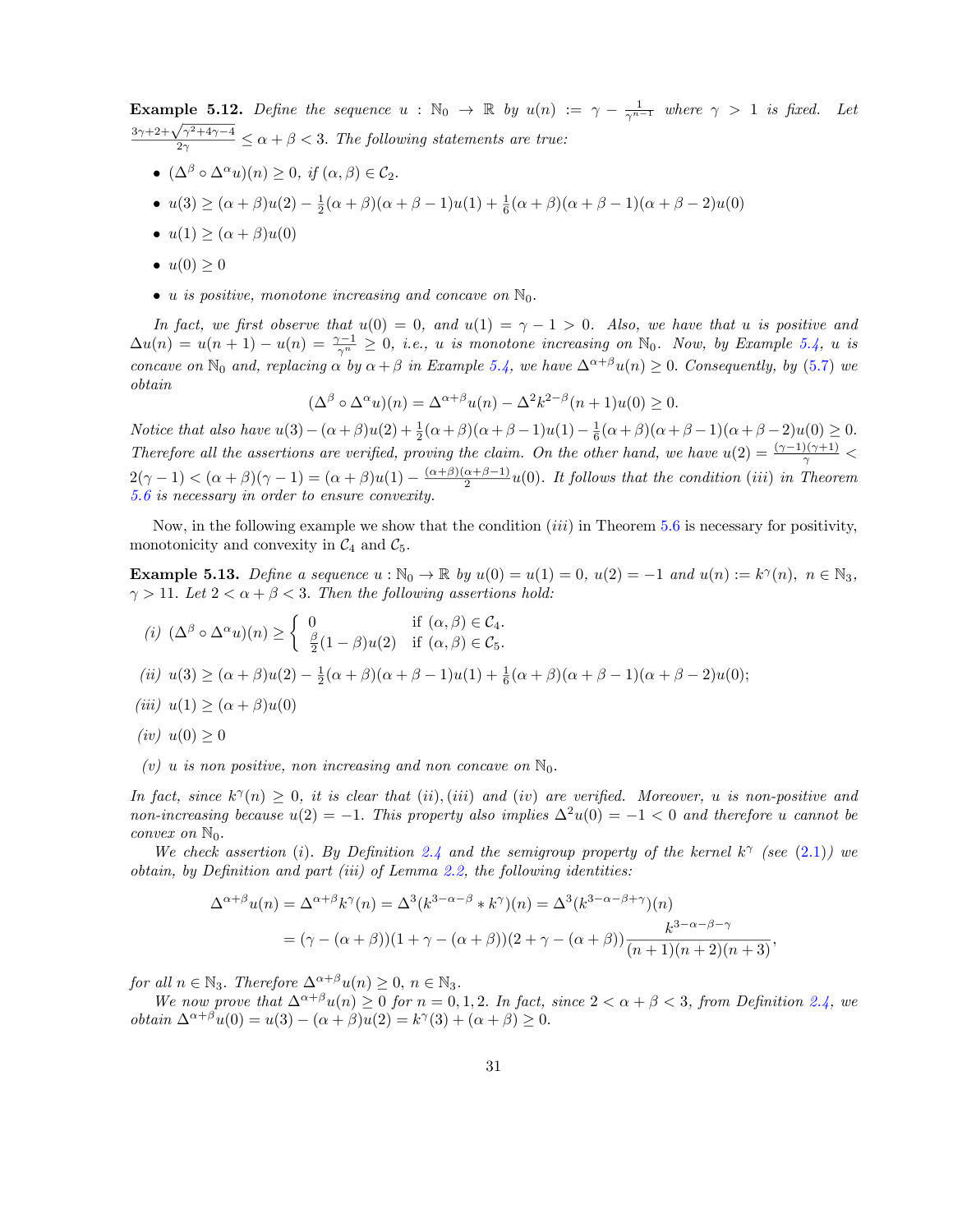*On the other hand,*  $\text{since } 2 < \alpha + \beta < 3$  *and*  $\gamma > 11$ *, we have*  $\frac{1}{2}(\alpha+\beta)(\alpha+\beta-1) < 3$  *and*  $\gamma+3-4(\alpha+\beta) > 1$ *. Thus*  $\frac{1}{4!}[\gamma + 3 - 4(\alpha + \beta)](\gamma + 2)(\gamma + 1)\gamma > 3$  *and we obtain* 

$$
\Delta^{\alpha+\beta}u(1) = u(4) - (\alpha+\beta)u(3) + \frac{1}{2}(\alpha+\beta)(\alpha+\beta-1)u(2)
$$
  
=  $k^{\gamma}(4) - (\alpha+\beta)k^{\gamma}(3) - \frac{1}{2}(\alpha+\beta)(\alpha+\beta-1)$   
=  $\frac{1}{4!}[\gamma+3-4(\alpha+\beta)](\gamma+2)(\gamma+1)\gamma - \frac{1}{2}(\alpha+\beta)(\alpha+\beta-1) \ge 0.$ 

*Finally, since*  $2 < \alpha + \beta < 3$  *and*  $\gamma > 11$ *, we have*  $(\gamma + 4) - 5(\alpha + \beta) > 0$ *. Therefore,* 

$$
\Delta^{\alpha+\beta}u(2) = u(5) - (\alpha+\beta)u(4) + \frac{1}{2}(\alpha+\beta)(\alpha+\beta-1)u(3) - \frac{1}{6}(\alpha+\beta)(\alpha+\beta-1)(\alpha+\beta-2)u(2)
$$
  
=  $k^{\gamma}(5) - (\alpha+\beta)k^{\gamma}(4) + \frac{1}{2}(\alpha+\beta)(\alpha+\beta-1)k^{\gamma}(3) + \frac{1}{6}(\alpha+\beta)(\alpha+\beta-1)(\alpha+\beta-2)$   

$$
\geq \frac{1}{5!}[(\gamma+3)(\gamma+4) - 5(\alpha+\beta)(\gamma+3) + 10(\alpha+\beta)(\alpha+\beta-1)](\gamma+2)(\gamma+1)\gamma
$$
  

$$
\geq \frac{1}{5!}[(\gamma+3)[(\gamma+4) - 5(\alpha+\beta)] + 10(\alpha+\beta)(\alpha+\beta-1)](\gamma+2)(\gamma+1)\gamma \geq 0.
$$

We conclude that  $\Delta^{\alpha+\beta}u(n)\geq 0$  for all  $n\in\mathbb{N}_0$ , as claimed. Moreover, since  $u(0)=u(1)=0$  and  $u(2)=-1$ , *by part* (*v*) *in Proposition* [3.3](#page-22-0), *with*  $l = 2$ ,  $m = 1$  *we have in the sector*  $C_4$ :

$$
(\Delta^{\beta} \circ \Delta^{\alpha} u)(n) = \Delta^{\alpha+\beta} u(n) \ge 0, \quad n \in \mathbb{N}_0,
$$

*and by part* (*vi*) *in Proposition* [3.3,](#page-22-0) *for*  $l = 3$ ,  $m = 1$  *we obtain for the sector*  $C_5$ :

$$
(\Delta^{\beta} \circ \Delta^{\alpha} u)(n) = \Delta^{\alpha+\beta} u(n) - \Delta k^{1-\beta} (n+1) u(2) \ge \frac{\beta}{2} (1-\beta) u(2), \quad n \in \mathbb{N}_0,
$$

*where we have used the inequality*  $-\Delta k^{1-\beta}(n+1)u(2) \ge \frac{\beta}{2}(1-\beta)u(2)$  *that follows from* [\(4.6](#page-18-1))*. This proves* (i). However, note that  $u(2) = -1 < 0 = (\alpha + \beta)u(1)$ . It follows that the condition (iii) in Theorem [5.6](#page-24-0) *does not hold.*

### <span id="page-31-0"></span>6. Proofs of Theorems [1.3](#page-22-0) to [1.8](#page-28-3)

We devote this section to the proofs of Theorems [1.3,](#page-22-0) [1.4](#page-23-0) and [1.5](#page-24-1) concerning positivity, monotonicity and convexity in the interval  $0 \leq \nu < 3$  and some of their properties, as well as Theorems [1.6,](#page-24-0) [1.7](#page-28-0) and [1.8](#page-28-3) regarding the same geometrical properties for the composition of two fractional difference operators as exhibes Figure [1.](#page-4-0) The research carried out in the previous Theorems [4.6](#page-24-0), [4.16,](#page-18-0) [5.1](#page-21-0) and [5.6](#page-24-0) - as well as the transference principle - will be the key to prove the results.

*Proof of Theorem [1.3](#page-22-0)*: In case  $\nu = 0$ , by hypothesis (*i*), we have  $\Delta_a^0 v(t) = v(t) \ge 0$  on  $\mathbb{N}_{a+1}$ . Moreover,  $v(a) \geq 0$  implies that *v* is positive. For  $0 < \nu \leq 1$ , the proof follows from [\[26,](#page-34-11) Corollary 5.6] and the transference principle (Theorem [2.6\)](#page-24-0).

*Proof of Theorem* [1.4](#page-23-0): For  $\nu = 1$ , we obtain  $\Delta_a v(t) = v(t+1) - v(t) \ge 0$ , i.e., *v* is monotone increasing and positive, using hypothesis (*ii*) and (*iii*). For  $\nu \in (1,2]$ , the conclusion follows from [[26,](#page-34-11) Corollary 6.9] and using the transference principle.

*Proof* of Theorem [1.5](#page-24-1): In case  $\nu = 2$  the conclusion is clear from the hypothesis. Define  $u := \tau_a v$ . Using Theorem [2.6](#page-24-0) we have

$$
\Delta^{\nu}u(n)=\tau_{a+3-\nu}\circ\Delta^{\nu}_{a}\circ\tau_{-a}u(n)=\tau_{a+3-\nu}\circ\Delta^{\nu}_{a}\circ\tau_{a}v(n)=\Delta^{\nu}_{a}v(t)\geq 0,
$$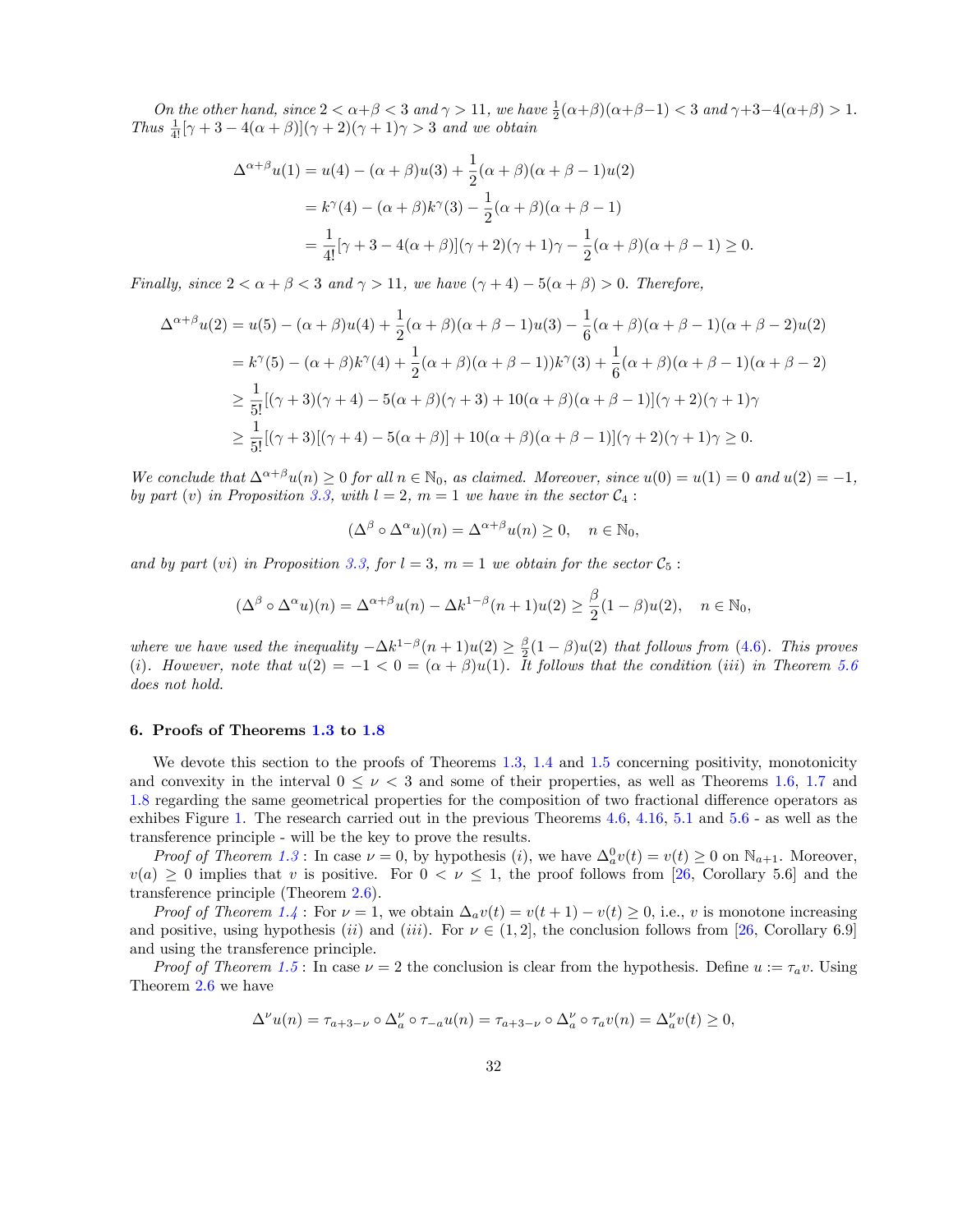for  $t := n + a + 3 - \nu \in \mathbb{N}_{a+3-\nu}$ . The conclusion follows from the transference principle.

*Proof of Theorem [1.6](#page-24-0)* : Follows from application of the transference principle and Theorem [4.6.](#page-24-0)

*Proof of Theorem* [1.7](#page-28-0): For  $(\mu, \nu) = (0, 1) \in \mathcal{M}_1$  we have  $(\Delta_{a+1}^1 \circ \Delta_a^0 v)(t) = \Delta_{a+1} v(t) \geq 0$  and by hypothesis we arrive at the conclusion. For  $(\mu, \nu) = (0, 1) \in \mathcal{M}_2$  the reasoning is analogous. For  $(\mu, \nu) = (1, 0) \in \mathcal{M}_2$  we have  $(\Delta_a^0 \circ \Delta_a^1 v)(t) = \Delta_a v(t) \geq 0$  and hence *v* is positive and monotone increasing. For  $(\mu, \nu) = (1, 0) \in \mathcal{M}_3$  we have  $(\Delta_{a+1}^0 \circ \Delta_a^1 v)(t) = \Delta_{a+1} v(t) \geq 0$  and hence by hypothesis we obtain the conclusion. In other cases, the proof follows from the transference principle and Theorem [4.16](#page-18-0).

*Proof* of Theorem [1.8](#page-28-3): Note that, when  $(\mu, \nu) = (0, 2)$ ,  $(\mu, \nu) = (1, 1)$  and  $(\mu, \nu) = (2, 0)$  the result is immediate in the respective regions. Define  $u := \tau_a v$ . For  $(\mu, \nu) \in C_1$ , using the transference principle we have,

$$
\Delta^{\nu} \circ \Delta^{\mu} u(n) = \tau_{a+3-\nu} \circ \Delta^{\nu} _a \circ \tau_{-a} \circ \Delta^{\mu} u(n) = \tau_{a+3-\nu} \circ \Delta^{\nu} _a \circ \tau_{-a} \circ \tau_{a+1-\mu} \circ \Delta^{\mu} _a \circ \tau_{-a} u(n)
$$
  
\n
$$
= \tau_{a+3-\nu} \circ \Delta^{\nu} _a \circ \tau_{1-\mu} \circ \Delta^{\mu} _a \circ \tau_{-a} u(n) = \tau_{a+3-\nu} \circ \tau_{1-\mu} \circ \Delta^{\nu} _{a+1-\mu} \circ \Delta^{\mu} _a \circ \tau_{-a} u(n)
$$
  
\n
$$
= \tau_{a+4-\mu-\nu} \circ \Delta^{\nu} _{a+1-\mu} \circ \Delta^{\mu} _a v(n),
$$

for each  $n \in \mathbb{N}_0$ . Therefore,

<span id="page-32-0"></span>
$$
\Delta^{\nu} \circ \Delta^{\mu} u(n) = \Delta_{a+1-\mu}^{\nu} \circ \Delta_a^{\mu} v(t), \tag{6.1}
$$

where  $t := n + a + 4 - \mu - \nu \in \mathbb{N}_{a+a-\mu-\nu}$ . For  $(\mu, \nu) \in C_2$ , using again the transference principle, we obtain

$$
\Delta^{\nu} \circ \Delta^{\mu} u(n) = \tau_{a+2-\nu} \circ \Delta^{\nu} _{a} \circ \tau_{-a} \circ \Delta^{\mu} u(n) = \tau_{a+2-\nu} \circ \Delta^{\nu} _{a} \circ \tau_{-a} \circ \tau_{a+1-\mu} \circ \Delta^{\mu} _{a} \circ \tau_{-a} u(n)
$$
  
\n
$$
= \tau_{a+2-\nu} \circ \Delta^{\nu} _{a} \circ \tau_{1-\mu} \circ \Delta^{\mu} _{a} \circ \tau_{-a} u(n) = \tau_{a+2-\nu} \circ \tau_{1-\mu} \circ \Delta^{\nu} _{a+1-\mu} \circ \Delta^{\mu} _{a} \circ \tau_{-a} u(n)
$$
  
\n
$$
= \tau_{a+3-\mu-\nu} \circ \Delta^{\nu} _{a+1-\mu} \circ \Delta^{\mu} _{a} v(n),
$$

for each  $n \in \mathbb{N}_0$ . Therefore, we conclude that

$$
\Delta^{\nu} \circ \Delta^{\mu} u(n) = \Delta_{a+1-\mu}^{\nu} \circ \Delta_a^{\mu} v(t), \qquad (6.2)
$$

where  $t := n + a + 3 - \mu - \nu \in \mathbb{N}_{a+3-\mu-\nu}$ . For  $(\mu, \nu) \in \mathcal{C}_3$  we have for each  $n \in \mathbb{N}_0$ :

$$
\Delta^{\nu} \circ \Delta^{\mu} u(n) = \tau_{a+2-\nu} \circ \Delta^{\nu} _a \circ \tau_{-a} \circ \Delta^{\mu} u(n) = \tau_{a+2-\nu} \circ \Delta^{\nu} _a \circ \tau_{-a} \circ \tau_{a+2-\mu} \circ \Delta^{\mu} _a \circ \tau_{-a} u(n)
$$
  
\n
$$
= \tau_{a+2-\nu} \circ \Delta^{\nu} _a \circ \tau_{2-\mu} \circ \Delta^{\mu} _a \circ \tau_{-a} u(n) = \tau_{a+2-\nu} \circ \tau_{2-\mu} \circ \Delta^{\nu} _{a+2-\mu} \circ \Delta^{\mu} _a \circ \tau_{-a} u(n)
$$
  
\n
$$
= \tau_{a+4-\mu-\nu} \circ \Delta^{\nu} _{a+2-\mu} \circ \Delta^{\mu} _a v(n).
$$

We conclude that

$$
\Delta^{\nu} \circ \Delta^{\mu} u(n) = \Delta^{\nu}_{a+2-\mu} \circ \Delta^{\mu}_{a} v(t), \tag{6.3}
$$

where  $t := n + a + 4 - \mu - \nu \in \mathbb{N}_{a+4-\mu-\nu}$ . Next, for  $(\mu, \nu) \in C_4$  we obtain for each  $n \in \mathbb{N}_0$ :

$$
\Delta^{\nu} \circ \Delta^{\mu} u(n) = \tau_{a+1-\nu} \circ \Delta^{\nu} _{a} \circ \tau_{-a} \circ \Delta^{\mu} u(n) = \tau_{a+1-\nu} \circ \Delta^{\nu} _{a} \circ \tau_{-a} \circ \tau_{a+2-\mu} \circ \Delta^{\mu} _{a} \circ \tau_{-a} u(n)
$$
  
\n
$$
= \tau_{a+1-\nu} \circ \Delta^{\nu} _{a} \circ \tau_{2-\mu} \circ \Delta^{\mu} _{a} \circ \tau_{-a} u(n) = \tau_{a+1-\nu} \circ \tau_{2-\mu} \circ \Delta^{\nu} _{a+2-\mu} \circ \Delta^{\mu} _{a} \circ \tau_{-a} u(n)
$$
  
\n
$$
= \tau_{a+3-\mu-\nu} \circ \Delta^{\nu} _{a+2-\mu} \circ \Delta^{\mu} _{a} v(n).
$$

Therefore,

$$
\Delta^{\nu} \circ \Delta^{\mu} u(n) = \Delta^{\nu}_{a+2-\mu} \circ \Delta^{\mu}_{a} v(t), \tag{6.4}
$$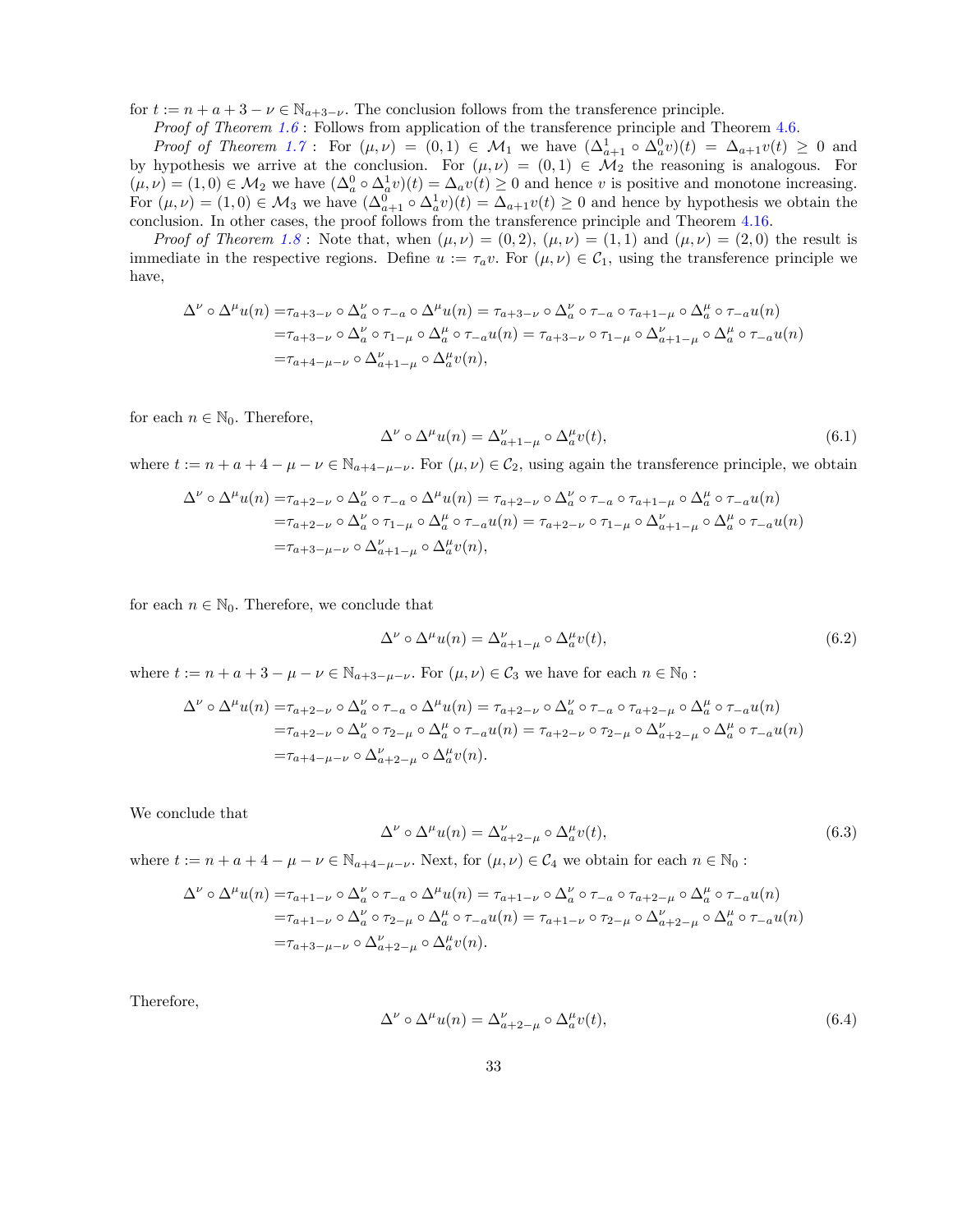where  $t := n + a + 3 - \mu - \nu \in \mathbb{N}_{a+3-\mu-\nu}$ . Finally, for  $(\mu, \nu) \in \mathcal{C}_5$ 

$$
\Delta^{\nu} \circ \Delta^{\mu} u(n) = \tau_{a+1-\nu} \circ \Delta^{\nu} _{a} \circ \tau_{-a} \circ \Delta^{\mu} u(n) = \tau_{a+1-\nu} \circ \Delta^{\nu} _{a} \circ \tau_{-a} \circ \tau_{a+3-\mu} \circ \Delta^{\mu} _{a} \circ \tau_{-a} u(n)
$$
  
\n
$$
= \tau_{a+1-\nu} \circ \Delta^{\nu} _{a} \circ \tau_{3-\mu} \circ \Delta^{\mu} _{a} \circ \tau_{-a} u(n) = \tau_{a+1-\nu} \circ \tau_{3-\mu} \circ \Delta^{\nu} _{a+3-\mu} \circ \Delta^{\mu} _{a} \circ \tau_{-a} u(n)
$$
  
\n
$$
= \tau_{a+4-\mu-\nu} \circ \Delta^{\nu} _{a+3-\mu} \circ \Delta^{\mu} _{a} v(n),
$$

for each  $n \in \mathbb{N}_0$ . Therefore,

<span id="page-33-10"></span>
$$
\Delta^{\nu} \circ \Delta^{\mu} u(n) = \Delta^{\nu}_{a+3-\mu} \circ \Delta^{\mu}_{a} v(t), \qquad (6.5)
$$

where  $t := n + a + 4 - \mu - \nu \in \mathbb{N}_{a+4-\mu-\nu}$ . Moreover, if  $(\mu, \nu) \in C_4$ , we have  $\Delta^{\mu-1}u(0) = \tau_{a+2-\mu} \circ \Delta_a^{\mu-1} \circ$  $\tau_{-a}u(0) = \Delta_{a}^{\mu-1}v(a+2-\mu)$ , and if  $(\mu,\nu) \in C_5$ , then  $\Delta^{\mu-1}u(0) = \tau_{a+3-\mu} \circ \Delta_a^{\mu-1} \circ \tau_{-a}u(0) = \Delta_a^{\mu-1}v(a+3-\mu)$ . Thus the conclusion follows of  $(6.1)-(6.5)$  $(6.1)-(6.5)$  $(6.1)-(6.5)$  $(6.1)-(6.5)$  $(6.1)-(6.5)$ , hypothesis  $(i)$ ,  $(ii)$ ,  $(iii)$ ,  $(iv)$ ,  $(v)$  and Theorem [5.6.](#page-24-0)

### Acknowledgments

This work does not have any conflicts of interest.

We would like to thank the referee for carefully reading our manuscript and for giving constructive comments that helped improve the quality of the article.

### References

- <span id="page-33-4"></span>[1] T. Abdeljawad and D. Baleanu. *Monotonicity results for fractional di*ff*erence operators with discrete exponential kernels,* Adv. Difference Equ. 2017 (1) (2017), 78.
- <span id="page-33-0"></span>[2] T. Abdeljawad. *On Riemann and Caputo fractional di*ff*erences,* Comput. Math. & Appl., 62(3) (2011), 1602–1611.
- <span id="page-33-1"></span>[3] F. M. Atici and P. W. Eloe. *A transform method in discrete fractional calculus.* Int. J. Difference Equ.  $2(2)$  (2007), 165-176.
- <span id="page-33-2"></span>[4] F. M. Atici and P. W. Eloe. *Discrete fractional calculus with the nabla operator*, Electron. J. Qual. Theory Differ. Equ., 3 (2009), 1-12.
- <span id="page-33-3"></span>[5] F. M. Atici and P. W. Eloe. *Two-point boundary value problems for finite fractional di*ff*erence equations*, J. Difference Equ. Appl., 17 (2011), 445–456.
- <span id="page-33-5"></span>[6] F. M. Atici and P. W. Eloe. *Initial value problems in discrete fractional calculus,* Proc. Amer. Math. Soc., 137(3) (2009), 981–989.
- <span id="page-33-7"></span>[7] F. M. Atici and M. Uyanik. *Analysis of discrete fractional operators,* Appl. Anal. Discrete Math., 9 (2015), 139–149.
- <span id="page-33-8"></span>[8] F. M. Atici and H. Yaldz. *Convex functions on discrete time domains,* Canadian Math. Bull., 59 (2016), 225–233.
- <span id="page-33-9"></span>[9] J. Baoguo, L. Erbe and A. Peterson. *Convexity for nabla and delta fractional di*ff*erences,* J. Difference Equ. Appl., 21 (2015), 360373.
- <span id="page-33-6"></span>[10] J. Baoguo, L. Erbe, C. S. Goodrich and A. Peterson. *Monotonicity results for delta fractional di*ff*erence revisited,* Mathematica Slovaca 67 (2017), 895–906.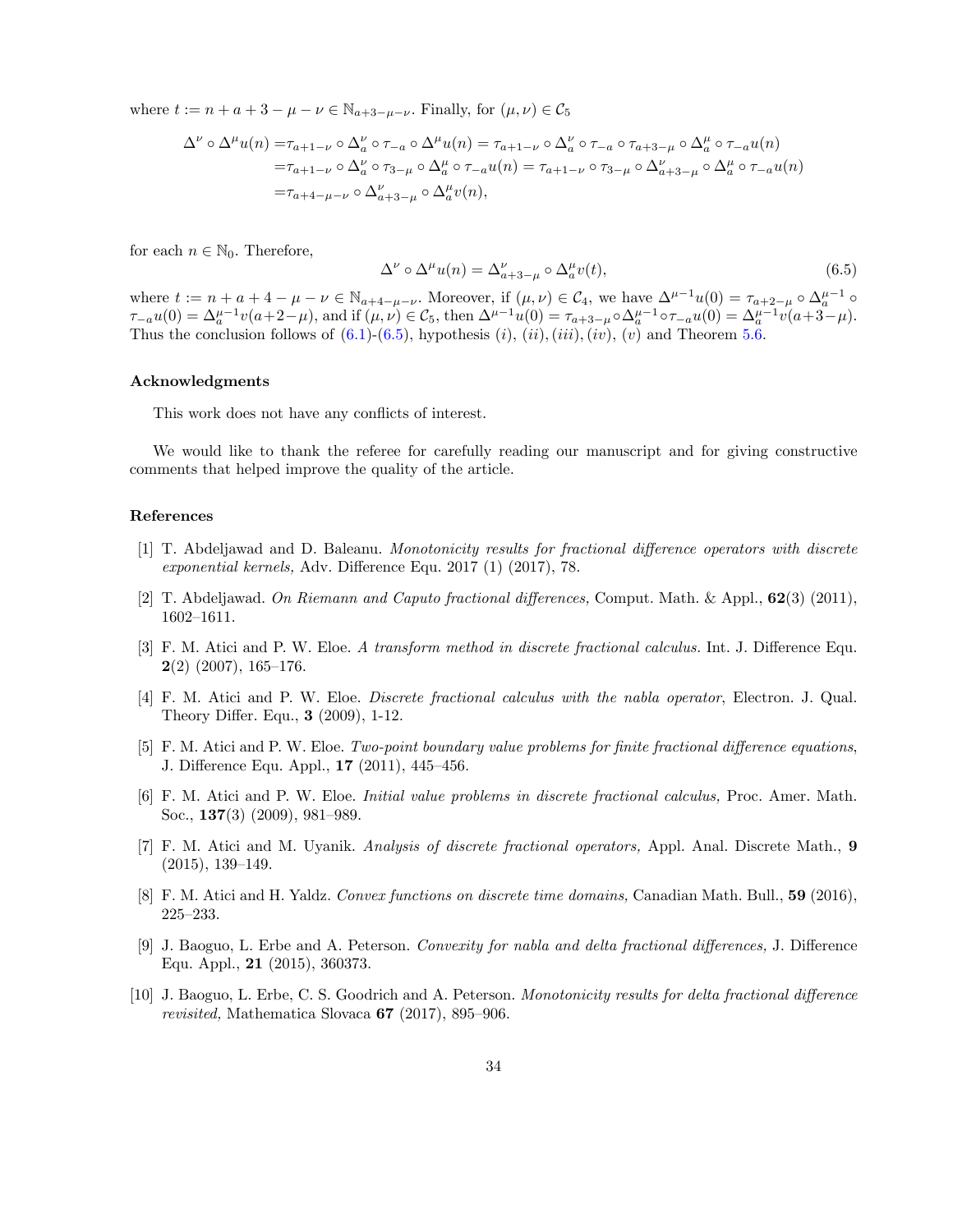- <span id="page-34-1"></span>[11] N. R. O. Bastos, R. A. C. Ferreira and D. F. M. Torres. *Necessary optimality conditions for fractional di*ff*erence problems of the calculus of variations.* Discrete Contin. Dyn. Sys. Series A, 29 (2) (2011), 417–437.
- <span id="page-34-2"></span>[12] C. Chen, M. Bohner and B. Jia. *Ulam-Hyers stability of Caputo fractional di*ff*erence equations.* Math. Meth. Appl. Sci. 42(18) (2019), 7461–7470.
- <span id="page-34-4"></span>[13] R. Dahal and C. S. Goodrich. *A monotonicity result for discrete fractional di*ff*erence operators,* Arch. Math. 102 (2014), 293-299.
- <span id="page-34-5"></span>[14] R. Dahal and C. S. Goodrich. *Erratum to R. Dahal, C. S. Goodrich, A monotonicity result for discrete fractional di*ff*erence operators, Arch. Math. (Basel) 102 (2014), 293 299,* Arch. Math. 104 (2015), 599–600.
- <span id="page-34-8"></span>[15] R. Dahal and C. S. Goodrich. *An almost sharp monotonicity result for discrete sequential fractional delta di*ff*erences,* J. Difference Equ. Appl. 23 (2017), 1190–1203.
- <span id="page-34-6"></span>[16] L. Erbe, C. S. Goodrich, B. Jia and A. Peterson. *Survey of the qualitative properties of Open Access fractional di*ff*erence operators: monotonicity, convexity, and asymptotic behavior of solutions.* Adv. Difference Equ. 43 (2016).
- <span id="page-34-3"></span>[17] R. A. C. Ferreira. *Discrete fractional Gronwall inequality,* Proc. Amer. Math. Soc. 140(5) (2012), 1605– 1612.
- <span id="page-34-0"></span>[18] H. L. Gray and N.F. Zhang. *On a new definition of the fractional di*ff*erence.* Math. Comp., 50 (182) (1988), 513-529.
- <span id="page-34-9"></span>[19] C. S. Goodrich. *On discrete sequential fractional boundary value problems,* J. Math. Anal. Appl., 385 (2012), 111–124.
- <span id="page-34-7"></span>[20] C. S. Goodrich. *A convexity result for fractional di*ff*erences,* Appl. Math. Lett. 35 (2014), 58–62.
- <span id="page-34-12"></span>[21] C. S. Goodrich. *A note on convexity, concavity, and growth conditions in discrete fractional calculus with delta difference*, Math. Inequalities  $\&$  Appl., **19** (2016), 769–779.
- <span id="page-34-16"></span>[22] C. S. Goodrich. *The relationship between discrete sequential fractional delta di*ff*erences and convexity,* Appl. Anal. Discr. Math., 10 (2016), 345–365.
- <span id="page-34-17"></span>[23] C. S. Goodrich. *A sharp convexity result for sequential fractional delta di*ff*erences,* J. Difference Equ. Appl., 23 (2017), 19862003.
- <span id="page-34-10"></span>[24] C. S. Goodrich. *A uniformly sharp monotonicity result for discrete fractional sequential di*ff*erences,* Arch. Math. 110 (2018), 145–154.
- <span id="page-34-14"></span>[25] C. S. Goodrich. *Monotonicity and non-monotonicity results for sequential fractional delta di*ff*erences of mixed order,* Positivity 22 (2018), 551–573.
- <span id="page-34-11"></span>[26] C. S. Goodrich and C. Lizama. *A transference principle for nonlocal operators using a convolutional approach: Fractional monotonicity and convexity.* Israel J. Math. 236 (2020), 533–589.
- <span id="page-34-13"></span>[27] C. S. Goodrich and B. Lyons. *Positivity and monotonicity results for triple sequential fractional di*ff*erences via convolution* . Analysis (Germany) 40(2) (2020), 89–103.
- <span id="page-34-15"></span>[28] C. S. Goodrich and M. Muellner. *An analysis of the sharpness of monotonicity results via homotopy for sequential fractional operators.* Appl. Math. Lett. 98 (2019), 446–452.